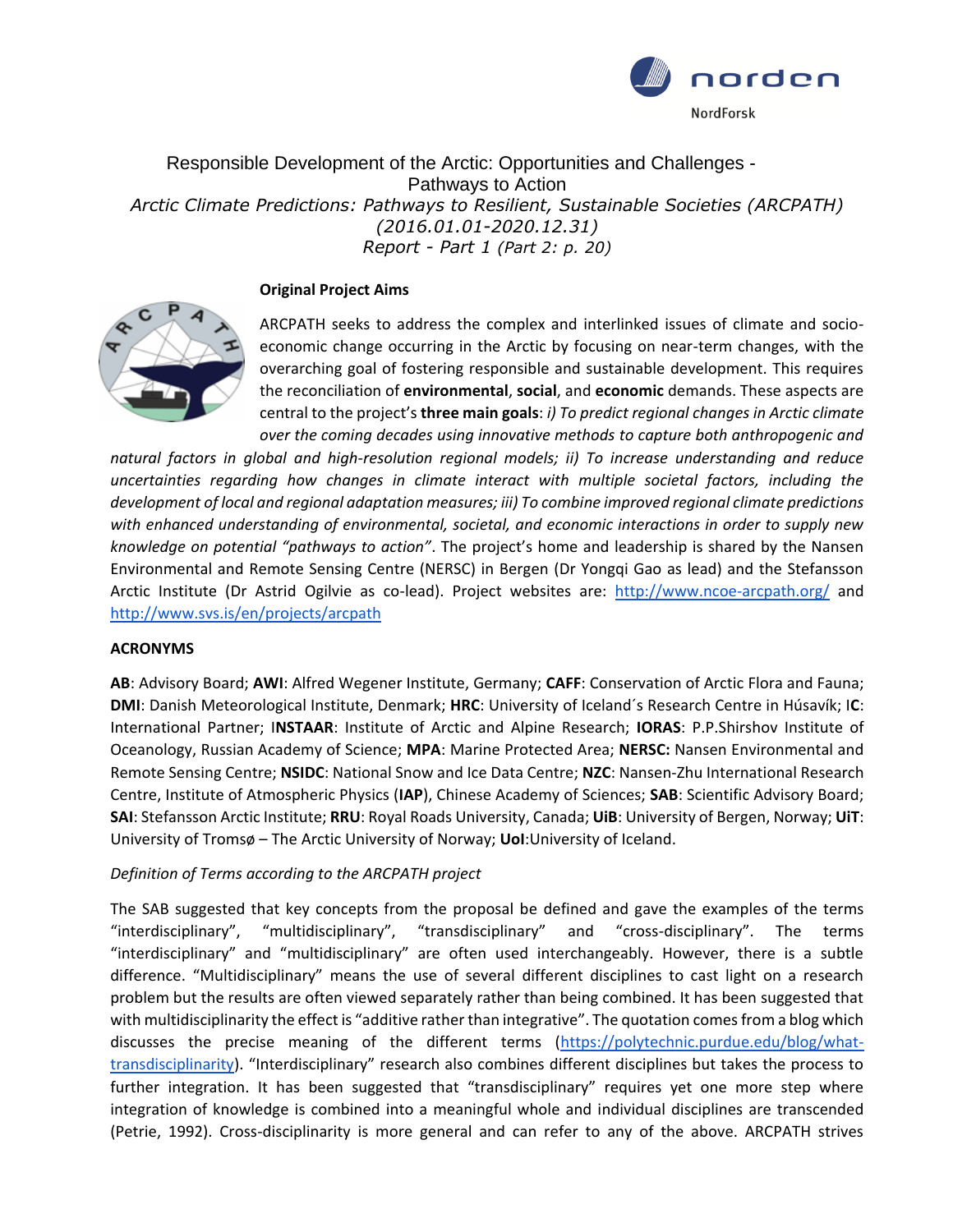

primarily for transdisciplinarity. This term suggests the inclusion of local knowledge from stakeholders and others as well academics. Terms relating to climatological and socio-ecological analyses are defined in the original proposal.

### **Design and Methods:**

ARCPATH methods involve extensive cross-disciplinary collaboration including: climatology (global modelling; dynamic downscaling; historical climatology); environmental science; economics; oceanography and cryosphere research; marine and fisheries biology; fisheries management; anthropology; governance systems; human eco-dynamics; and traditional ecological knowledge (TEK). Drawing on these separate but interlinking disciplines is enabling ARCPATH to form a truly synergistic Centre of Excellence. The project is collecting, assembling, and analysing a wide variety of different data sets and information with a focus on local communities in Iceland, Greenland and northern Norway. ARCPATH methods include the use of: i) Earth System Models - the Norwegian Climate Prediction Model (NorCPM) and the European ESM (EC-Earth) Model with data assimilation from oceans and sea ice in order to perform global climate predictions; ii) Regional Arctic Climate Models to perform Arctic climate predictions; iii) Quantitative economic modelling, supported by qualitative interviews. The quantitative modelling follows the Economics of Ecosystems and Biodiversity [\(http://www.teebweb.org/\)](https://ex2.unak.is/owa/redir.aspx?C=-rLwdRP8vUS5pknok2iUkqvKEP1iEtIIeH3CPzYRF2M8DqZTZY3fMb1nYuttqUZ4kq1U1bJn-1M.&URL=http%3a%2f%2fwww.teebweb.org%2f) ecosystem services economic modelling framework. ARCPATH uses proven ethnographic research methods to solicit community insights concerning local changes, and to document how people are adapting/adjusting to these changes and impacts. The main research methods involve: participant observation, semi-structured and specialist interviews, official documents and surveys. Evaluation of historical data follows established methods of analysis.

### **Practical changes to original plan:**

There are no significant practical changes to the original research plan. ARCPATH has had a very successful year in 2017 and continues to focus on the original project goals.

# **Detailed research progress:**

**1. Résumé of the development of the research**

### *Comments of NordForsk Advisory Board re. Annual Report for 2016*

Before presenting details of project progress, a brief discussion is devoted to the feedback provided by the SAB on the ARCPATH annual report for 2016. While this was primarily favourable, several specific comments/suggestions were made which the ARCPATH team has sought to address. In particular, these were: i) that it would be valuable to continue the broader scope of Greenland and northern Norway as study regions in spite of the lack of funds due to the unfavourable exchange rate between the Norwegian and Icelandic currencies. Ways have been found to ameliorate this situation, in particular through collaboration with our international partners and by fostering new collaboration with unfunded Associate Scientists, as well as hiring part-time staff, as described in WPs 4 and 5; ii) Regarding synthesis, to achieve this is a major goal of the project; iii)The issue of synthesis spills into the comments of the SAB on the importance of cross-disciplinary aspects of the work undertaken. Because of the good collaboration between the team members, much effort goes into having the different work packages "talk" to each other. Team members have frequent discussions and also make as much effort as they can to elucidate their different disciplines; iv) The co-operation with non-Nordic researchers is extensive within the ARCPATH project. The SAB felt that although this was stated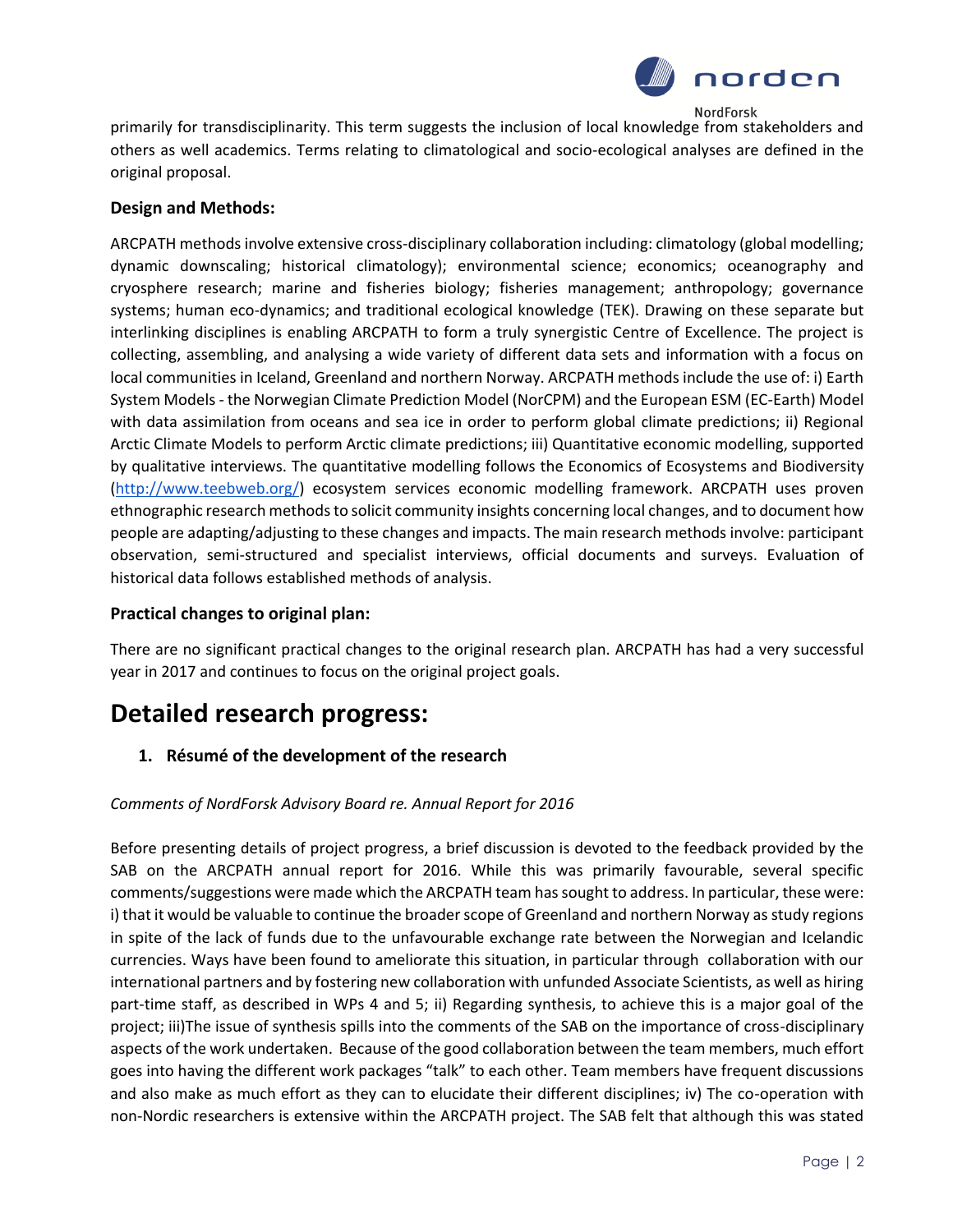

in 2016 no specifics were given. For further information on 2017 see **Section 3**; v) Regarding the Nordic added value of the NCoE. The SAB felt that the project "is largely focused on Iceland". The 2017 annual report will demonstrate that, as the project has progressed, there is also considerable focus on Greenland and northern Norway; vi) Gender perspectives are commented on in **Section 4 (b) gender perspectives in the research**; vii) The SAB noted that there is a crossover/affiliation with the *Arctic Youth and Sustainable Futures* project but that there was no discussion of why this might matter or be appropriate. This is addressed in the section on **Nordic Added Value**; viii) There has been considerable Post Doc recruitment in 2017; viii) Regarding "mobility" it was stated that it was "frequently lacking" in Year 1. During 2017 there has been considerable mobility; ix) It is stated in the SAB report that "user/community/public/stakeholder/industry involvement should be an integral part of each project". This is of course vital and it is indeed a key part of the ARCPATH project. However, the issues regarding involvement are complex. Further discussion on this aspect may be found under **WPs 4** and **5** below.

### *ARCPATH Progress Across the Work Packages*

**WP1. Arctic Linkages: Climate, Environmental Change, and Human Eco-Dynamics** . Leader: Astrid Ogilvie (SAI); Co-Leader: Noel Keenlyside (UiB). Participants: SAI; UiB; UoI; DMI; **IC**: NSIDC.

An analysis of the sea-ice record for Iceland has resulted in an excellent example of cross-disciplinary research, described below. The sea-ice index is based on an historical reconstruction of the amount of ice sighted from Iceland, measuring the amount of ice in the Greenland Sea. The index covers the period 1600-2000 and is an important and independent source of information for past climate in Europe and the North Atlantic region. The index (Fig. 1) shows variability on all time-scales with large values around 1800 and 1900 and small values in the first 200 years. The index decreased in the first half of the 20th century and has stabilized thereafter. Comparing it with other indices from the instrumental era (last 100-150 years) we find a significant and robust negative correlation between the ice index and the summer northern hemisphere mean surface temperature (HadCRUT4). Significant and robust negative correlations in summer are also found between the ice index and the Hurrell station-based NAO index. The connection to summer temperatures and the NAO is further confirmed by studying correlations between gridded temperature (HadCRUT4) and sea-level pressure fields (Jones et al., 2014). In particular for temperature, significant negative correlations are found for large areas in the Atlantic and Arctic regions. We also find positive correlations between the ice index and the Fram strait ice transport calculated from historical records of 'storis' from southwestern Greenland (Schmith and Hansen, 2003).

While these results show that the ice index is an important indicator for the NAO and the NAO-related climate variability we do not find any significant correlations between the ice index and other NAO reconstructions when the full 400 years period is considered. Weak or vanishing correlations are also found between the ice index and temperature sensitive proxies in the northern hemisphere as well as between the ice index and measures of solar activity. The reason for these missing correlations are at present unknown but it should be noted that temperature reconstructions in general only explain a small part of the temperature variability. The analysis shows that the variability on the longest time-scales is mainly connected to changes in the frequency of ice-free years. More specifically, the raw ice index has a statistically significant trend of 0.5/century while there is no significant trend when the ice-free years are excluded. This work has also led to an outreach publication (Ogilvie, 2017).

Because of the wealth of data that have been discovered relating to climate, social change, fish stock and marine-mammal data the analyses of these elements in WP1 will continue through month 48.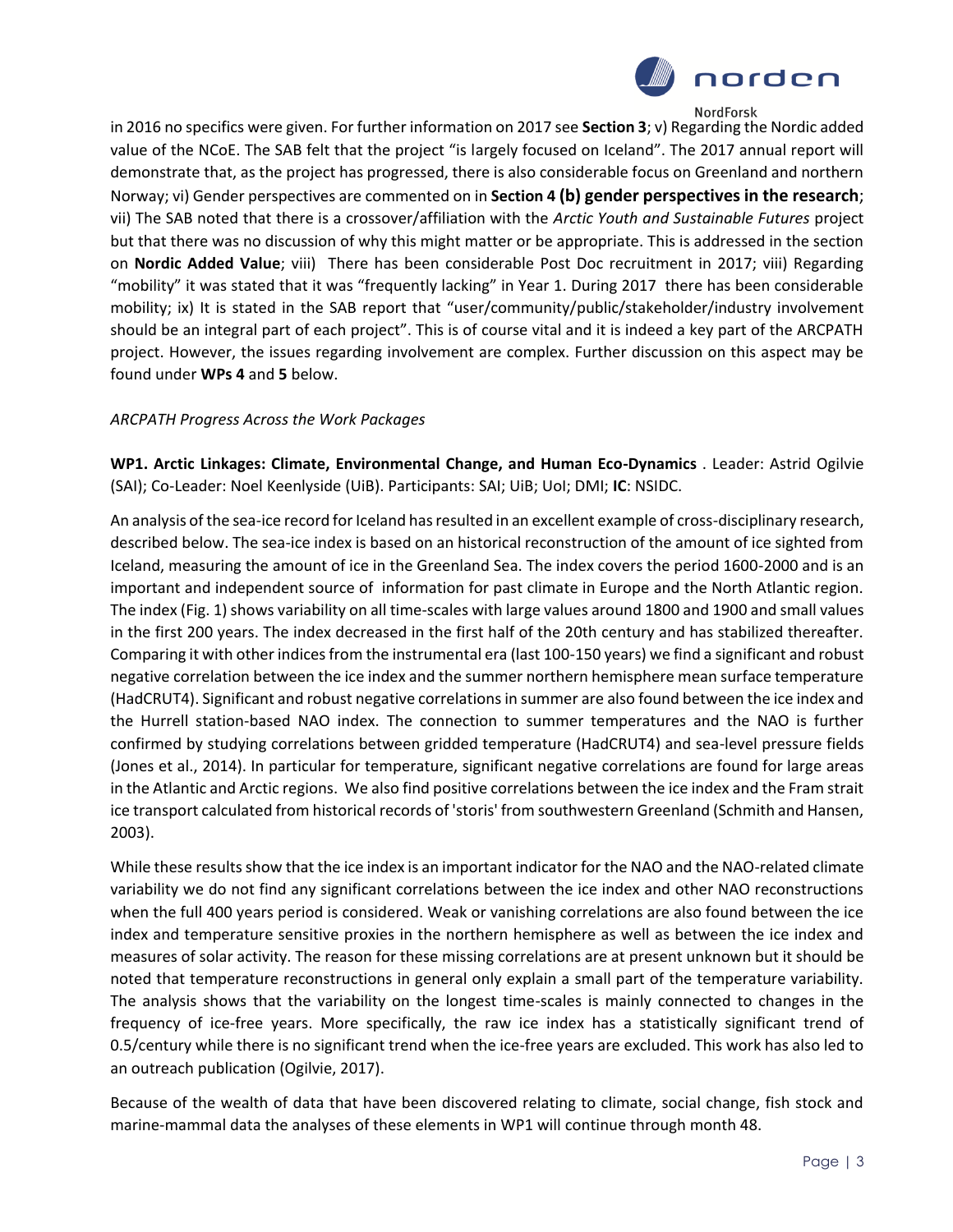

**Fig 1.** Sea-ice index is based on an historical reconstruction of the amount of ice sighted from Iceland

**WP2. Improved Global Climate Prediction by Initialization of Arctic Sea Ice and Sea-Surface Temperatures**. Leader: Noel Keenlyside (UiB); Co-leader: Shuting Yang. Participants: NERSC; UiB; DMI; SMHI; **IC**: IORAS; UCI; IAPRAS; NZC; AWI.

NERSC and UiB have used the Norwegian Climate Prediction Model that is based on the Norwegian Earth System model and the Ensemble Kalman Filter. Assimilation of sea-ice concentration in NorCPM has been implemented and tested and hindcast predictions have been performed. DMI and SHMI have worked on developing the decadal prediction system of EC-Earth3 using the anomaly initialization method. The EC-Earth3 is the new generation of the Earth System Model EC-Earth and will be used in the CMIP6 (Coupled Model Intercomparison Project Phase 6). This prediction system will also be used for the CMIP6 endorsed MIP Decadal Climate Prediction Project (DCPP). Experiments using the prediction system with NEMOVAR ocean and sea ice anomalies have been planned. The period of experiments was decided to be from 1990 to 2000 with every two years as the starting years and 20 members (10 performed by DMI and 10 by SHMI) for each starting date.

In 2017 much effort was spent on debugging, tuning and finalizing the EC-Earth3 model together with other EC-Earth partners as well as working on the initialization system. The system applies the anomaly initialization method for both ocean and sea ice. The setup of ocean initialization from the previous version of EC-Earth was adapted to EC-Earth3 and preliminary tests were made using NEMOVAR ocean reanalysis. For sea ice initialization, an extra step is needed to make the sea-ice initialization field. As the sea-ice model (i.e., LIM3) in EC-Earth3 defines sea ice into multiple categories, the sea-ice concentration and thickness obtained from NEMOVAR (or any other sources) which are given as a single category need to be first converted to multicategory sea ice in order to be used in the model. A code has been developed to do a linear conversion of sea ice from a single category to multi-category, and the obtained categorized sea-ice data were implemented in the test run.

To better understand Arctic sea-ice variability, the long-term sea-ice reanalysis data from ERA-20C and NCEP were also analyzed. The results show that September sea-ice variability initiates mainly between May-August and its correlation with the preceding winter varies on decadal time scales. Such analysis might help us to more clearly comprehend the decadal variability of the Arctic sea ice.

**WP3. Arctic Climate Predictions and Regional Downscaling (SMHI)**. Leader Markus Meier (SMHI); Co-Leader: Torben Koenigk (SMHI). Participants: SMHI; DMI; SAI: **IC**: IORAS; NZC.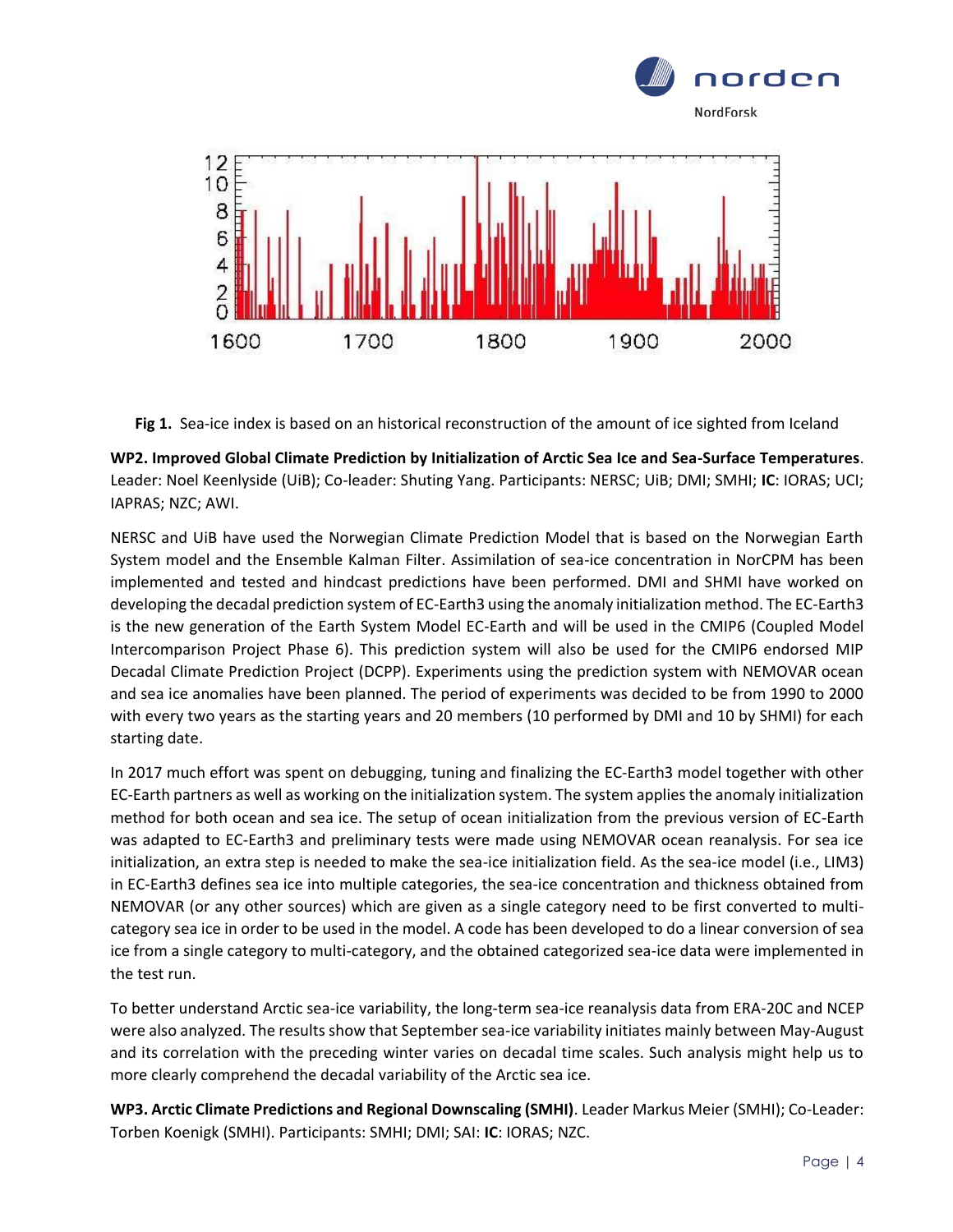

The main goal of WP3 is to improve climate prediction for the Arctic/ Nordic Seas to the year 2030 by using high-resolution global-coupled simulations and regional downscalings. In 2017, regional ocean and atmosphere models have been prepared for downscaling of the global predictions from WP2 and first test simulations with observed forcing and model forcing have been performed. The global high-resolution version of the coupled EC-Earth model has been tested and a long-coupled simulation has been performed. The model output has been discussed and agreed on with WP4 and WP5.

High resolution global modelling: The final EC-Earth CMIP6 version is still under development. The aim is to use this CMIP6 version in ARCPATH. However, in the HighResMIP-context and the EU-project PRIMAVERA, a high-resolution pre-CMIP6 version of EC-Earth has successfully been used to perform long climate simulations (50-year spin-up + 1950-2014 historical simulation). In case of further delays in the CMIP6-version, this pre-CMIP6 version will be used for the high-resolution simulations in ARCPATH. The high-resolution PRIMAVERAsimulations have been analyzed for ARCPATH purposes for the Arctic regions. They indicate stronger and more realistic deep-water convection in the Labrador Sea. This is important for the Atlantic meridional overturning circulation, which is the main predictor for climate in the North Atlantic Arctic climate sector on multi-annual to decadal time-scales. The position of the Gulf Stream is slightly improved. Sea-ice cover in the Atlantic sector is slightly overestimated and a cold bias of 1-2K occurs in parts of the Greenland Sea, Iceland and Norwegian Seas.

Regional atmosphere modelling: The HARMONIE-Climate model (HCLIM) has been set up for a Nordic region covering Greenland, Iceland, the Nordic Seas, Barents Sea and Scandinavia. Two simulations using different physical packages (ALARO and ALADIN) have been run with ERA-interim data as boundary forcing at 50 km resolution. Further, a HCLIM-ALARO simulation has been performed at 12km resolution. The atmospheric circulation is very well simulated with seasonal biases below 2hPa almost everywhere. Furthermore, the temperature and precipitation distributions are well simulated. Over the Scandinavian mountains, the temperature is slightly too cold and precipitation is somewhat overestimated. Over Greenland, temperature biases are larger but here uncertainties in the observational based data sets are high as well. The input data that are necessary for downscaling the global predictions have been discussed with the WP2-groups.

Regional ocean modelling: During the second year of the project, the work focused on making a first downscaling experiment with the MITgcm 18km configuration. A historical simulation with EC-Earth was successfully downscaled showing that the concept works from a technical point of view. A first analysis showed reasonable results for 1850–2005 simulation. However, before the climate prediction experiments can be run, the runoff needs to be updated to the EC-Earth runoff rather than the climatology that was used.

Part of the project time was also spent on studying how changes in river runoff, in the Arctic region, impacts the water mass transform (in NorESM). The analysis combined two novel analysis methods (Pemberton et al, 2015; Marshall et al, 2017), and one interesting finding was estimates of the predictability of the different water mass transformation processes. A manuscript (Lambert et al.) has been submitted and is under revision in JGR Oceans.

**WP4. Climate, Socio-Ecological Systems, Cetaceans and Tourism**. Leader: Marianne Rasmussen (HRC); Co-Leader: Níels Einarsson (SAI); Participants: UoI; SAI; DMI; **IC:** NSIDC.

Considerable progress has been made in WP4 in 2017. Anthropological fieldwork in Scoresbysund in August, undertaken by Níels Einarsson, yielded substantial insight into social and ecological change in the community and the seascape of the fjord and surrounding areas, used for hunting and tourism activities. During interviews and observations hunters and other villagers expressed concerns about increasing marine traffic,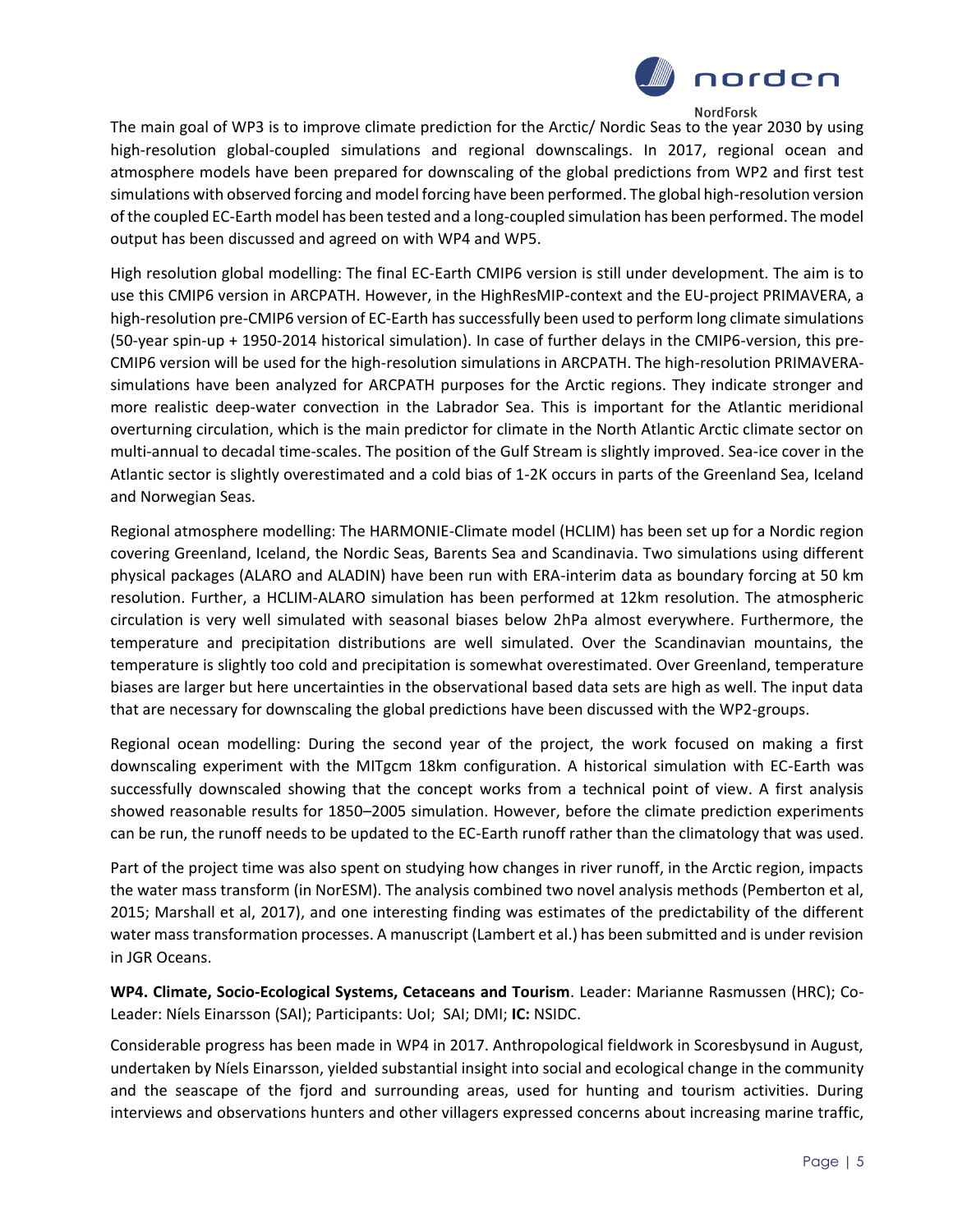

from cruise ships to pleasure boats, in terms of marine noise disturbance. By many these are seen as linked to the less predictable migration and movement of the valuable narwhal in the fjord, causing problems to the hunters. ThIs anthropological/socioecological study will provide background for the planned ecosystem services research in Scoresbysund (see below). A graduate student, Ms Marianna Leoni, at the Department of Geography and Tourism, University of Iceland, has been recruited to join ARCPATH with her thesis work on social and environmental impacts of marine tourism in Scoresbysund, based on her fieldwork there during the summer of 2017, with Dr Einarsson as her co-supervisor.

In Iceland, and in particular, Skjálfandi Bay, ethnographic fieldwork has been undertaken by SAI researcher Gunnar Már Gunnarsson. His sub-project is *Coastal Seascapes in 'Skjálfandi' Bay': Historical Mapping of Marine Resource Use, and Conflicting Perceptions*. The move towards an MPA or similar regulatory arrangement in Skjálfandi Bay, due to the intense and somewhat unregulated use of the bay's seascape, is moving slowly. This is to some extent due to the delay of the locally initiated first assessment of the feasibility of an MPA, expected to come out in March 2018, but also due to the fact that the process needs to be solidly grounded in local grassroots and bottom-up activities. This takes time. We, as researchers, are aware that it would be a mistake for us to present the idea of an MPA without very firm support of the local community, anchoring the project in local aspirations and expectations for use of the bay, providing the much-needed legitimacy and credibility that an efficient new management system/structure calls for. There are countless examples of the introduction of MPAs where they have failed, often due to the perception of local people and users that they are an alien arrangement, introduced from above and without consultation and knowledge of local needs (Hoyt, 2011). This we need to avoid. Our role can be to provide advice, support and knowledge, based on existing international literature on MPAs, and our own research, ranging from cultural perception of the bay to marine mammal biology, but we do not wish to spearhead what many locals could perceive as essentially a foreign and alien idea as the introduction of whale watching was in 1995 (Einarsson, 2009; Rasmussen 2014, Huijbens and Einarsson, 2018; Barry et al., 2017). Understanding the social, economic and cultural context of the community of Húsavík, and engaging with key actors, calls for further fieldwork, and we have a team of anthropologists in the project who will focus on this task (Dr Einarsson, Mr Gunnarsson and Professor Françoise Breton).

Tom Barry has provided a valuable link to the policy community, at a time when the focus of the Arctic Council is about to shift solidly to maritime issues and ocean governance. He and Dr Einarsson have participated in the preparation of the upcoming Icelandic AC chairmanship programme 2019-2021 and will be involved in advising during the chairmanship itself. This will provide an excellent opportunity to disseminate ARCPATH research results to stakeholders and a governance body that is increasingly appreciated and visible on the international scene, as can be seen by the recent nomination of the Arctic Council to the Nobel Peace Prize.

For our north Norwegian case study we were joined in 2017 by Dr Anniken Førde, a social scientist and Associate Professor at the UiT Arctic University of Norway and an expert in coastal communities. Dr Førde and Dr Einarsson are also participants in a project that will link closely to, and provide synergy with, ARCPATH, called *Whalefeast - Ecological, commercial and social challenges of the recent extreme winter arrivals of whales in northern Norway,* consisting of a network of marine biologists and social scientists in Tromsø, with international partners, working on the management of marine mammals and whale tourism in the Tromsø region. This project has recently received funding for three years from the Norwegian Research Council.

The task (4.4.) of the UoI Ecosystem Services Team involves assessing the tradeoffs between different ecosystem services derived from the multifaceted importance of cetaceans (including cultural importance). The team relies on using the Common International Classification of Ecosystem Services (CICES classification framework (see [https://cices.eu/\)](https://cices.eu/) for ecosystem services and state-of the art economic evaluation methods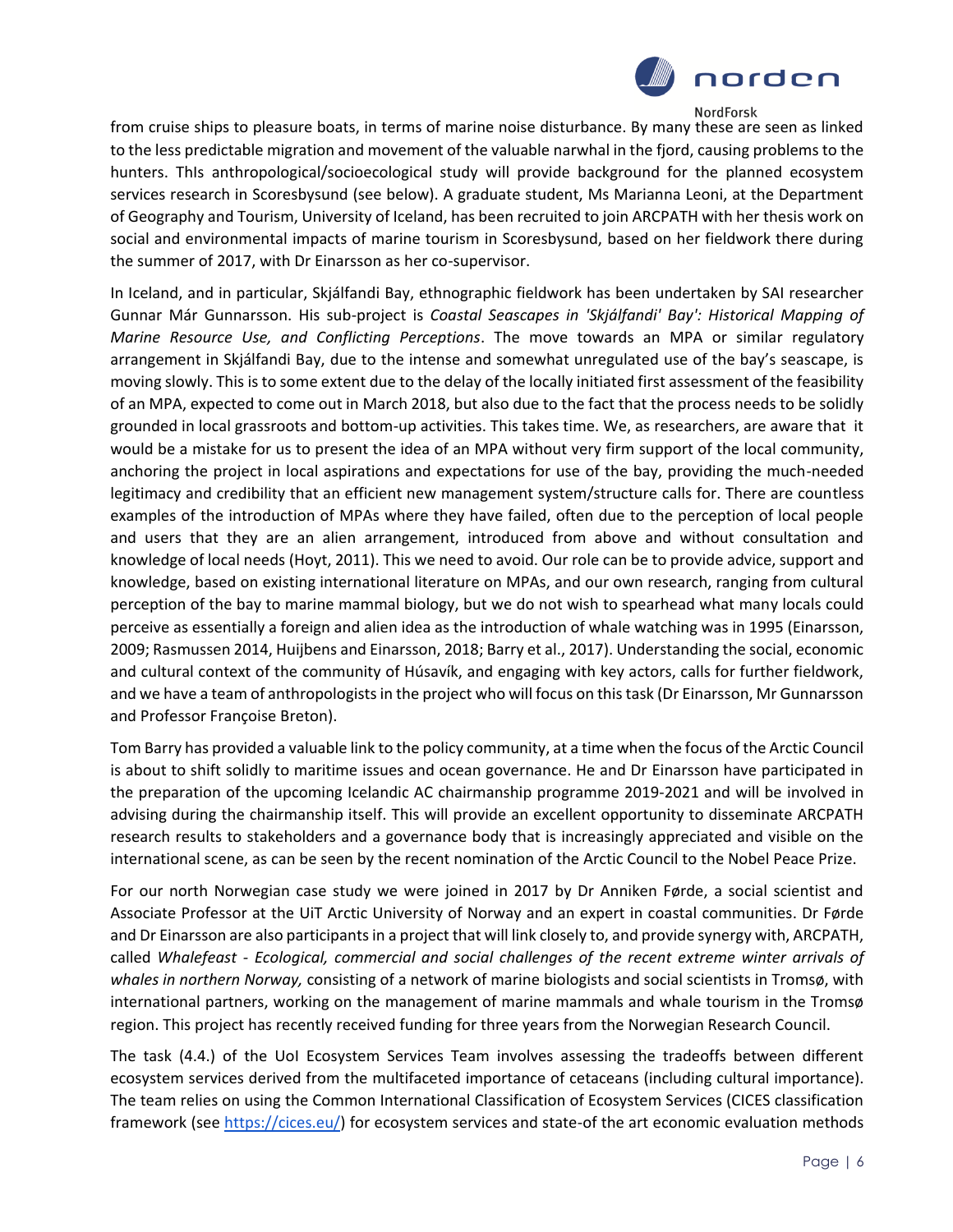

that are supported by qualitative analysis. Economic use and non-use values will be evaluated from the identified ecosystem services and relative economic importance derived. In 2017, significant progress was made. Two employees were hired, a post doc (David Cook) and a PhD student (Laura Malinauskaite). After the hiring of personnel a detailed research plan for the task was devised describing how multiple ecosystem services of cetaceans will be assessed using diverse valuation methods. The following list of journal articles will be formal deliverables of this task, as described in the research plan:

- 1. A review of the academic literature concerning Arctic ecosystem services, with a particular focus on current gaps linked to marine mammals, especially whales;
- 2. A thematic study of ecosystem services deriving from marine environments where whales are prevalent, progressing to the point of considering how best to value - either economically or using non-monetary information - respective services;
- 3. A description of the deeper socio-ecological interactions of changes in ecosystem services linked to whales, including a specific focus on the gender effects of increased tourism in local communities.
- 4. A presentation of at least one (potentially up to three) economic valuation studies (likely using the contingent valuation method) researching the existence value of whales in a marine context, where greater protection is potentially deemed necessary;
- 5. A study relying on a case-study focused approach to uncover insights related to the management and environmental regulation of marine mammals and their ecosystem services in an Arctic context, including the development of understanding concerning the likely influences of climate change.

Researchers have prepared the writing of journal articles 1 and 2 with thorough literature reviews, and methodological preparations have taken place for articles 3 and 4. Four case studies have been decided on: i) south of Iceland; ii) north of Iceland; iii) northwestern Norway including Tromso; iv) Ittoqqortoormiit in Greenland.

In 2017 PhD student Olli Loisa was hired at the UoI HRC. He has worked with C-PODs (Porpoise detectors) that were deployed in Skjálfandi Bay and Eyjafjörður to record and detect the abundance and presence of both white-beaked dolphins and harbour porpoises in these two bays. The first deployments were done in August 2017. Two extra C-PODs were deployed in Skjálfandi Bay as part of Eva Prendergast's thesis work and these two were retrieved in September. The results have been accepted as a speed talk at the next European Cetacean Society conference in April. The rest of the C-PODS were retrieved and redeployed in November 2017 and the next retrieval and re-deployment has been scheduled for April 2018.

Dr Rasmussen and former Masters student Belen Ovide went to Kaldfjord in Norway for one week in January 2018 to join the North Sailing whale watching vessel there in order to record whale sounds. Unfortunately, the whales were not in the fjord as in previous years and it seems that, in connection with this, the herring had changed their migration earlier than expected. Discussions were also held with colleagues in Norway at this time and it came to light that there were increased numbers of sightings of blue whales around Svalbard in 2017. A Masters student at the University of Copenhagen is currently looking for matches between Iceland and Svalbard. Blue whales have not been seen around Svalbard in the past so it could be that they are now moving further north. There were fewer sightings of blue whales in Skjálfandi Bay than the previous year**.**

**WP5. Responsible Governance, Security and Abrupt Climate Change in North Atlantic Arctic Coastal Communities**. Leader: Níels Einarsson (SAI); Co-Leader: Astrid Ogilvie (SAI). Participants: SAI; UoI; **IC:** INSTAAR; RRU; NSIDC; UiT.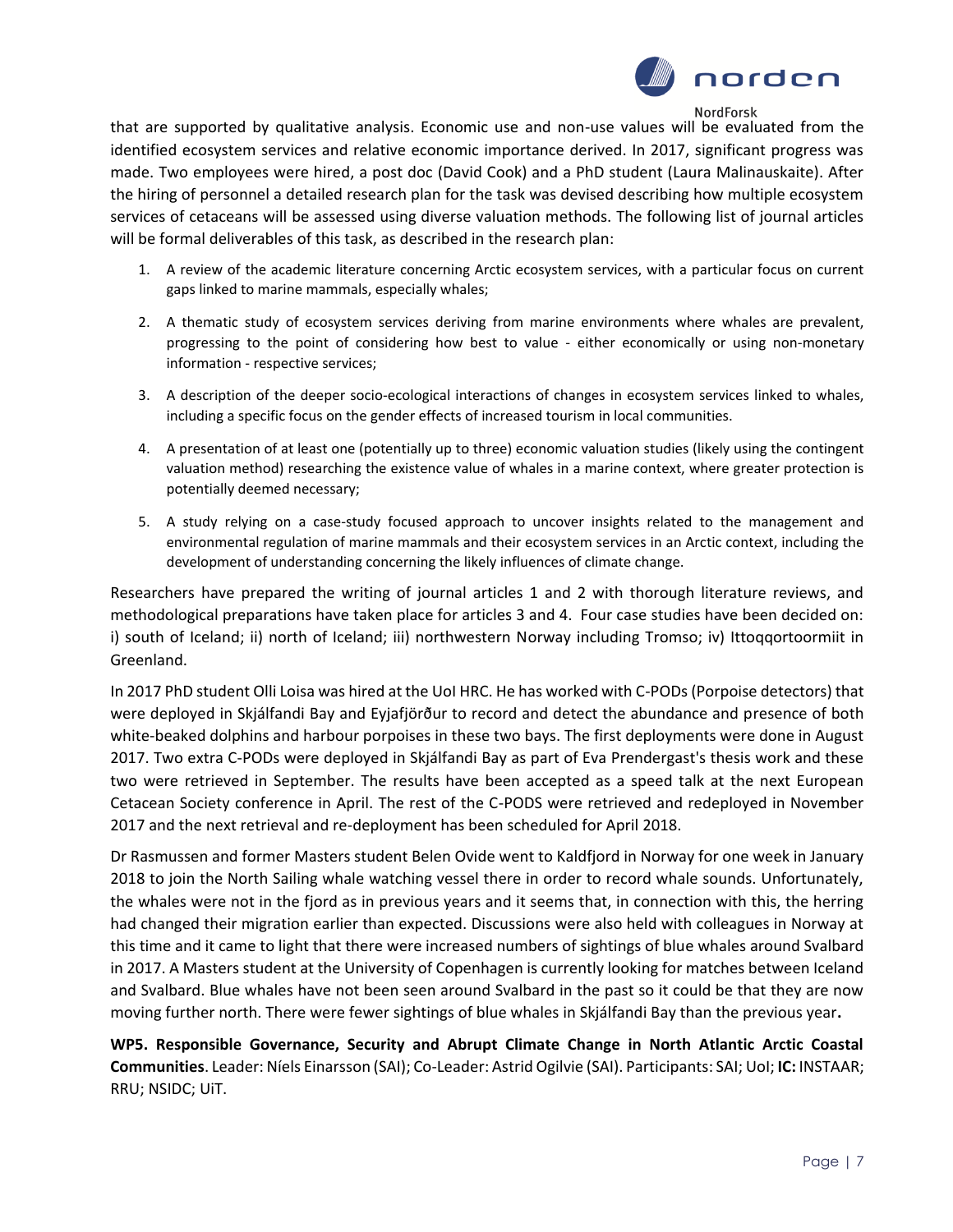

The emphasis in WP5 is on marine governance, security and rapid social and environmental change with considerable overlap with WP4. Excellent progress has been made in WP5, for example through the collaboration between Dr Chambers, Dr Einarsson and Dr Karlsdóttir (from the Nordic Centre for Spatial Development (NordRegio), Stockholm) on the recent changes taking place in the governance of small-scale fishing in Iceland. Using the Arctic island of Grímsey, adjacent to Skjálfandi Bay, as a case study, the authors show how fishing culture itself, through the logic of the Individual Transferable Quota (ITQ) system, has become inextricably and irreversibly entwined with national and even global financial institutions and processes, with major impacts on the resilience and viability of Grímsey and other fishing communities in the country (Chambers, Einarsson and Karlsdóttir, In Press; cf Part 2 Sec 12). Drs Ogilvie and Einarsson have also worked on material with Grímsey in Skjálfandadjúp as point of departure, but with more focus on the interaction and cumulative impacts of biophysical and social change.

Other ARCPATH members have been looking at the risk and environmental security issues involved in increased shipping linked to industrial activity and tourism in the Arctic. Embla Eir Oddsdótttir has focused on issues relating specifically to task 4.1 in WP4 and task 5.1 in WP5 and that are especially pertinent to task 5.7 in WP5. This work is leading to the understanding and untangling of the relationships between risk assessment, perceptions of security and Arctic security (human as well as state) policy. Professor Huijbens has been involved in discussions with the Icelandic Coast Guard regarding four distinct student projects that have been formulated, gauging priorities and concerns when it comes to increased cruise and marine tourism traffic in Icelandic/Greenlandic waters. These projects have been disseminated amongst students in several universities in Iceland for the autumn and spring semester of 2017 and 2018. In 2017, Dr Janne Flora, anthropologist and eskimologist with expertise on Greenland, was invited to join ARCPATH as a part-time staff member of the SAI, starting in 2018. Dr Flora will be a major resource person for the project's work in Scoresbysund where she is already working with hunters and the community on the Greenland East Coast Oil Spill Sensitivity Atlas, [http://pure.au.dk/portal/en/persons/id\(41b507df-d0ce-44c4-86ae](http://pure.au.dk/portal/en/persons/id(41b507df-d0ce-44c4-86ae-eb90027444f8).html)[eb90027444f8\).html](http://pure.au.dk/portal/en/persons/id(41b507df-d0ce-44c4-86ae-eb90027444f8).html) She will contribute to both WP4 and 5. Dr Margaret Willson, anthropologist at the University of Washington joined ARCPATH as a Research Associate in 2017. She is an expert on women and gender issues in Arctic coastal communities and brings to the table extensive expertise on social externalities of fisheries management in coastal cultures. Professors Hoogensen-Gjørv and Bertelsen of UiT met with Dr Einarsson early in the year in Tromso and have focused on questions of risk governance and trans-arctic shipping. Hoogensen has in particular emphasised the need to look at the relationship between gender, security and peace in the Arctic (Hoogensen-Gjørv 2017a, Hoogensen-Gjørv 2017b).

**WP6: Project Synthesis**. Leaders: Astrid Ogilvie (SAI) and Leslie King (RRU); Co-Leader: Yongqi Gao (NERSC). All project participants.

Project members recognize that synthesis is particularly challenging for complex, large-scale inter- and transdisciplinary research projects such as ARCPATH which include different cultures, disciplines, languages, methods, and time-scales. We take a transdisciplinary approach to synthesis, engaging researchers, the public and policy-makers to promote the resilience and sustainability of Arctic communities and to develop new pathways to action (Lang et al., 2012). Because of her great experience in applying synthesis to large projects, Professor Leslie King has kindly agreed to play a leadership role in project synthesis.

The synthesis goals of the project include: 1. Harvest the principal scientific findings of ARCPATH and generate new cross-cutting insights and concepts; 2. Explore the governance, policy, planning and action, regional and community relevance of these findings; 3. Mobilize the knowledge generated (to the academic community, policy-makers, practitioners, NGOs, the media, northern communities and the general public); 4. Identify lessons learned as well as remaining gaps in knowledge and directions for future research.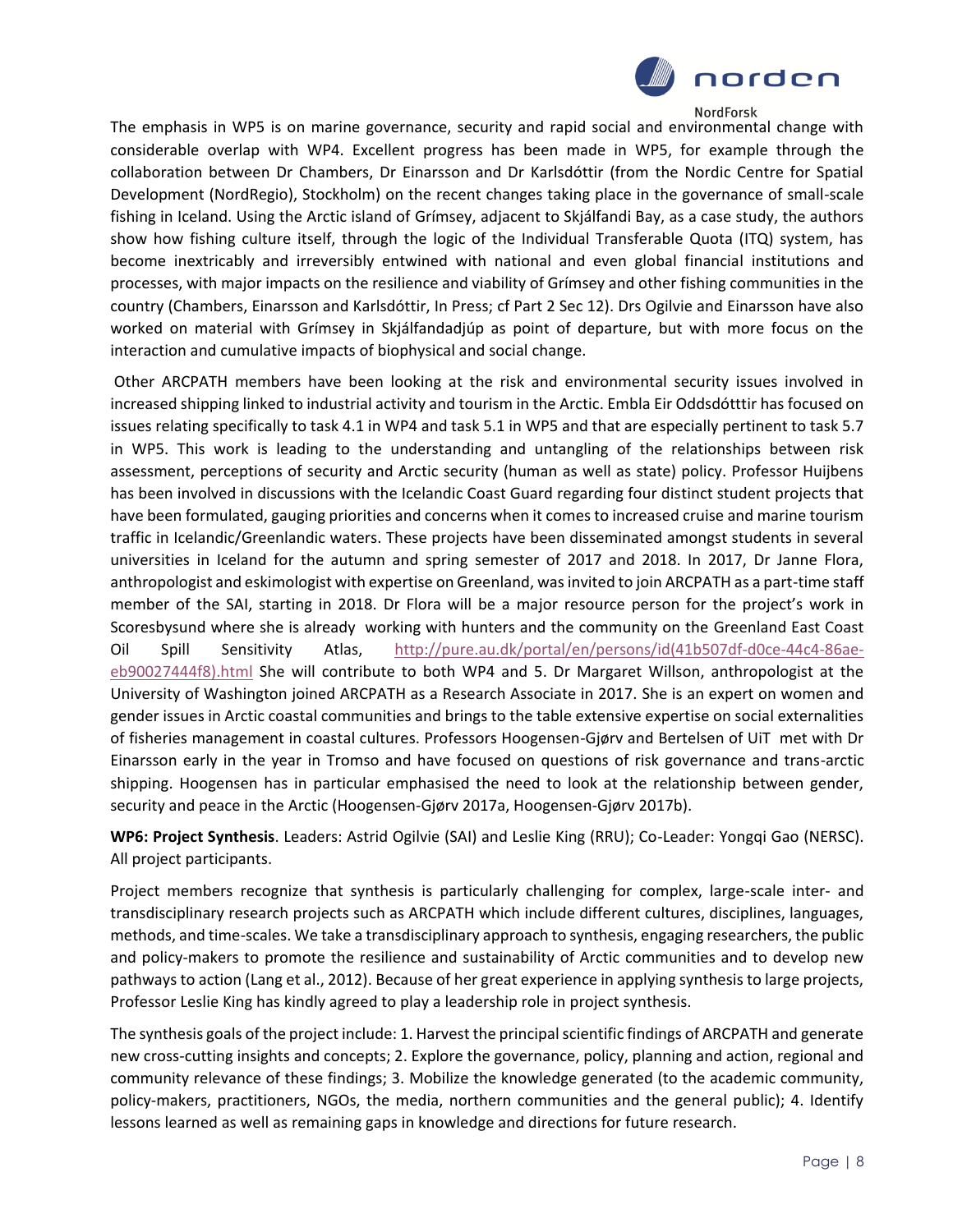

From the outset we recognized the importance of conducting synthesis from the beginning of the project, not just as an add-on at the end. At the first annual meeting in Bergen, in 2016, we therefore had a long discussion about synthesis structures, processes, products and knowledge mobilization, including identifying synthesis questions and themes that would guide synthesis throughout the project. We identified and constituted a synthesis committee, made up of work package leaders as well as the management committee. At the ARCPATH annual meeting in Reykjavík in October 2017, researchers and WP leads reported on synthesis insights and findings from their research. We had a wide-ranging and rich discussion of the implication of those findings and queried each other's work package findings. Synthesis is an agenda item for all ARCPATH meetings and teleconferences.

For the ARCPATH project, Knowledge mobilization (KMb) and synthesis are inextricably connected; thus one of the synthesis responsibilities of all partners is to identify synthetic outputs, jointly authored journal articles, web postings, social and popular media etc., which will communicate synthesis of the project throughout the entire time of the project. We are planning an International Synthesis Conference at the end of the project that will bring together researchers, policy makers, civil society and (knowledge brokers to link them) to identify research findings, wrest meaning from them and clarify the policy and planning implications of the findings as well as knowledge gaps and needs for future research. The conference will thus address the synthesis goals above. Specific synthesis findings emerging from work packages include identifying the implications of finer-scaled regional climate models for community and economic planning in the case-study countries (WPs 1,2,3). To give some examples: synthesis findings from WP4 include ways in which changing migratory patterns of cetaceans might determine livelihood and economic opportunities in coastal communities. WP5 further explores these linkages by investigating institutions and governance in a changing world in particular the role of fisheries and ocean governance in planning the future of Arctic communities in Iceland, Norway and Greenland.

**WP7: Project Management and Dissemination**. Leader: Yongqi Gao (NERSC); Co-Leader: Astrid Ogilvie (SAI). All project participants.

ARCPATH is primarily managed by the Project Leader and Co-Leader but all decisions are taken in a democratic manner with input from the entire project team. Manager Kjetil Lygre is a great asset in facilitating management of many tasks, from arranging meetings to providing input to the project reports. Torill Hamre is in charge of the project website. ARCPATH also has a core management team consisting of the Project Leader and Co-Leader plus work package leaders: Níels Einarsson; Marianne Rasmussen; Noel Keenlyside; and Torben Königk. There are regular Skype meetings in order to coordinate research activities and to facilitate collaboration. Email is used a great deal and work package leaders are in touch virtually every week. ARCPATH team members disseminated research findings in the usual manner at conferences and workshops and at public lectures as well as producing a number of scientific and popular articles. For details see Table 8, Part 2.

While several meetings of project members took place over the year, the highlight was undoubtedly the ARCPATH annual meeting in Reykjavík during October 16-18, 2017. This was combined with the final meeting of the project *Impacts of Future Sea-Ice and Snow-Cover Changes on Climate, Green Growth and Society (GREENICE)*. The focus was highly interdisciplinary with talks by social scientists interspersed with those of natural scientists. The timing of the annual meeting was planned to dovetail with the prestigious Arctic Circle meeting in Reykjavík during 13-15 October [\(http://www.arcticcircle.org/\)](http://www.arcticcircle.org/). This is described in more detail below in the section on stakeholders. In 2017 ARCPATH team members also began to start planning for the first ARCPATH summer school, a prime example of dissemination and outreach.

### **Nordic added value the project brings 1) scientifically, 2) for the consortium 3) for stakeholders**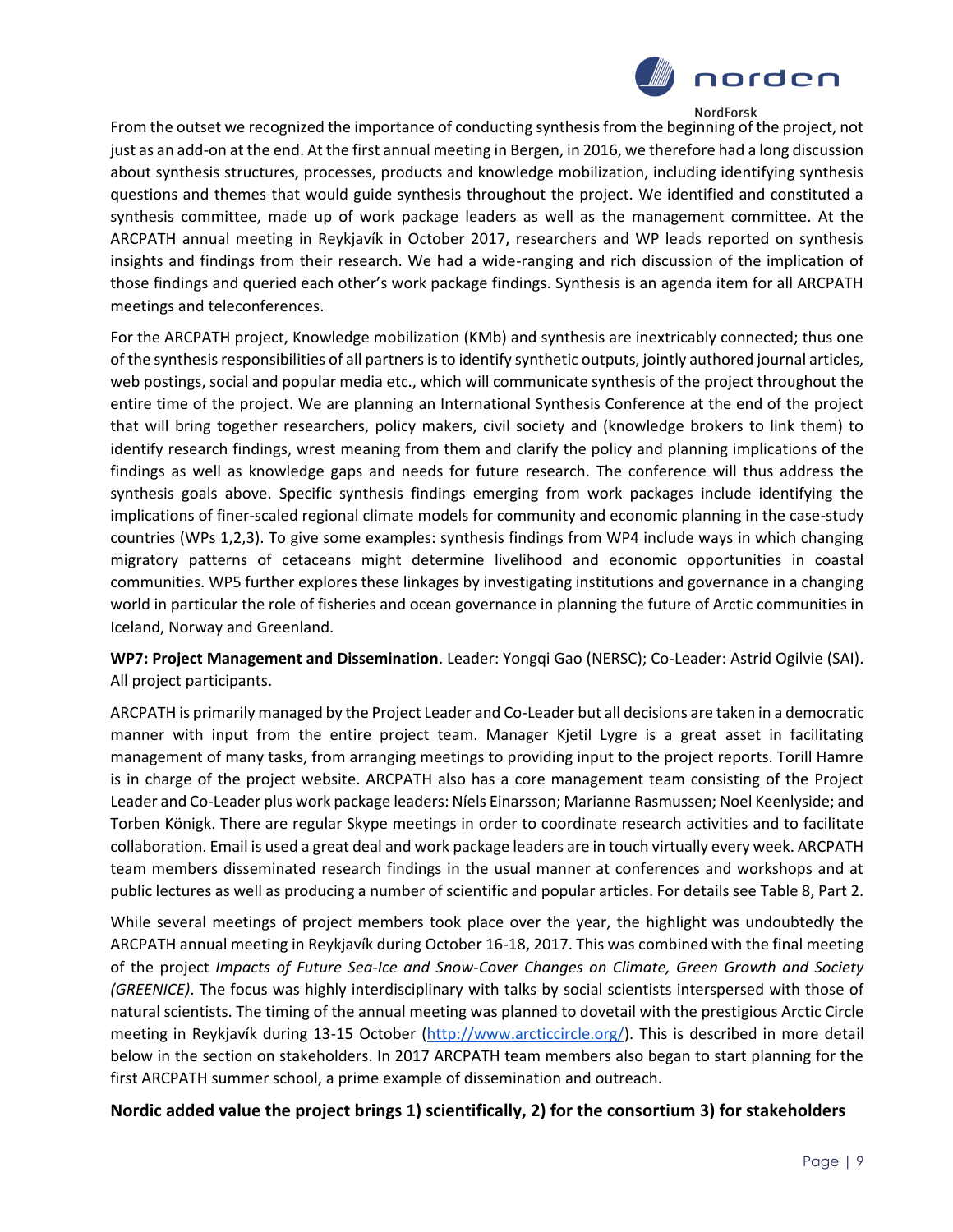

**Scientifically**: The powerful, multi-disciplinary, and collaborative group is generating knowledge of high importance for development in the Arctic Region, actively **creating a critical mass for success and expertise**. Within ARCPATH we facilitate close collaboration between disciplines such as physical sciences focusing on climate predictions, natural sciences focusing on ecology and behaviour of cetaceans and social sciences such as anthropology and economics focusing on the societal importance of cetaceans and the implications of climate change. The project therefore not only acknowledges that multiple disciplines are needed to identify responsible development paths for the Arctic region but in fact is integrating them in the research.

**For the consortium**: Combining the expertise of each institution is facilitating important synergies in knowledge creation, and it is clear that the research conducted could not be done by each partner institution on its own. For example, linking climatological data (NERSC, SAI) with the ecology and behavior of marine mammals (HRC). ARCPATH is already drawing international talent to the Nordic region through international recruitment of senior scholars, post docs and PhD students. For example, a Fulbright scholar from the United States will join the ARCPATH team in 2018. ARCPATH is also creating international networking and research opportunities for Nordic scholars, for example in Cambridge, USA, where an ARCPATH PhD student has been invited to a seminar at MIT due to her affiliation with ARCPATH.

**For stakeholders**: The transdisciplinary approach of ARCPATH, which by definition relies on active collaboration with stakeholders, is expected to deliver significant added value for stakeholders. Stakeholders both participate in the research through qualitative (interviews) and quantitative (surveys) research methods and are expected to be able to rely on the results for better-informed decision-making. For example, the project aims to deliver tangible knowledge for decision-makers contemplating the establishment of an MPA in Skjálfandi bay in northern Iceland. Dissemination is already taking place, for example through the transatlantic MPA network meeting held in Húsavík in October where members of the ARCPATH team participated.

### **2. Demonstrate how the Centre has facilitated and developed cooperation with non-Nordic research groups within Arctic research**

ARCPATH has a very strong international component with active research partners drawn from: Canada, the USA, China and Russia. Several of these attended the ARCPATH annual meeting and ARCPATH session in the Arctic Circle conference in October 2017 in Iceland. Astrid Ogilvie has spent time at INSTAAR, at the University of Colorado at Boulder, USA, working with colleagues there, in particular with Professor James McGoodwin at INSTAAR and Dr Shari Fox at NSIDC. Professor Leslie King, of RRU, Canada, is a particularly active ARCPATH member and it may be noted that Astrid Ogilvie is an Adjunct Professor in Professor King's department at RRU. Yongqi Gao continues to work with the Nansen-Zhu International Research Centre in China. It is planned that a young researcher from this Centre will be invited to Bergen during April-June 2018 for further collaboration. Many presentations have been given to international conferences. All of these conferences involved fruitful discussions with international colleagues. Colleagues who have been recruited as unfunded but collaborating Associate Scientists include: Dr Margaret Willson, anthropologist, Department of Anthropology, University of Washington, Seattle, USA; Elizabeth Ogilvie, Environmental Artist, University of Edinburgh; Kerry Koepping, photographer and Director, Arctic Arts, Boulder, Colorado, USA. Dr Willson has been recruited to contribute to questions regarding gender issues and Elizabeth Ogilvie and Kerry Koepping to help with dissemination. Gender parity within the project itself is excellent.

A significant international development is that through the active participation and contribution of Dr Niels Einarsson and Dr Astrid Ogilvie at the Stefansson Arctic Institute, with Dr Marianne Rasmussen, Professor Brynhildur Daviðsdóttir and Dr Anniken Forde, ARCPATH has provided scientific inspiration and paradigm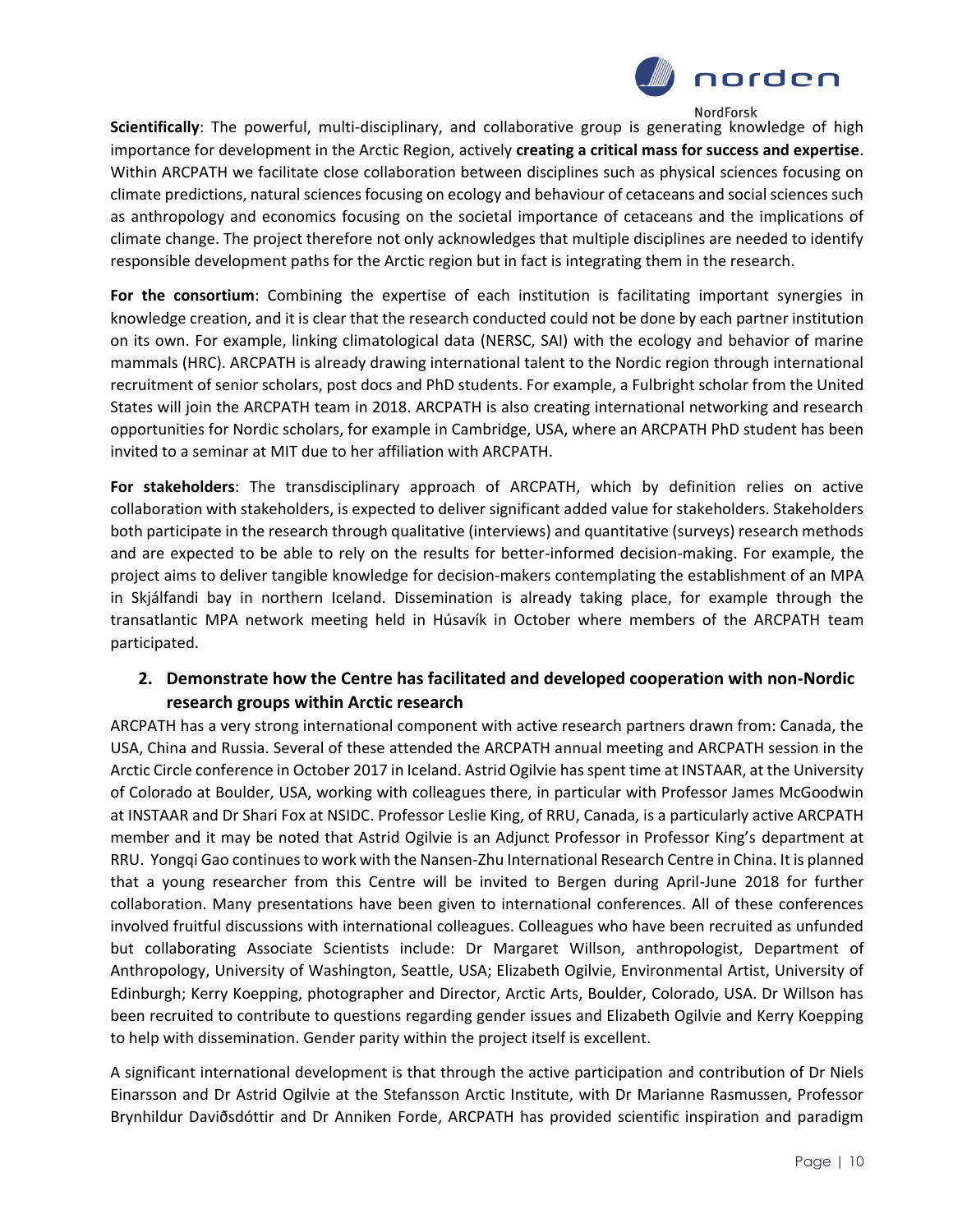

input for two new Arctic research centres. These ARCPATH spin-offs are: the interdisciplinary Autonomous University of Barcelona Arctic Research Centre (CER-ARCTIC), led by ARCPATH Research Associate Professor Françoise Breton, and a new Arctic institute at the University of Washington, also an interdisciplinary research institute which will be launched in early 2018, led by *another ARCPATH Research Associate* Dr Margaret Willson. See [http://www.svs.is/static/files/cer-arctic-inauguration-programme-flyer-22.11.17-ne.pdf.](http://secure-web.cisco.com/1g-E5ymnqrm6Fu45nmUoVMnzZuwEB_8goK6wjQtXrBcameJIwsToQX1-NLlnl-eeNq9xO01duX_LYOccvWp_a9j3YtQ5IZlM1Trf-m8-Zg6kFh8-t4YeIULUsNrHyzUS45aYuEdhREDZi_03AajIaWW-tUR7wT-VxsIoPMngxNDz3oLtX3VZatztp1zRFwA-BlbR7lImrhZmf67fO-uORXY_8RvX5yCVBiX4ajbL_XVVSPI56373nD0lUnRx2aEdvMUrFtvPbsuw_b-NP-XV1nXnn4s7Fbpcv6xc7yXNTsVhkBmkHJY4i5plU_5HFj8c3z58qnG0gWeLbr7rwFx9774QtuMsqFUcitQ72aK_OGBZnfa5c1v5fxAW9h_6rtIdc0-WwngBrDlS2HvFcOquEkCMicHodus8BfHH4YmNT3yFJO86WMGfdBeHjGFnug93m6_26LjHNRSB314PJJFEs8A/http%3A%2F%2Fwww.svs.is%2Fstatic%2Ffiles%2Fcer-arctic-inauguration-programme-flyer-22.11.17-ne.pdf) The Centre in Barcelona was inaugurated on 1. December 2017. At this time the Stefansson Annual Memorial Lecture (sponsored by the Stefansson Arctic Institute and Dartmouth College, USA) was given by Professor Brynhildur Daviðsdóttir.

New cooperation has been developed in WP4 with a focus on socio-ecological systems and ecosystem services of cetaceans. Laura Malinauskaite, a PhD candidate at UoI, spent two months in Japan looking into Japanese whaling history and current trends, management of coastal and marine ecosystems and the development of ecosystem services-based approaches to coastal management (*Satoumi*[;](http://satoyama-initiative.org/about/) [http://satoyama](http://satoyama-initiative.org/about/)[initiative.org/about/\)](http://satoyama-initiative.org/about/). Some parallels can be drawn in the management of marine resources between the Arctic countries and Japan, and future scientific collaboration is feasible. A one-day seminar was held at UoI in April with the title: "What is the Role of whales in the Ecosystem?" where Marianne Rasmussen gave a presentation. Also speaking was Professor Joe Roman, a conservation biologist at the University of Vermont in Burlington, USA. As a result, a new collaboration has been forged with Professor Roman, with a focus on assessing ecosystem services of cetaceans and he will join the UoI WP4 team late in 2018.

### **3. Discuss:**

### **(a) Cross-disciplinary aspects of the work undertaken**

A key element of the ARCPATH project is its cross- and transdisciplinarity. Thus, for example, WP1 combines physical science climate data with historical records of climate and marine-mammal variability. While WP2 and 3 focus heavily on natural science with a combination of global and regional climate predictions, they form the backbone for knowledge regarding Arctic "pathways to sustainability". WPs4 and 5 consider elements both from the perspectives of natural and social sciences relating to climate change, marine mammal biology, fisheries governance systems and tourism. WP7 focuses on synthesis whereby all the different strands and key elements of the project will be used to illuminate each other. In addition, WPs 4 to 7 can be characterized as transdisciplinary in that they interact with communities, governments, the private sector and civil society to identify connections and applications in the case-study countries. They will use different sources of knowledge and will promote a lasting legacy of the project to solve community and regional problems and enable communities to become more resilient and sustainable in the long term. A specific example of cross-disciplinarity is that in 2017 we identified the shift of movements of whales in 2003/2004 around Icelandic waters. This shift is likely to be related to the change in the sea water temperature around Icelandic waters. This specific case study builds on a combination of WPs 2, 3 and 4.

### **(b) gender perspectives in the research**

Gender issues are an important focus area for ARCPATH. However, the situation cannot be defined in simplistic terms. Iceland is the leading country in the world regarding gender equality. The Global Gender Gap [Report 2017](http://wef.ch/gendergap17) reveals that Iceland has now closed more than 87% of its overall gender gap. Norway ranks second in this report. The situation in Greenland is far more complex because of its diversity. In Arctic locations such as Greenland and northern Canada, recent decades have seen a very noticeable trend: that young women leave their communities in order to find work and education elsewhere. Of relevance here is the growth of whale watching tourism, a major focus of the ARCPATH project. Thus, for example, from around the last decade of the twentieth century, Arctic whale watching has grown enormously in popularity among visitors to Iceland and other Arctic and sub-Arctic regions. This growth has been in line with the ever-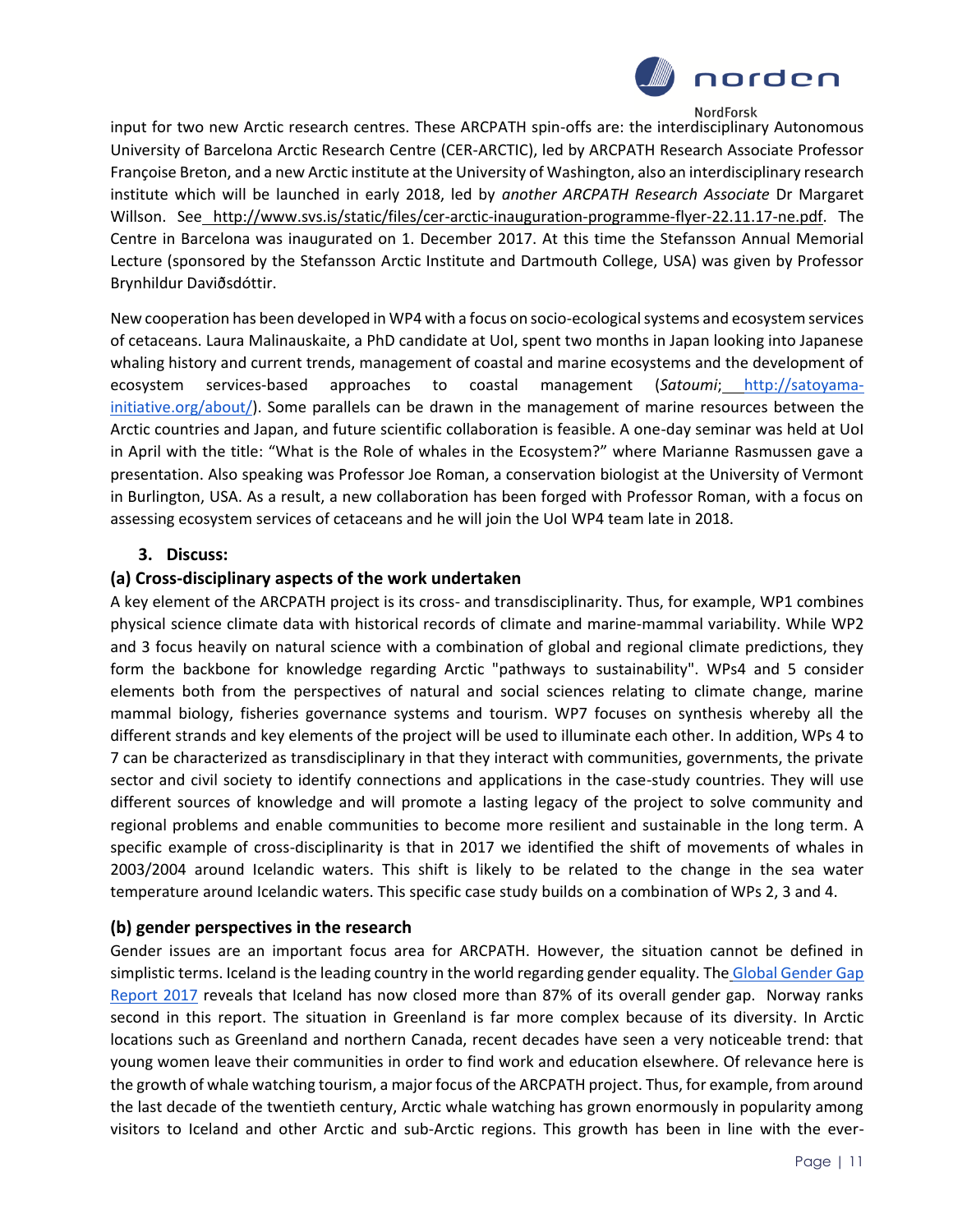

increasing numbers of tourists coming to Iceland. (Since 2010 the increase has been over 20% per year.) Growth in jobs in the tourism industry, not least with regard to whale watching may enhance opportunities for women and make them more likely to stay in their communities. As a recreational and cultural activity, whale watching thus meshes with ecosystem dynamics and can be of great importance for regions struggling to develop and diversify their economy and social conditions. In line with this focus ARCPATH has noted that the SAB suggested that the project could see "if tourism industry opportunities may affect female mobility and/or participation in the economy". This is being done. Furthermore, in order to help address gender, the project has recruited Dr Margaret Willson of the University of Seattle, an expert in gender issues in coastal settings. Thus, for example, while common perceptions might suggest that fishers always tended to be male in Iceland her research has shown that this is far from the case (Willson, 2016).

WP4, in particular, is in the early stages of transdisciplinary research which, among other things, will examine gendered impacts of the growing tourism industry in the Arctic associated with changing uses of marine mammals and ecosystem services associated with them. This part of the research will, in particular, look at three Arctic coastal communities – Ittoqqortoormiit in Greenland, Húsavík in Iceland and the Tromsø area in Norway – with the aim to identify how both genders are being affected by the dynamics in ecological and social systems and their interactions caused by climate change and growth of tourism. This will be done by combining research methods from anthropology, gender studies and environmental economics. The fieldwork will commence in summer 2018. Among project team members there is an excellent gender balance.

### **(c) contribution to open science**

ARCPATH is contributing to improved access of scientific data through peer-reviewed and popular publications, presentations at conferences, public lectures and schools, and via software and educational material that will bring new information to debates on current Arctic issues. Supported by the Centre and the E-ARCPATH project (also funded by NordForsk), the ARCPATH website [\(http://www.ncoe-arcpath.org\)](http://www.ncoe-arcpath.org/) serveS as an important contact point regarding contributions to open science. Details of all presentations given in 2017 are provided here. The project has a striking and evocative logo designed by the artist Marina Rees from Húsavík. As noted by Níels Einarsson, the logo encapsulates the essential components that link the project's research foci of climate, ice, marine traffic and fishing, and cetaceans, with the key symbol of the whale fluke like a warning finger reminding us of all the risks and responsibilities we must be concerned with. The E-ARCPATH (Open Science pilot for the ARCPATH NCoE) project is led by NERSC, with UiB, DMI and SMHI as partners with the objective to broaden and strengthen the dissemination activities in ARCPATH. This is undertaken by establishing a data catalogue offering open access to datasets generated in the Centre of Excellence, and by organizing a dedicated ARCPATH session at EGU 2019 to present obtained results to a wide international scientific community.

NERSC has commenced the initial investigation of potential open source tools that can be used to establish a data catalogue for the ARCPATH project. Three candidate tools have been identified:

- (1) GeoNetwork [\(https://geonetwork-opensource.org/,](https://geonetwork-opensource.org/) GPL v2 license)
- (2) GeoNode [\(http://geonode.org/,](http://geonode.org/) GNU GPL v3)
- (3) CKAN [\(https://ckan.org/,](https://ckan.org/) Affero General Public License)

We have used GeoNetwork in earlier projects, among others in the Norwegian Marine Data Centre (NMDC) project funded by the Norwegian Research Council. While GeoNetwork supports several standard metadata search protocols such as OAI-PMH, OGC-CSW and OpenSearch, it does not provide good mapping for DIF (a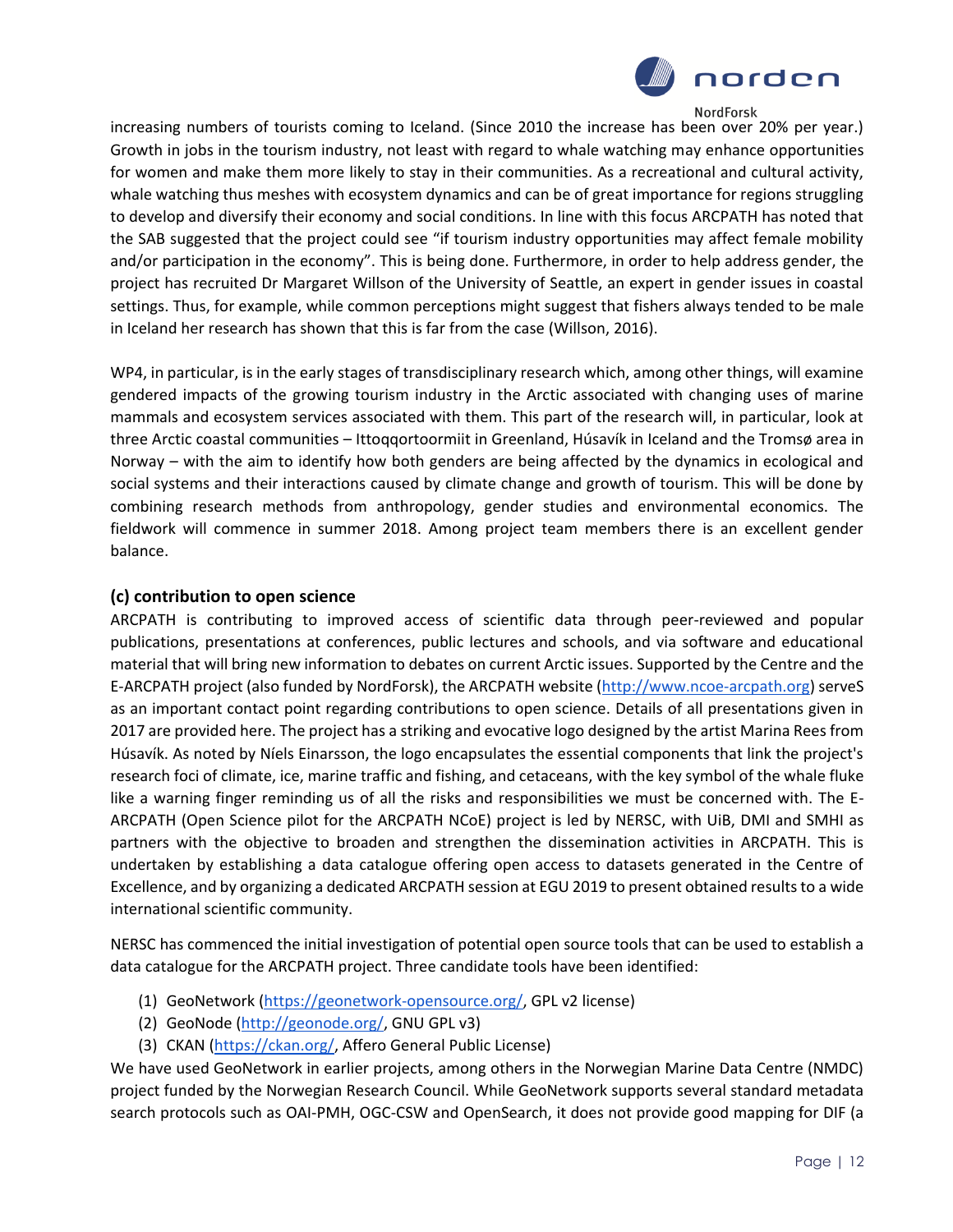

widely used metadata standard, used e.g. by NASA's GCMD). GeoNetwork is, however, widely used, and newer versions (current 3.4.0) may have improved functionalities such as a more flexible and user-friendly interface (GUI). We will keep GeoNetwork on the list of candidate tools until we have completed the evaluation of the others.

CKAN is a powerful and flexible tool, but also more complex than e.g., GeoNetwork. We have started looking into its capabilities, and found several features that make it a promising candidate for the ARCPATH data catalogue. Among others, CKAN offers an appealing user interface that can be customised, a number of plugins (modules) e.g., for harvesting metadata through OAI-PMH, uploading and storing (data) files, and displaying datasets in the catalogue. CKAN also has a built-in extension mechanism that allows development and integration of own plugins. We will investigate CKAN further, and also compare it with the two other candidates GeoNetwork and GeoNode. ARCPATH is also developing a Data Management Plan (DMP). The first version of the DMP describes the different categories of data that ARCPATH will generate (such as improved initialization fields of Arctic sea ice and ocean temperature and salinity and model projections on both global and regional scales) and how these new datasets will be managed according to guidelines for FAIR data management in H2020. This plan will be a "live document", being updated at regular intervals to include the description of new datasets that partners generate as part of ARCPATH activities. The ARCPATH data catalogue will contain metadata (i.e. "data about data") for the datasets, including links to access them. The datasets themselves will be hosted by the data owner on an institutional server or by an established national or international data infrastructure.

### **(d) the contribution of users of research results (industry, policymakers, local communities etc) to the Centre at this stage**

NERSC has established contact with DNV-GL in Bergen to discuss which climate parameters are needed by the shipping industry. ARCPATH will disseminate the information from climate predictions to DNV-GL if requested. The contribution of users in Ittoqortoormiit and Húsavík are discussed elsewhere in the report.

**4. Any difficulties encountered - e.g. in staffing, access, data analysis etc., how these have or are being addressed and if they are expected to have an impact that requires updating/reviewing the initial objectives;**

There are no specific difficulties other than those caused by the fall of the Norwegian currency against the Icelandic which we are dealing with as best we may.

### **Changes introduced or envisaged in the research objectives or design**

There were no changes introduced or envisaged in the research objectives or design during the second project year.

### **An updated schedule of milestones and/or timetable, including major impact products, supported by a commentary on any future risks or anticipated slippage.**

There is an update in milestones and/or the milestones in WP2 and accordingly WP3. This is due to the delayed start of ARCPATH and the delayed CMP16 forcing data sets which were envisaged to be used in NorCPM and in EC-Earth. Because of the wealth of data that have been discovered for WP1, work will continue through month 48.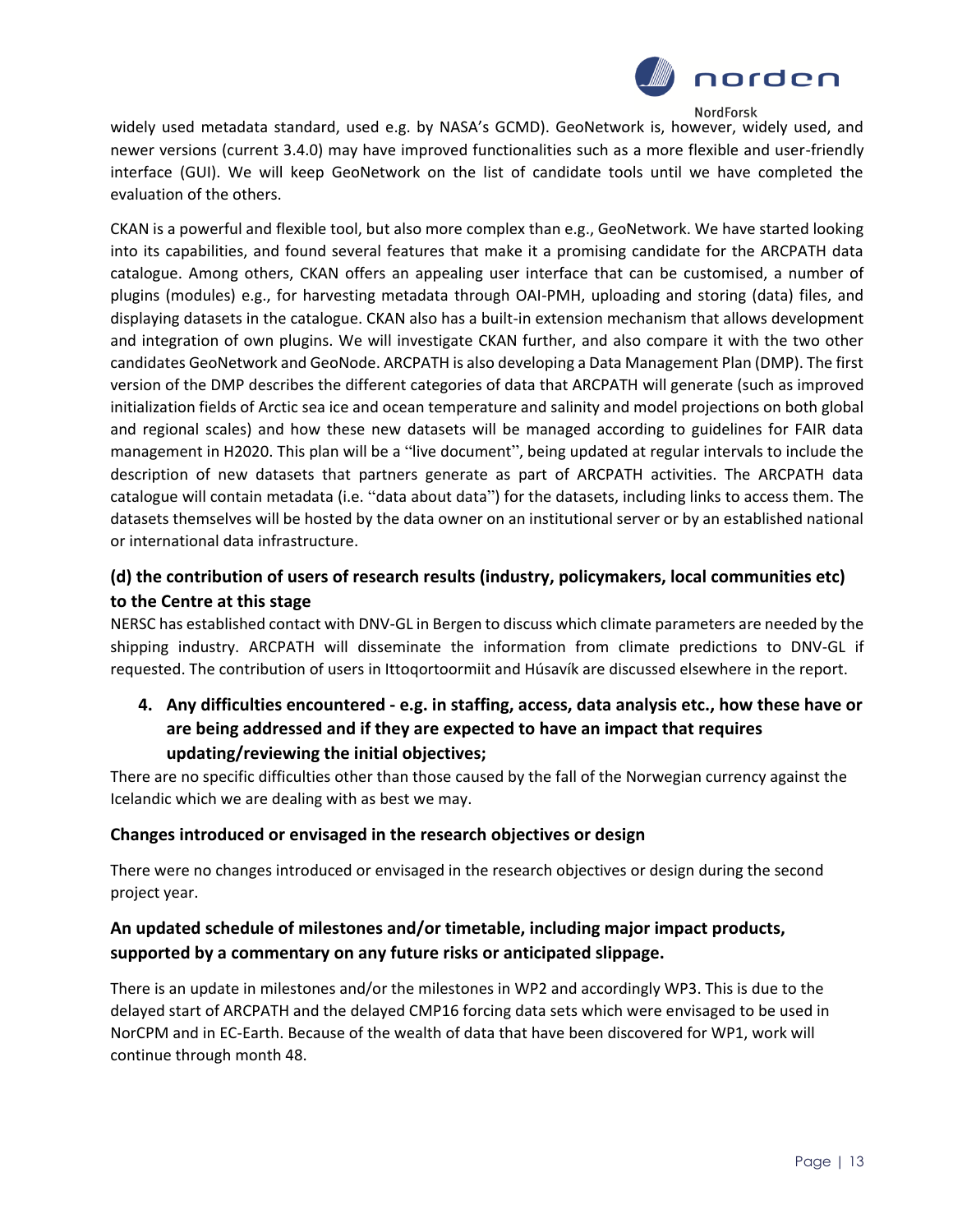

# **Governance:**

ARCPATH is led by the Project Leader and Co-Leader. The management group consists of the Project Leader, Co-Leader and four other work-package leaders. Members are drawn from three different Nordic countries (Norway, Sweden and Iceland) and the gender balance is also addressed. The management group is responsible for promoting and facilitating cooperation between the partners in the Centre. Where necessary, decisions regarding the Centre will be taken according to a majority vote. An Advisory Board (AB) consisting of highly-qualified colleagues from both natural and social science disciplines has been set up for the Centre. The role of the AB is to provide advice and support to better achieve project goals. The AB consists of: Professor Cecilia Bitz, University of Washington, USA; Dr Burkhardt Rockel, the Helmholtz-Zentrum Geesthacht Institute for Coastal Research; Professor Lawrence C. Hamilton, Professor of Sociology at the University of New Hampshire, USA; and Professor Michael Bravo, Fellow of Downing College, and Senior Lecturer, Department of Geography, University of Cambridge, and Head of the Circumpolar History and Public Policy Research Group at the Scott Polar Research Institute, Cambridge.

# **Highlights of the research:**

### **1. Key findings:**

- High resolution in EC-Earth improves the representation of deep-water formation in the Labrador Sea.
- Regional atmosphere and ocean downscaling over the Nordic Seas region provide realistic results.
- Assimilation of sea-ice concentration in the ARCPATH dynamical prediction system efficiently constrains most of the sea ice and near-ocean variability in the Arctic
- Changes in whale observations around Iceland can be linked to variations of the sea-surface temperature
- There is a significant research gap in the pluralistic valuation of ecosystem services of cetaceans, yet their importance is likely to be significant to local communities.
- Increasing tourism is putting pressure on the sustainability of seascapes and socioecological systems in Iceland, East Greenland and northern Norway, calling for the design of nimble and adaptive governance arrangements.
- The introduction of market-based fisheries governance systems can be seen as having multiple social and economic externalities in fishing communities, linking their fate to processes beyond local control, such as the logic of financial institutions.

### **2. Warrant**

A major goal of the ARCPATH project is to combine improved regional climate predictions with enhanced understanding of environmental, societal, and economic interactions in order to supply new knowledge on Arctic "pathways to action". This transdisciplinary project is possible because of the combined multidisciplinary expertise of team members. This includes: climatology (regional and global modelling; dynamic downscaling; historical climatology); environmental science; environmental economics; oceanography and cryosphere research; marine and fisheries biology; fisheries management; anthropology; governance systems; human eco-dynamics; and traditional ecological knowledge. The team members, as well as the international collaborators, are leaders in their fields and have an excellent track record of many successfully completed projects. They thus have all the necessary expertise to achieve ARCPATH goals.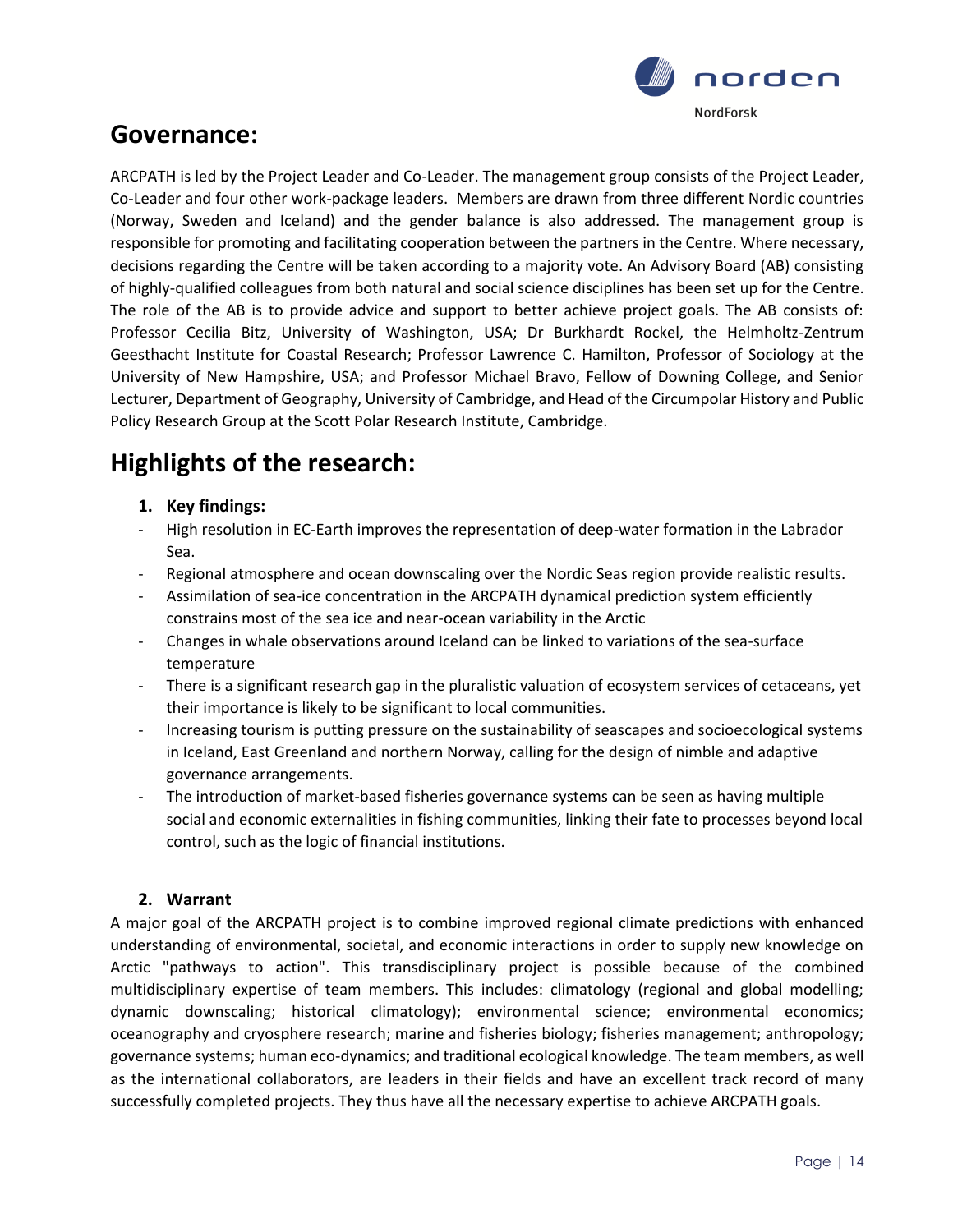

- **3. Researcher mobility.** Please refer to Section 3 of Part 2
- **4. Researcher training and education.** Please refer to Section 4 of Part 2
- **5. Output and dissemination.** Please refer to Section 8 of Part 2
- **6. Meetings and networking.** Please refer to Section 5 of Part 2.

### **7. Infrastructure and data policy**

During the second year of ARCPATH, the partners have continued to use their institutional and/or national infrastructures to compile climate and marine data for integrated analysis, assimilation into models and intercomparison with model projections. The same infrastructures are used to store the new datasets resulting from these analysis and modelling activities, in accordance with the data policies of their organisations.

ARCPATH will, as part of its Open Science pilot, establish a data catalogue offering open access to datasets generated in the project. This pilot will adhere to standard metadata and data formats for geo-scientific datasets, in line with recommendations from INSPIRE and EC (Wilkinson et al., 2016). Work on assessing candidate tools for implementing the ARCPATH data catalogue has started, as described above (section 4(c)). The catalogue will then be established and populated with metadata records describing the dataset generated by ARCPATH. These metadata will, among others, include description of parameters, units, accuracy, data licenses and links for data access.

### **Progress and contributions towards Programme aims:**

### **1. to strengthen the Nordic region's position within educational research in Europe and beyond**

ARCPATH has recruited graduate students at the PhD level. Two PhD students have been recruited in Iceland at UoI and HRC and one Post Doctoral candidate at UoI (David Cook). Two Post Doctoral positions were recruited at NERSC; and at UiB; and two at SMHI. SAI is in the process of employing one Post Doc. All these efforts will help to strengthen the Nordic region's position within educational research in Europe. ARCPATH members will organise two summer schools. One will be held in 2018 in Bergen and another will be held in 2019 in Iceland. ARCPATH will also be active in other summer schools e.g, the biennial Nansen-Zhu Summer School, see [http://nzc.iap.ac.cn/summer2016\)](http://nzc.iap.ac.cn/summer2016) and a unique graduate course in Human Ecology and Environmental Change in Iceland in August 2018 see [http://scn.akademia.is/.](http://scn.akademia.is/) ARCPATH is also collaborating with *Arctic Youth and Sustainable Futures* (led by non ARCPATH SAI members). This project convenes an international working group of Arctic scholars, alongside Arctic youth representatives, to investigate and conduct research on the needs, opportunities and aspirations of Arctic youth, to fill an identified gap in knowledge on the lives, ambitions, needs and challenges of youth – indigenous and non-indigenous – across the circumpolar Arctic [\(http://www.svs.is/en/projects/arctic-youth-and-sustainable-futures\)](http://www.svs.is/en/projects/arctic-youth-and-sustainable-futures). Clearly, ARCPATH´s overarching goal of fostering responsible and sustainable development will ultimately depend on future generations. As stated in the project proposal: "Through the training of young scientists, ARCPATH will help secure the long-term capacity in this field [Arctic studies] in the Nordic regions."

### **2. to contribute to a knowledge-based policy for the educational sector in the Nordic countries by analysing issues of substantial importance and relevance to both the sector itself, policy makers and researchers**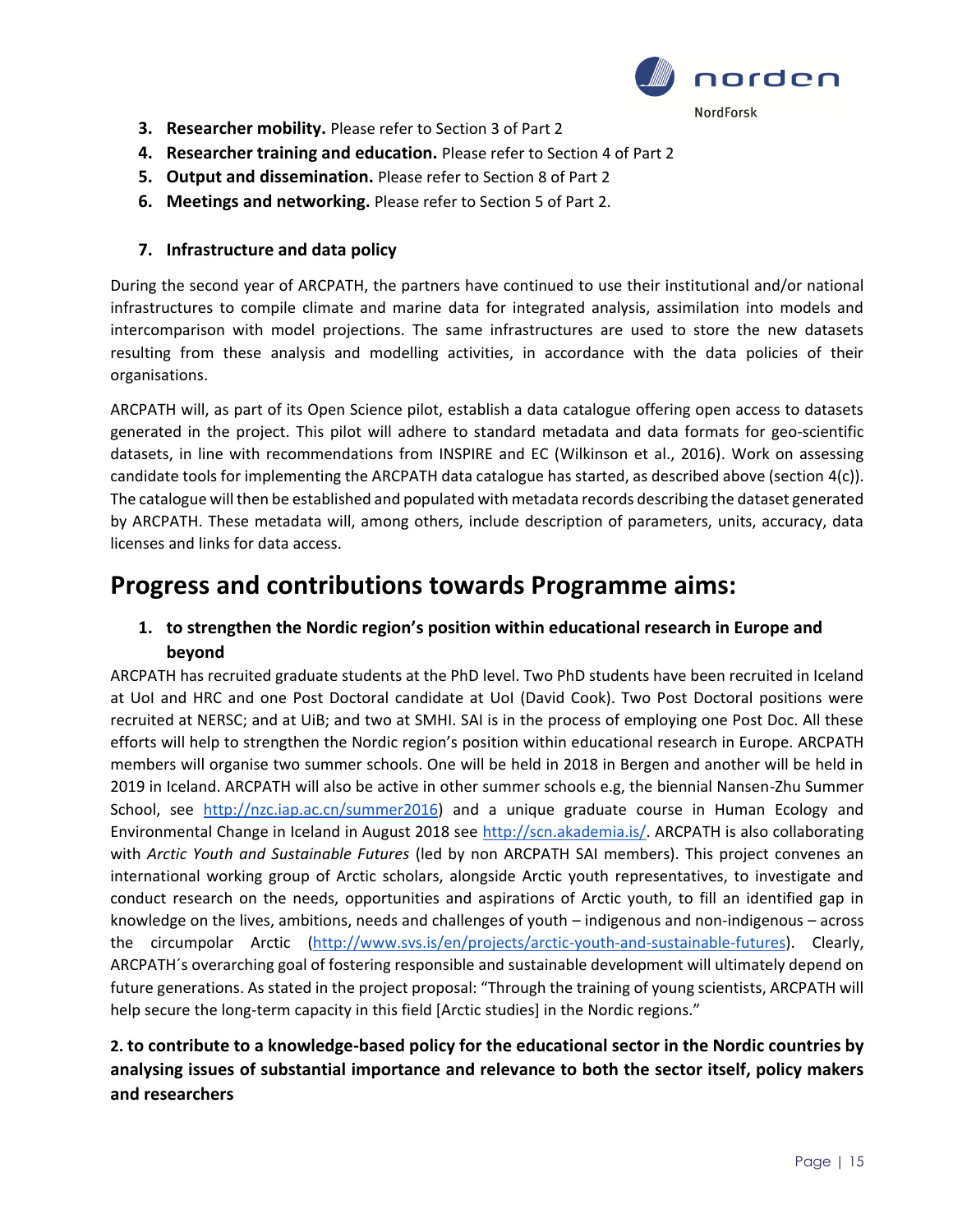

ARCPATH research is of great educational relevance in the Nordic countries, both because of the global significance of its Arctic research, and also because of its novel approach and focus that aims at providing policy relevant and robust knowledge that will directly benefit Arctic residents. Research results will have clearly defined socio-economic relevance to the national interest of Nordic countries, and these will be disseminated to policy makers and stakeholder groups. ARCPATH will facilitate planning adaptation strategies, and will also take advantage of new opportunities to reduce environmental and economic risks. ARCPATH brings together a strong team, leaders in their respective fields, experienced in collaborative studies, and situated at institutions in the forefront of Arctic research. The combined multi-disciplinary expertise of team members, covering climate and social sciences, and extending from marine biology to environmental economics, will create the synergistic environment needed to address the crucial issues facing northern societies. Through the training of young scientists, ARCPATH will help secure the long-term capacity in this field in the Nordic regions.

### **2. to disseminate the results to a wide array of stakeholders in the Nordic region and internationally;**

Project results have been disseminated during 2017 in ongoing meetings. Examples are: i) the transatlantic MPA network meeting held in Húsavík in October, where both Marianne Rasmussen and Níels Einarsson participated. This was an EU-funded network (https://transatlanticmpanetwork.eu/) and Dr Rasmussen was subsequently invited to their final meeting in Brussels in January 2018. One of the group members of this network , Ben Haskell, of the Stellwagen Bank National Marine Sanctuary, National Oceanic and Atmospheric Administration (NOAA) also attended this workshop; ii) a one-day seminar was held at University of Iceland in April 2017 with the title: "What is the Role of whales in the Ecosystem?" where Marianne Rasmussen gave a presentation; iii) A prestigious stakeholder event was the panel presented to the Arctic Circle conference held in Reykjavík in October 2018. This has become a highly-acclaimed annual event drawing some 2,000 international delegates including politicians, business people, scientists, members of the public and other stakeholders. The focus included various aspects of ARCPATH and GREENICE research. Speakers were: Noel Keenlyside, Níels Einarsson, Astrid Ogilvie, Marianne Rasmussen, Leslie King, and Elizabeth Ogilvie, who presented her film "Out of Ice". The Moderator was Brynhildur Daviðsdóttir. The panel description was as follows: "This panel will introduce and discuss the NordForsk-funded Nordic Centre of Excellence project *Arctic Climate Predictions: Pathways to Resilient, Sustainable Societies (ARCPATH)* - a direct continuation of the NordForsk project *Impacts of Sea-Ice and Snow-Cover Changes on Climate, Green Growth, and Society (GREENICE).* The scope and aims of the session reflected those of the projects: to supply new knowledge on Arctic issues by combining improved regional climate predictions with enhanced understanding of environmental, societal, and economic interactions. The panel was very well-attended, not only by academics and politicians, but also by students, including students from the School for International Training (SIT) graduate student group on climate change, who Astrid Ogilvie had recently given several lectures to in Akureyri, including lectures on ARCPATH research. The panel resulted in a very lively discussion and may be considered to have been a highly successful Outreach and Dissemination activity.

Further to this, ARCPATH results continue to be disseminated through many meetings attended by the international collaborators from Canada, China, Russia and USA, specifically through projects such as the EU H2020 INTAROS, Blue-Action and Belmont/JPI InterDec) and through various international conferences (e.g., the Arctic Circle; Arctic Frontiers; the Arctic Science Summit Week; the International Conference on Climate Service). In particular, the National Marine Environmental Forecast Centre (NMEFC) in China will collaborate with ARCPATH. The project´s webpage [\(http://www.ncoe-arcpath.org](http://www.ncoe-arcpath.org/)) will serve as a 'permanent' base for dissemination purposes.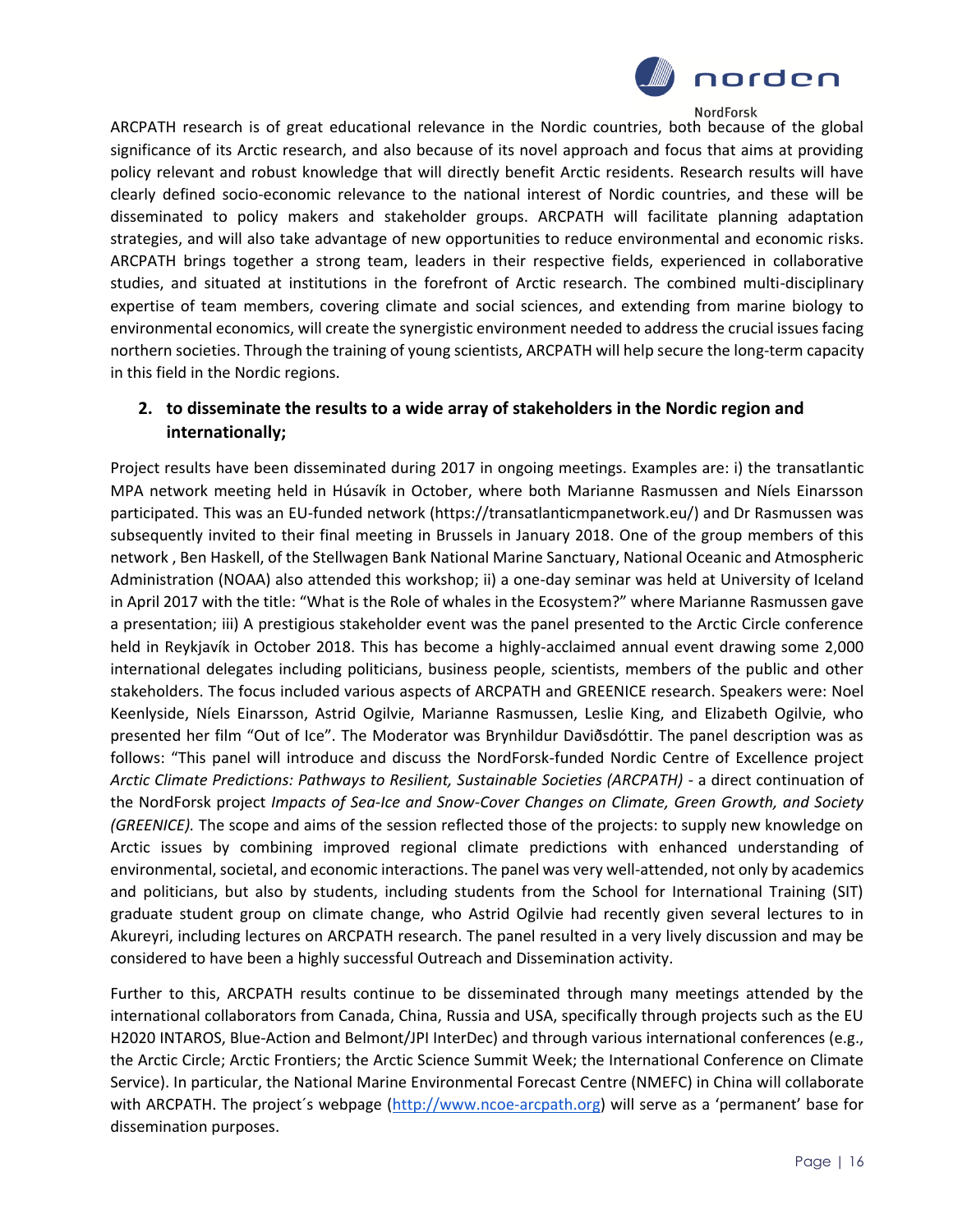

# **Impact strategies and plans:**

ARCPATH invites representatives from industry, policy makers and local communities to meetings where this is appropriate and keeps them updated concerning project developments and outreach activities such as the planned summer schools. In order to ensure that ARCPATH activities are firmly anchored in society and are of benefit and relevance to Arctic inhabitants, and of policy relevance to decision makers, the project actively seeks the involvement of a wide range of users and stakeholders, from local communities to commercial companies to national policy making authorities.

Of particular note is the close collaboration with the Whale Museum in Húsavík, as well as with one of the leading whale watching companies which has operations both in northern Iceland as well as in Scoresbysund (Kangertittivaq) in East Greenland. Further to this there is collaboration with the regional labour union *Framsýn* which represents fishermen and fish workers throughout northeastern Iceland. Icelandic authorities involved are the Ministry for the Environment and Natural Resources, and Members of Parliament from the northeast constituency. ARCPATH will also cooperate with the projects EU H2020 INTAROS and Blue-Action and Belmont/JPI InterDec and with other NCoEs to strengthen synergy and research impacts. Furthermore, ARCPATH has established excellent contacts with the National Marine Environmental Forecast Centre in China (a Chinese national forecast provider for the Arctic).

# **Potential media stories:**

Dr Einarsson appeared in an interview with Icelandic State Television, Channel One, concerning rapid climatic change in the North Atlantic Arctic and impacts on coastal communities on 17 January 2017.

He also appeared as the main interviewee in a documentary film "Whales, Science and the Local Community in Húsavik, Iceland" by Miquel Such and John Grothier that was premiered in Barcelona at the inauguration of the Autonomous University of Barcelona Arctic Research Centre, 1. Decembe[r](http://www.svs.is/static/files/cer-arctic-inauguration-programme-flyer-22.11.17-ne.pdf) <http://www.svs.is/static/files/cer-arctic-inauguration-programme-flyer-22.11.17-ne.pdf>

An upcoming television documentary on Arctic coastal communities and impacts of marine resource governance systems with Dr Einarsson as advisor will be made by a New Zealand team in 2018.

The work of Dr Astrid Ogilvie was featured in the *Nature* Careers Feature *Hidden in the Past* on the use of historical data for climate reconstruction (*Nature* 549, 419-421; 2017).

# **Supplementary funding:**

ARCPATH partners are involved in the newly-funded EU H2020 projects (INTAROS, Blue-Action) and the Belmont/JPI Inter Dec project. Efforts have also been made to augment the funds available for the focus on northern Norway. Specifically, an application was made by Astrid Ogilvie to RANNÍS (The Icelandic Research Council) to the call for research in "Cooperation in the Field of Arctic Studies in Iceland and Norway" (see <https://en.rannis.is/funding/research/arctic-studies/>). The project was entitled "Arctic Climate Change, Marine Mammals and Tourism (ARCMART)" and a major focus was a comparative study regarding these topics between the Skjálfandi Bay and Húsavík areas in Iceland, and the Tromsø area in Norway. Co-PIs from ARCPATH: Yongqi Gao, Noel Keenlyside, Níels Einarsson, Marianne Rasmussen and Edward Huijbens. Other Co-PIs: Anniken Førde and Lars Henrik Smedsrud. The project was primarily a networking one, with Icelandic team members spending time in Norway, and vice versa. Unfortunately, the project was not funded. It was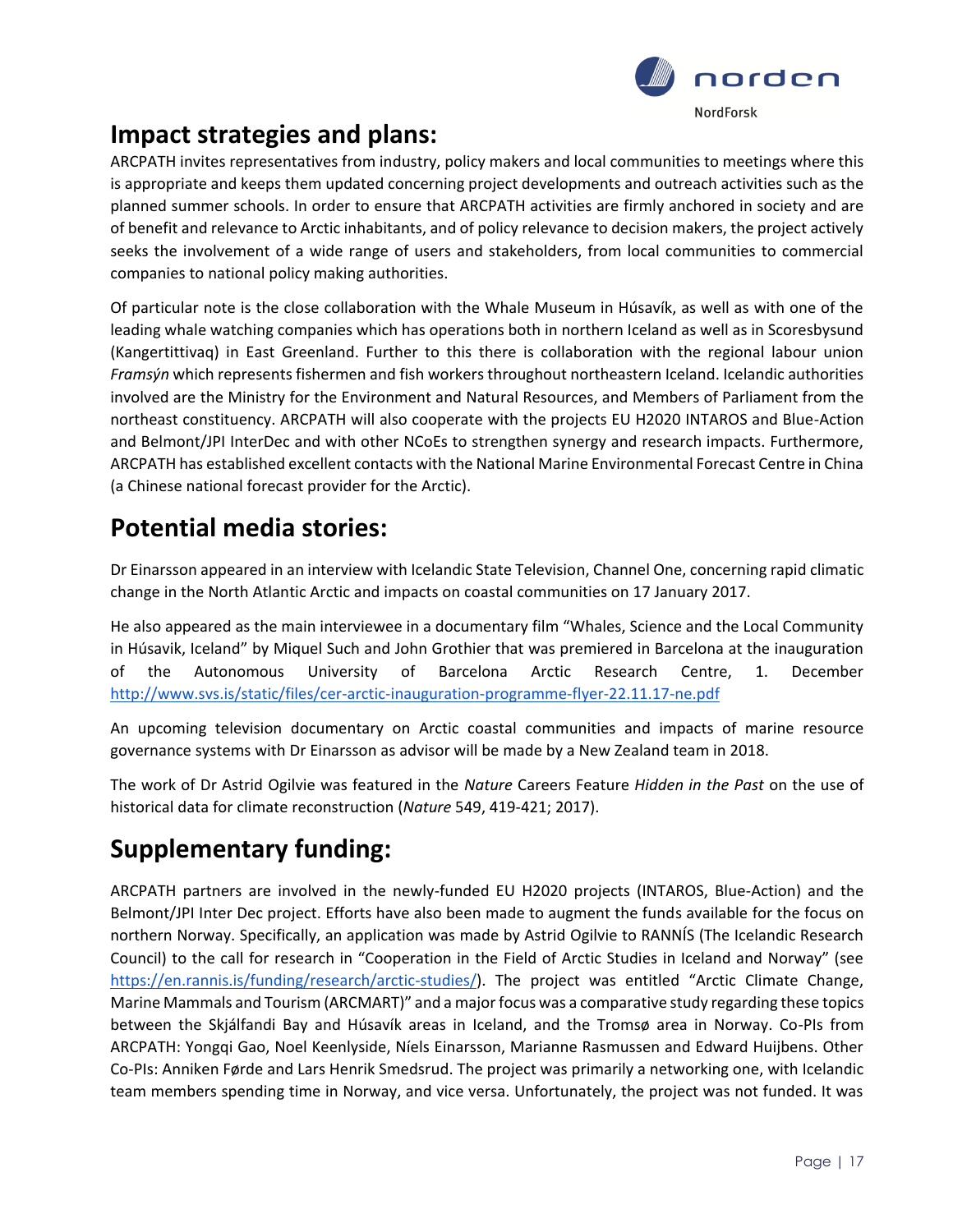

explained that this did not reflect negatively on the application, but was due to the fact that funds were simply not available. Further attempts with similar applications will be made in the future.

Astrid Ogilvie and Leslie King applied for supplementary funding for ARCPATH to the Social Science and Humanities Research Council of Canada (SSHRCC) in October 2017 with a project entitled: "Northern Knowledge for Resilience, Sustainable Environments and Adaptation in Coastal Communities (NORSEACC)". The results have not yet been announced.

# **Future plans for the NCoE and cooperation beyond the funding period:**

Most of the ARCPATH team members have been collaborating for some time in interdisciplinary, international projects. ARCPATH is also recruiting many new younger colleagues. It is envisaged that research that has had its outsprings in ARCPATH will continue far beyond the life of the project. The Arctic is of fundamental importance in the climate system and impacts on fragile Arctic communities in terms of both climatic and socioeconomic change are ever increasing. There is little doubt that the collaborative links forged through ARCPATH will continue with further research into issues related to changes in the Arctic. Of particular note here are the two new Arctic research centres established as "spin-offs" from ARCPATH in Barcelona and Washington as described above. It is envisaged that there will also be close cooperation between ARCPATH members and these institutes for long after the life of the project.

#### **References**

- Barry, Tom;, Hólmgrímur Helgason & Soffía Guðmundsdóttir. 2017. Arctic protected areas in 2017: status and trends, Biodiversity, 2001[:](https://doi.org/10.1080/14888386.2017.1390496) 2014, 2014, 2014, 2015, 2016, 2016, 2016, 2016, 2016, 2017, 2017, 2018, 2017, 2017, 2017, 2017, 2017, 2017, 2017, 2017, 2017, 2017, 2017, 2017, 2017, 2017, 2017, 2017, 2017, 2017, 2017, 2017, 2017, 2017 [10.1080/14888386.2017.1390496](https://doi.org/10.1080/14888386.2017.1390496)[https://www.tandfonline.com/doi/citedby/10.1080/14888386.2017.1390496?s](https://www.tandfonline.com/doi/citedby/10.1080/14888386.2017.1390496?scroll=top&needAccess=true) [croll=top&needAccess=true](https://www.tandfonline.com/doi/citedby/10.1080/14888386.2017.1390496?scroll=top&needAccess=true)
- Chambers, Catherine, Einarsson, Níels and Karlsdóttir, Anna. *Small-scale fisheries in Iceland: Local voices and global complexities.* In: Pascual, J., Pita, C. and Bavinck, M. (Eds.) *Small-Scale Fisheries in Europe: Status, resilience and governance.* Springer. In press.
- Einarsson, Niels. 2009. "From good to eat to good to watch: whale watching, adaptation and change in Icelandic fishing communities," pp.129-138 in *Polar Research* no. 1, 2009, Special Issue on "Climate change impacts, adaptation and vulnerability in the Arctic."
- Hoyt, Erich (2011) Marine Protected Areas for Whales, Dolphins and Porpoises: A World Handbook for Cetacean Habitat Conservation. Routledge/Earthscan, Taylor and Francis
- Hoogensen-Gjørv, G. 2017a. "Finding Gender in the Arctic: A Call to Intersectionality and Diverse Methods" in *The Interconnected Arctic — UArctic Congress 2016*. Latola, Kirsti and Hannele Savela (eds). Springer.
- Hoogensen-Gjørv, G. 2017b. "Tensions between Environmental, Economic, and Energy Security in the Arctic" in *Northern Sustainabilities: Understanding and Addressing Change in a Circumpolar World*. Gail Fondahl and Gary Wilson (eds). Cham, Switzerland: Springer International Publishing.
- Huijbens, E. and Einarsson, N. 2018. Feasting on friends: Whales, puffins and tourism in Iceland. Pp. 10-27 in Appstate, C. (Ed.): Tourism Experiences and Animal Consumption-Contested Values, Morality and Ethics. Routledge Ethics of Tourism Series.ISBN 978-1-138-29161.
- Jones, P.D., Harpham, C. and Vinther, B.M., 2014: Winter responding proxy temperature reconstructions and the North Atlantic Oscillation. *J. Geophys. Res*. **119**, 6497-6505, doi:10.1002/2014JD021561.
- Lambert, E., A. Nummelin, P. Pemberton, M. Ilicak, Tracing the imprint of runoff variability on Arctic water mass transformation, under revision in JGR Oceans.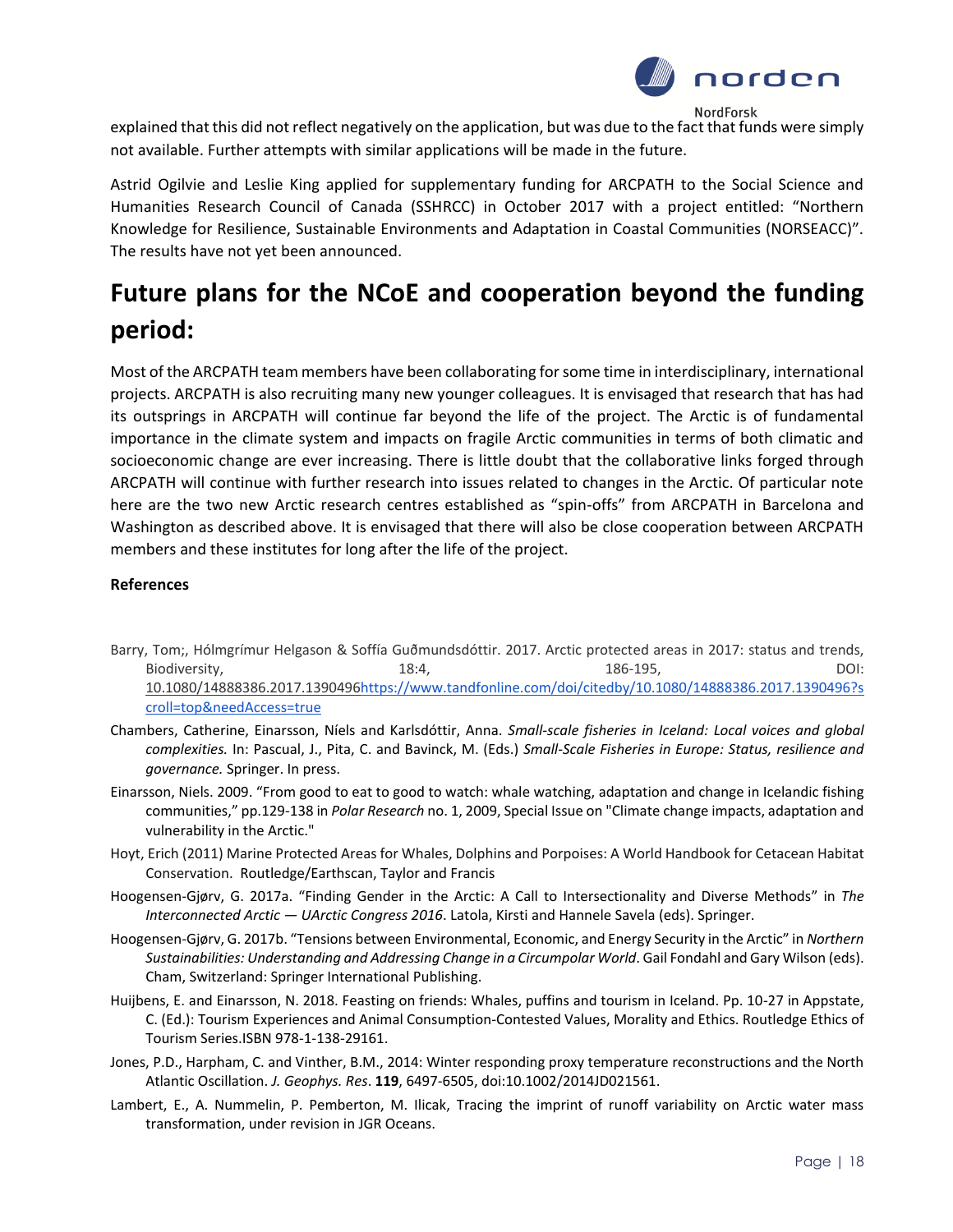

- Lang, D. J., Arnim Wiek, Matthias Bergmann , Michael Stauffacher, Pim Martens, Peter Moll, Mark Swilling, Christopher J. Thomas. 2012. Transdisciplinary research in sustainability science: practice, principles, and challenges. Sustain Sci (2012) 7 (Supplement 1):25–43 DOI 10.1007/s11625-011-0149-
- Marshall, J., J., Scott, and A., Proshutinsky, (2017), "Climate response functions" for the Arctic Ocean: a proposed coordinated modelling experiment, Geosci. Model Dev., 10, 2833-2848, https://doi.org/10.5194/gmd-10-2833- 2017.
- Ogilvie, A.E.J. 2017. A Brief Description of Sea Ice. In: Elizabeth Ogilvie, *Out of Ice*, Black Dog Publishing, London, 88-90.
- Pemberton, P., J. Nilsson, M. Hieronymus, and H.E.M. Meier (2015), Arctic Ocean Water Mass Transformation in S–T Coordinates, Journal of Physical Oceanography, 45, DOI:10.1175/JPO-D-14-0197.1.
- Petrie, Hugh G., Interdisciplinary Education: Are We Faced with Insurmountable Opportunities? , Review of Research in Education, Vol. 18 (1992), pp. 299-333, American Educational Research Association, Stable URL[:](http://www.jstor.org/stable/1167302) <http://www.jstor.org/stable/1167302> .
- Hagen-Zanker, Jessica; Duvendack, Maren; Mallett, Richard; Slater, Rachel; Carpenter, Samuel; Tromme, Mathieu (January 2012[\).](http://www.odi.org.uk/resources/details.asp?id=6260&title=systematic-review-slrc-international-development-research-methods) ["Making systematic reviews work for international development research".](http://www.odi.org.uk/resources/details.asp?id=6260&title=systematic-review-slrc-international-development-research-methods) [Overseas Development](https://en.wikipedia.org/wiki/Overseas_Development_Institute)  [Institute.](https://en.wikipedia.org/wiki/Overseas_Development_Institute)
- Rasmussen, M.H. (2014). Chapter 7. A history of whaling and whale watching in Iceland. Whaling-watching, sustainable tourism and ecological management. PP. 81-94. in Whale-watching:Sustainable Tourism and Ecological Management. Editors: J.E.S. Higham, L. Bejder and R. Williams. Cambridge University Press.
- Schmith, T. and Hansen, C. 2003. Fram Strait Ice Export during the Nineteenth and Twentieth Centuries Reconstructed from a Multiyear Sea Ice Index from Southwestern Greenland, Journal of Climate, 16, 2782-2791. [https://doi.org/10.1175/1520-0442\(2003\)016<2782:FSIEDT>2.0.CO;2](https://doi.org/10.1175/1520-0442(2003)016%3C2782:FSIEDT%3E2.0.CO;2)
- Wilkinson, M.D., Dumontier, M., Aalbersberg, I.J., and 50 others. 2016. The FAIR Guiding Principles for scientific data management and stewardship. Scientific Data 3, 160018. doi:10.1038/sdata.2016.18.
- Willson, Margaret. 2016. Survival on the Edge: Seawomen of Iceland. Seattle: Univ. of Washington Press.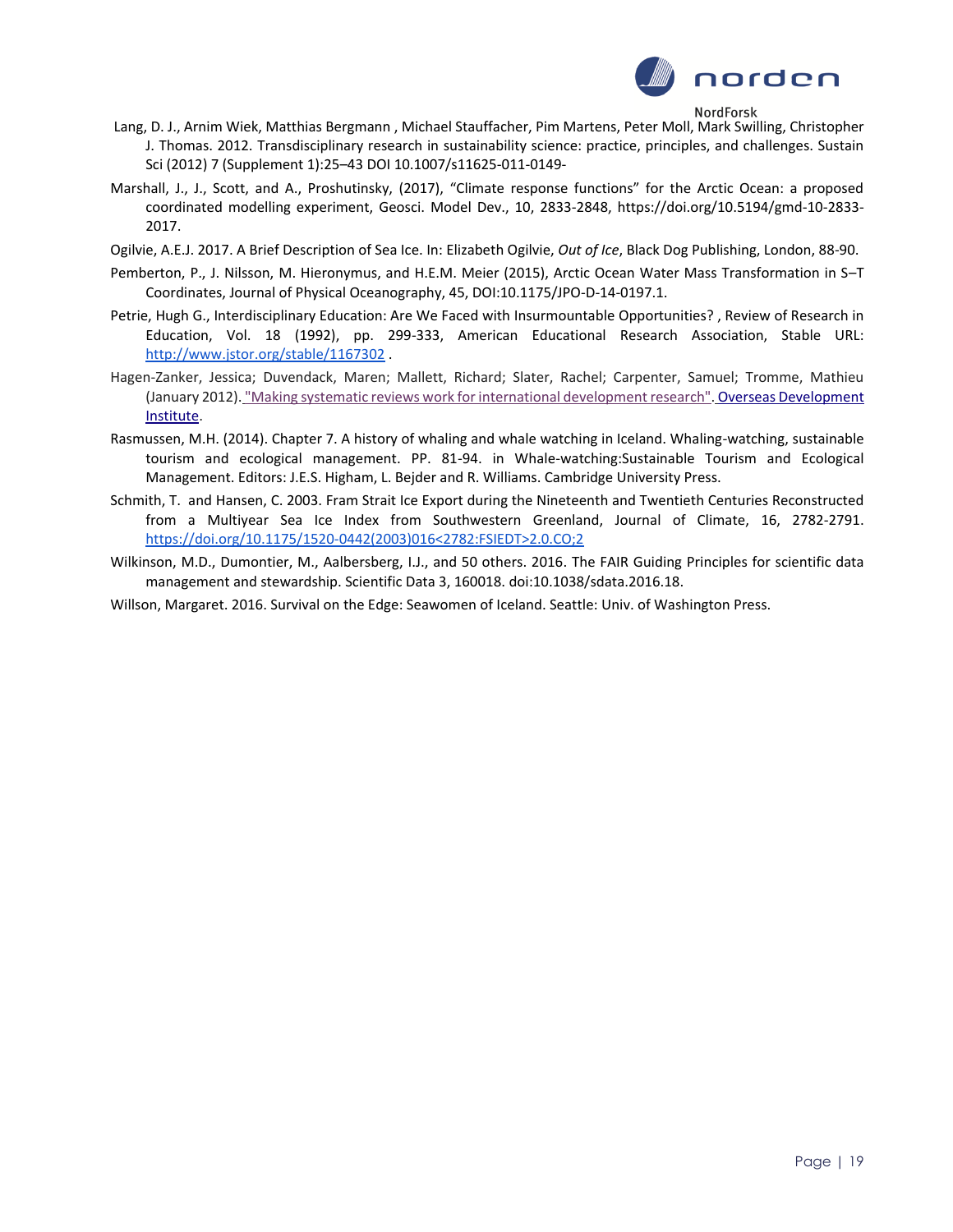

| <b>Report – Part 2</b> |
|------------------------|
|------------------------|

| General information                         |                                                                                       |
|---------------------------------------------|---------------------------------------------------------------------------------------|
| Name of the Nordic Centre of Excellence:    | ARCPATH - Arctic Climate Predictions:<br>Pathways to Resilient, Sustainable Societies |
| Name of the responsible leader of the NCoE: | Dr Yongqi Gao (Lead), Dr Astrid Ogilvie (Co-<br>Lead)                                 |
| <b>Reporting period</b>                     | $01.01.2017 - 31.12.2017$                                                             |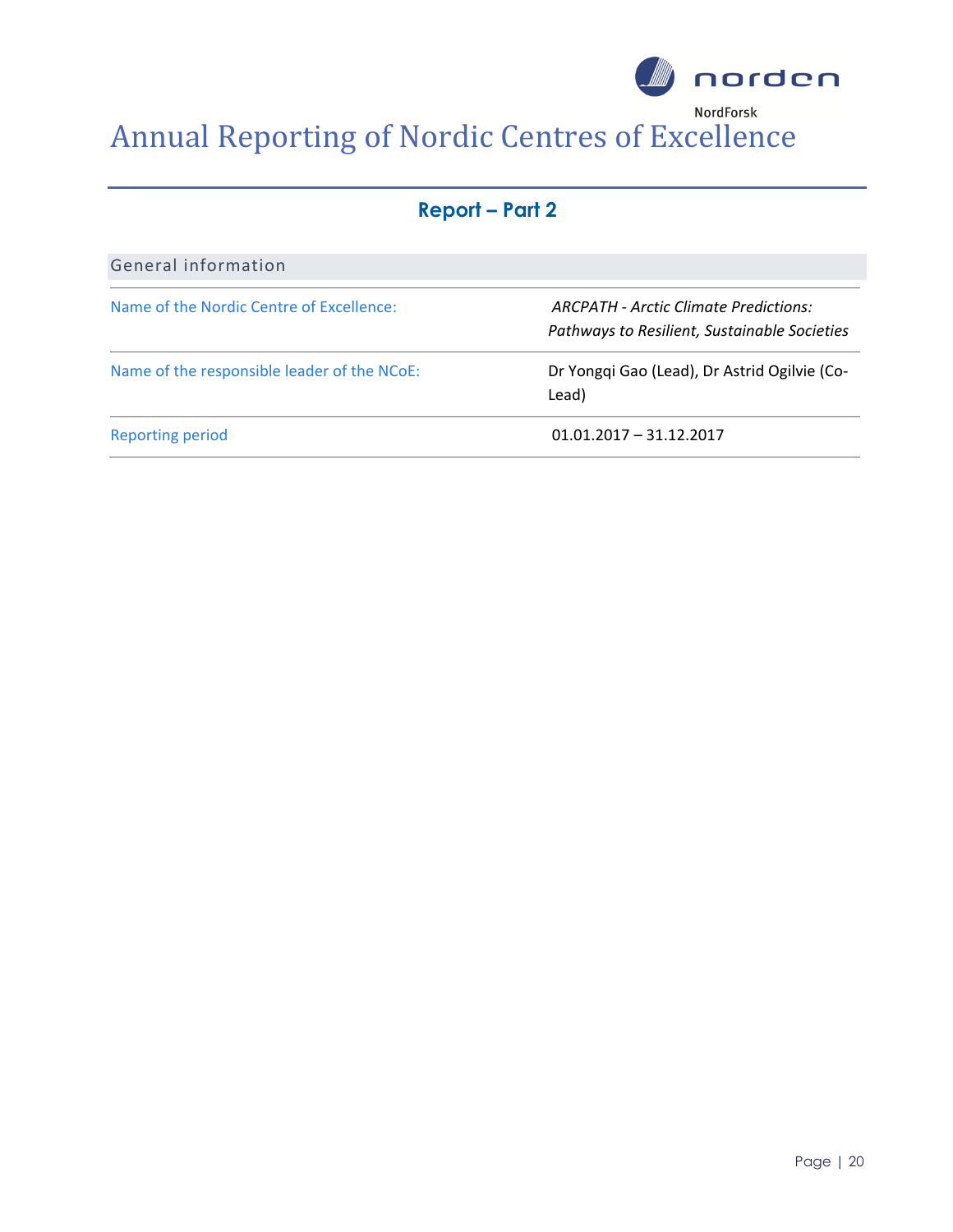

### 1. PERSONNEL OF THE CENTRE

*List the names of the research team leaders involved in the NCoE. Please give the number of other researchers and students who have worked within the project.* Also, please indicate the number persons in each category as listed (number of, number of person years in total and the number of person years paid by the NCoE). Each category is divided by Gender.

| Name of the research team leader   Gender  <br>Host Institution  |   |                                                                                                |  |  |  |
|------------------------------------------------------------------|---|------------------------------------------------------------------------------------------------|--|--|--|
| Dr Yongqi Gao                                                    | M | Nansen Environmental and Remote Sensing Centre, Norway                                         |  |  |  |
| <b>Dr Torill Hamre</b>                                           | F | Nansen Environmental and Remote Sensing Centre Norway                                          |  |  |  |
| Dr Francois Counillon                                            | м | Nansen Environmental and Remote Sensing Centre Norway                                          |  |  |  |
| Dr Kjetil Lygre                                                  | M | Nansen Environmental and Remote Sensing Centre Norway                                          |  |  |  |
| Dr Madlen Kimmritz                                               | F | Nansen Environmental and Remote Sensing Centre Norway                                          |  |  |  |
| Dr Yiguo Wang                                                    | м | Nansen Environmental and Remote Sensing Centre Norway                                          |  |  |  |
| Dr Astrid Ogilvie                                                | F | Stefansson Arctic Institute, Iceland                                                           |  |  |  |
| <b>Dr Níels Einarsson</b>                                        | м | Stefansson Arctic Institute, Iceland                                                           |  |  |  |
| Dr Edward Huijbens, SAI and Professor,<br>University of Akureyri | Ν | Stefansson Arctic Institute, Iceland                                                           |  |  |  |
| Gunnar Már Gunnarsson                                            | M | SAI and International Arctic Science Committee (IASC)                                          |  |  |  |
| Dr Embla Eir Oddsdóttir                                          | F | SAI and Director, Icelandic Arctic Cooperation Network                                         |  |  |  |
| Dr Janne Flora                                                   | F | Stefansson Arctic Institute, Iceland                                                           |  |  |  |
| <b>Associate Scientists</b>                                      |   |                                                                                                |  |  |  |
| Dr Tom Barry                                                     | M | Executive Secretary of the Conservation of Arctic Flora and Fauna<br>(CAFF), Akureyri, Iceland |  |  |  |
| Prof. Françoise Breton Renard                                    | F | Director, UAB Arctic Research Centre (CER-ARCTIC) SEP., Barcelona,<br>Spain                    |  |  |  |
| Dr Catherine Chambers                                            | F | University Centre of the Westfjords, isafjord, Iceland                                         |  |  |  |
| Dr Anniken Førde                                                 | F | The Arctic University, Tromsø, Norway                                                          |  |  |  |
| Dr Margaret Willson                                              |   | Department of Anthropology, University of Washington, Seattle                                  |  |  |  |
| Elizabeth Ogilvie                                                | F | Environmental Artist, University of Edinburgh                                                  |  |  |  |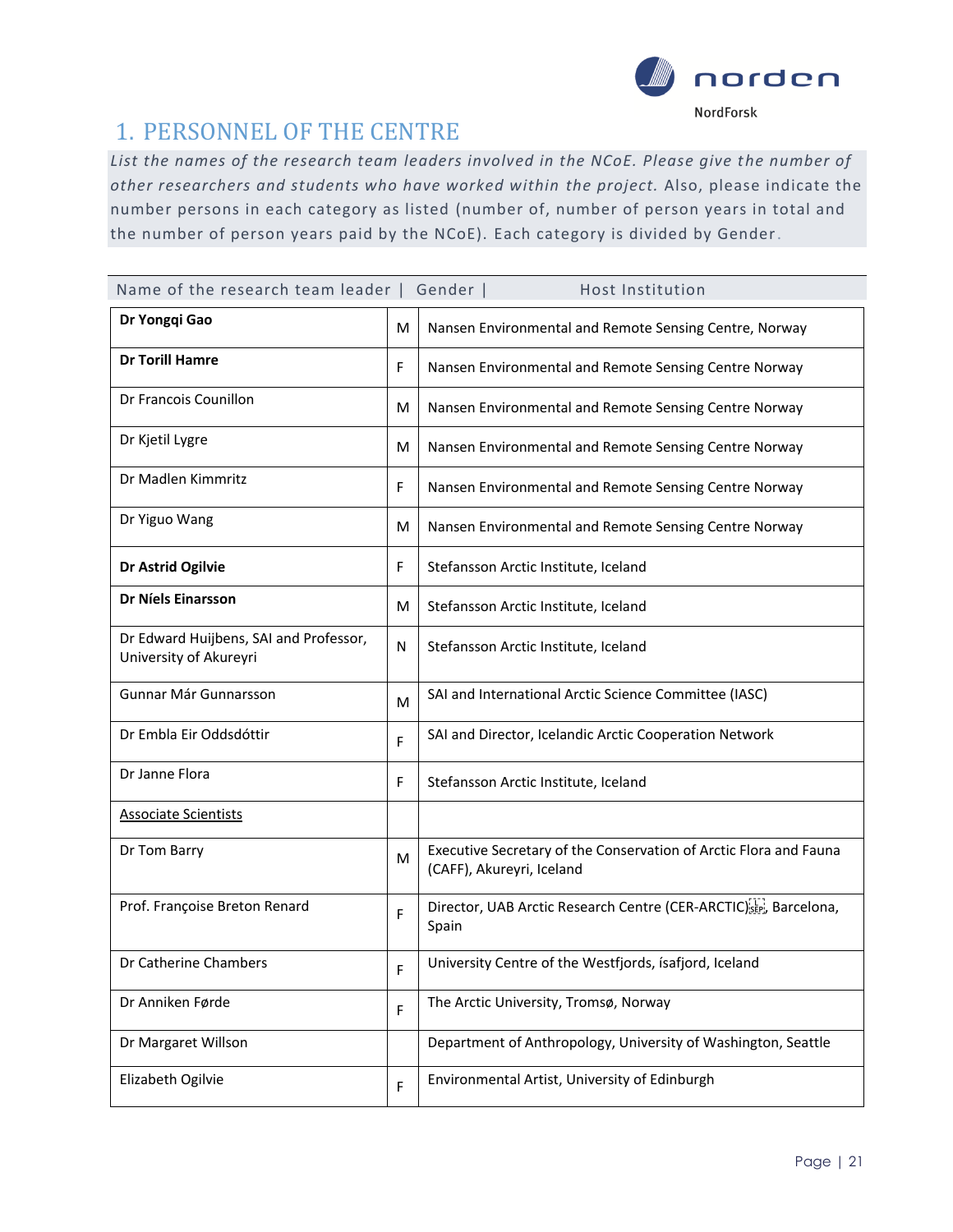

| Kerry Koepping                     | M | Arctic Arts, INSTAAR, University of Colorado                                                                     |
|------------------------------------|---|------------------------------------------------------------------------------------------------------------------|
| <b>International Partners</b>      |   |                                                                                                                  |
| Professor Gunhild Hoogensen Gjørv  | F | University of Tromsø - The Arctic University of Norway                                                           |
| Professor Rasmus Gjedssø Bertelsen | M | University of Tromsø - The Arctic University of Norway                                                           |
| <b>Noel Keenlyside</b>             | M | University of Bergen, Norway                                                                                     |
| <b>Dr Shuting Yang</b>             | F | Danish Meteorological Institute, Denmark                                                                         |
| Dr Bo Christiansen                 | M | Danish Meteorological Institute, Denmark                                                                         |
| Dr. Tian Tian                      | F | Danish Meteorological Institute, Denmark                                                                         |
| Dr Marianne Helene Rasmussen       | F | The Research Center in Husavik, University of Iceland                                                            |
| PhD Candidate Olli Loisa           | м | The Research Center in Husavik, University of Iceland                                                            |
| Dr Brynhildur Daviðsdóttir         | F | Institute of Sustainability Studies, University of Iceland                                                       |
| Dr David Cook                      | M | Institute of Sustainability Studies, University of Iceland                                                       |
| Dr Helga Ögmundardottir            | м | Department of Anthropology, University of Iceland                                                                |
| PhD Candidate Laura Malinauskaite  | F | Environment and Natural Resources Programme, University of<br>Iceland                                            |
| PhD Candidate Marianna Leoni       | F | Department of Geography and Tourism, University of Iceland                                                       |
| <b>Dr Markus Meier</b>             | M | Swedish Meteorological and Hydrological Institute, Sweden                                                        |
| Dr Torben Koenigk                  | M | Swedish Meteorological and Hydrological Institute, Sweden                                                        |
| Dr Mihaela Caian                   | F | Swedish Meteorological and Hydrological Institute, Sweden                                                        |
| Dr Pasha Karami                    | F | Swedish Meteorological and Hydrological Institute, Sweden                                                        |
| Dr Per Pemberton                   | м | Swedish Meteorological and Hydrological Institute, Sweden                                                        |
| Prof. Ke Fan                       | F | Institute of Atmospheric Physics, Chinese Academy of Sciences,<br>China                                          |
| Prof. Leslie King                  | F | School of Environment and Sustainability, Director, Canadian<br>Centre for Environmental Education, Canada       |
| Prof. James R. McGoodwin           | M | University of Colorado, Department of Anthropology and Institute<br>of Arctic and Alpine Research (INSTAAR), USA |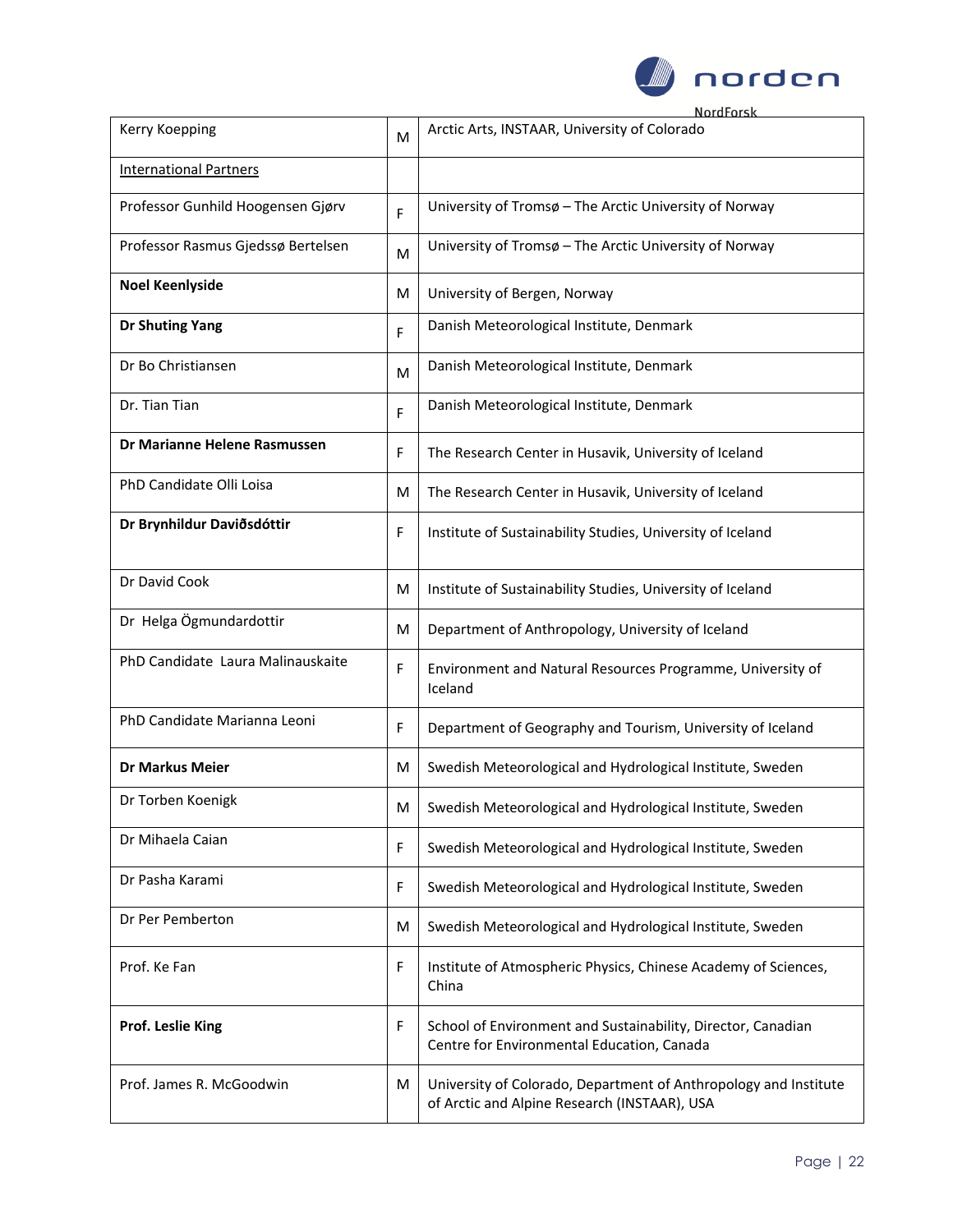

| Prof. Sergey K. Gulev | $\mid$ M $\mid$ P.P. Shirshov Institute of Oceanology, Russian Academy of Science, |
|-----------------------|------------------------------------------------------------------------------------|
|                       | Russia                                                                             |

|                                                                | Number of Persons by Gender |                |        | Person years in Total by Gender | Person years paid by the NCoE by<br>Gender |       |
|----------------------------------------------------------------|-----------------------------|----------------|--------|---------------------------------|--------------------------------------------|-------|
|                                                                | Female                      | Male           | Female | Male                            | Female                                     | Male  |
| Professors and associate<br>professors                         | 3                           | 3              | 0      | 0.3                             | $\mathbf 0$                                | 0.16  |
| Senior researchers                                             | 5                           | 4              | 0.9    | 1.12                            | 0.57                                       | 1.02  |
| Postdoctoral researchers                                       | $\overline{2}$              | 5              | 1.8    | 1.575                           | 0.3                                        | 1.825 |
| Postgraduate students                                          | $\mathbf{1}$                | $\mathbf{1}$   | 0.17   | .5                              | .17                                        | 0     |
| Other academic<br>personnel                                    | 0                           | $\overline{2}$ | 0      | .05                             | 0                                          | .01   |
| Auxiliary personnel<br>(office, technical, other<br>personnel) | $\mathbf 0$                 | 0              | 0      | 0                               | $\mathbf 0$                                | .04   |

### 2. PROGRESS AND RESEARCH RESULTS

*Report on the research progress including:*

### For details, please refer to Part 1

WP1: An analysis of the sea-ice record for Iceland has resulted in an excellent example of cross-disciplinary research. The sea-ice index is based on an historical reconstruction of the amount of ice sighted from Iceland, measuring the amount of ice in the Greenland Sea. The index covers the period 1600-2000 and is an important and independent source for information of past climate in Europe and the North Atlantic region.

WP2: NERSC and UiB have used the Norwegian Climate Prediction Model that is based on the Norwegian Earth System model and the Ensemble Kalman Filter. Assimilation of sea-ice concentration in NorCPM has been implemented and tested and hindcast predictions have been performed. DMI and SHMI have been working on developing the decadal prediction system of EC-Earth3 using the anomaly initialization method.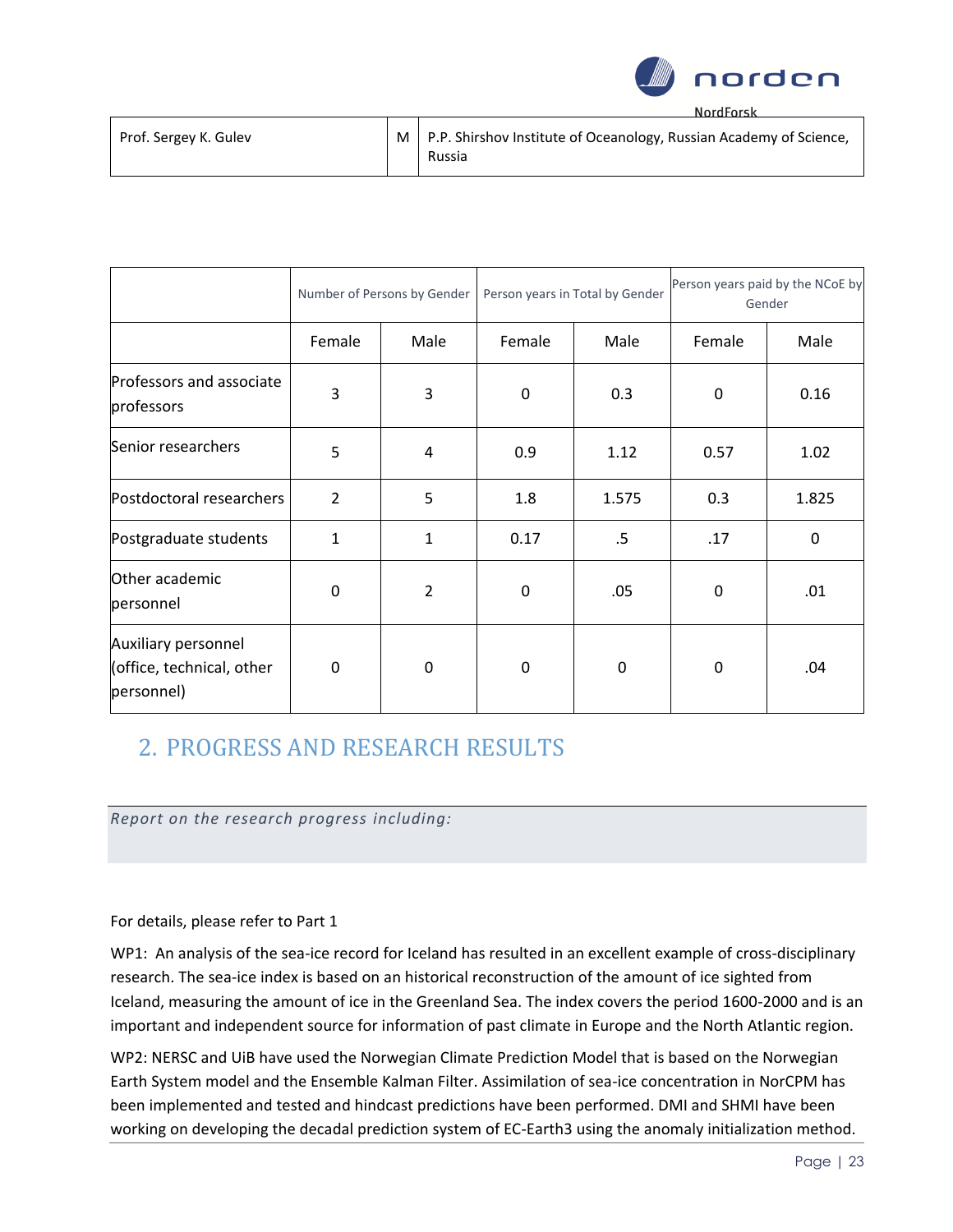

The EC-Earth3 is the new generation of the Earth System Model EC-Earth and will be used in the CMIP6 (Coupled Model Intercomparison Project Phase 6).

WP3: Regional ocean and atmosphere models have been prepared for downscaling of the global predictions from WP2 and first test simulations with observed forcing and model forcing have been performed. The global high-resolution version of the coupled EC-Earth model has been tested and a long, coupled simulation has been performed. The model output has been discussed and agreed on with WP4 and WP5

WP4: Anthropological fieldwork in Scoresbysund, Greenland, in August yielded considerable insight into social and ecological change in the community and the seascape of the fjord and surrounding areas, used for hunting and tourism activities.

Ethnographic fieldwork has also been undertaken in in Skjálfandi Bay in the vicinity of Húsavík, Iceland. Here the role of ARCPATH scientists can be to contribute advice, support and knowledge to provide the muchneeded legitimacy and credibility that a new management system/structure such as a Marine Protected Area requires. ARCPATH input ranges from cultural perceptions of the region to marine-mammal biology, with the important proviso that sensitivity is used to avoid imposing what many locals could perceive as essentially a foreign and alien idea.

C-PODs (Porpoise detectors) have been deployed (August and September) 2017in Skjálfandi Bay and adjacent Eyjafjörður to record and detect the abundance and presence of both white-beaked dolphins and harbour porpoises in these two bays. The rest of the C-PODS were retrieved and redeployed in November 2017 and the next retrieval and re-deployment has been scheduled for April 2018.

WP5: Using the Arctic island of Grímsey as a case study, it has been shown how fishing culture itself, through the logic of the Individual Transferable Quota (ITQ) system, has become inextricably and irreversibly entwined with national and even global financial institutions and processes, with major impacts on the resilience and viability of Grímsey and other fishing communities in the country.

Research on shipping is providing understanding and untangling of the relationships between risk assessment, perceptions of security and Arctic security (human as well as state) policy. There have been discussions with the Icelandic Coast Guard regarding four distinct student projects that have been formulated, gauging priorities and concerns regarding increased cruise and marine tourism traffic in Icelandic/ Greenlandic waters. Relationships between gender, security and peace in the Arctic are also addressed.

WP6: A synthesis committee has been formed, consisting of work package leaders as well as the management committee. At the ARCPATH annual meeting in Reykjavík in October 2017, researchers and WP leads reported on synthesis insights and findings from their research. Synthesis is an agenda item for all ARCPATH meetings and teleconferences. Substantial output from the synthesis activity will appear during the second half of ARCPATH.

# 3. RESEARCHER MOBILITY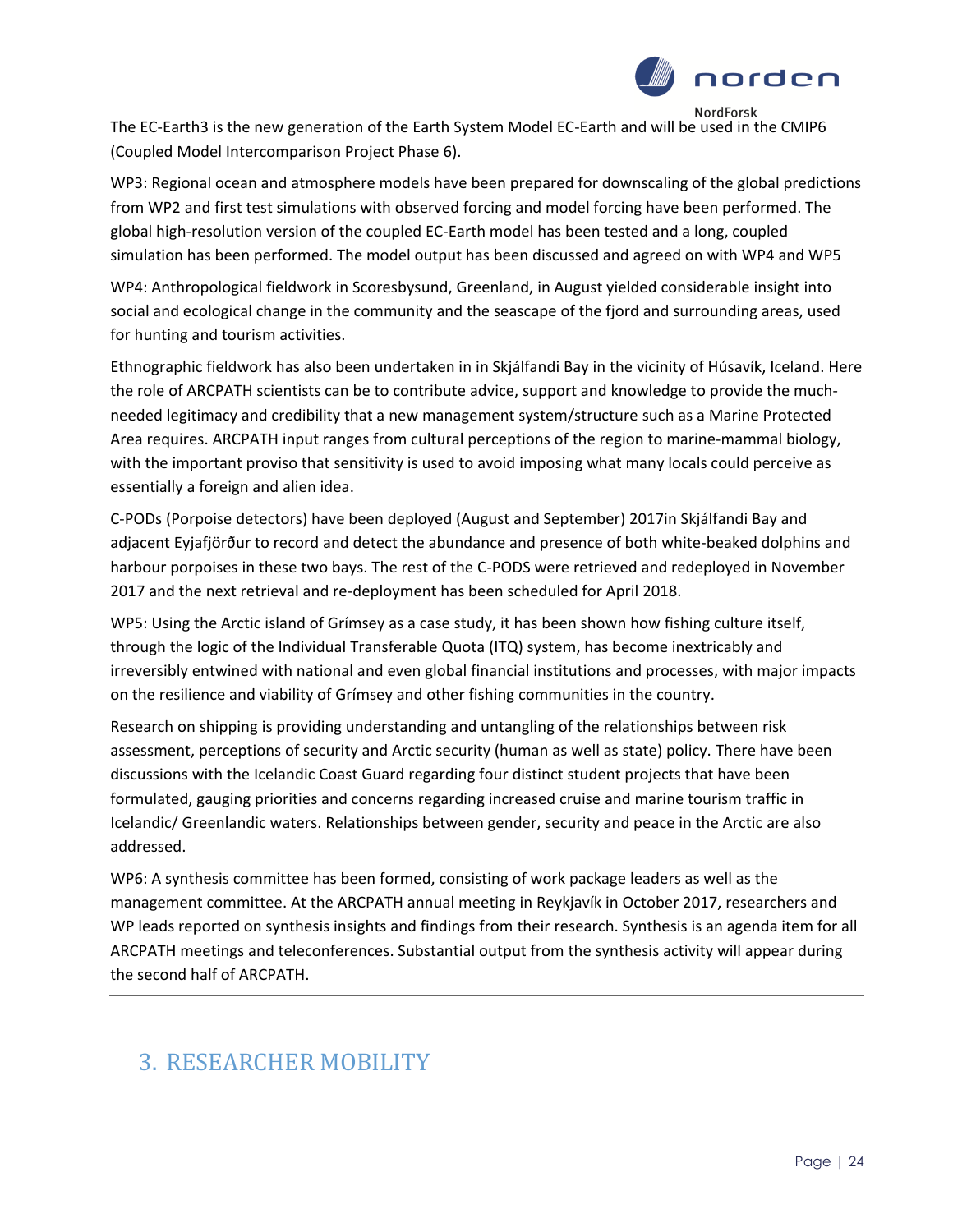

*Please specify research stay abroad as well as v isits by foreign researchers. Here mobility is defined as a stay abroad of at least 2 weeks duration.* 

| Name, gender, job<br>title, organisation                     | Site of work                                          | Purpose of visit                                                                                   | Duration of visit | Comments,<br>output of the visit                                               |
|--------------------------------------------------------------|-------------------------------------------------------|----------------------------------------------------------------------------------------------------|-------------------|--------------------------------------------------------------------------------|
| Laura<br>Malinauskaite, F,<br>PhD student, Uol<br><b>ISS</b> | <b>United Nations</b><br>Research<br>Institute, Tokyo | Initiating research<br>collaboration                                                               | 4 months          | Research<br>relationships,<br>future<br>collaboration                          |
| Astrid Ogilvie, F,<br>Project Co-leader,<br><b>SAI</b>       | <b>INSTAAR,</b><br>Colorado                           | Research<br>collaboration                                                                          | 3.5 months        | Research and<br>writing                                                        |
| Marianne H<br>Rasmussen, F, Uol<br><b>H</b> úsavik           | Univ. S. Denmark                                      | Collaboration on<br>different research<br>projects and<br>supervising of<br><b>Master students</b> | 2.5               | writing on<br>publications<br>together and<br>future research<br>collaboration |

| Number of:                     | Female | Male |
|--------------------------------|--------|------|
| Visiting months by gender      | 7.75   |      |
| Visiting researchers by gender |        |      |

# 4. RESEARCHER TRAINING AND EDUCATION

*Please list courses organized. Specify the number of students participating (own students, from other NCoEs, and other students) and number of ECTS points gained in the courses. Also, the number of PhD and Post Docs, both national and international is asked for.* 

| Course (name of course,<br>institution, person<br>responsible) | Own Students | Students from<br>other NCoEs | Other students | Number of ECTS<br>points |
|----------------------------------------------------------------|--------------|------------------------------|----------------|--------------------------|
|----------------------------------------------------------------|--------------|------------------------------|----------------|--------------------------|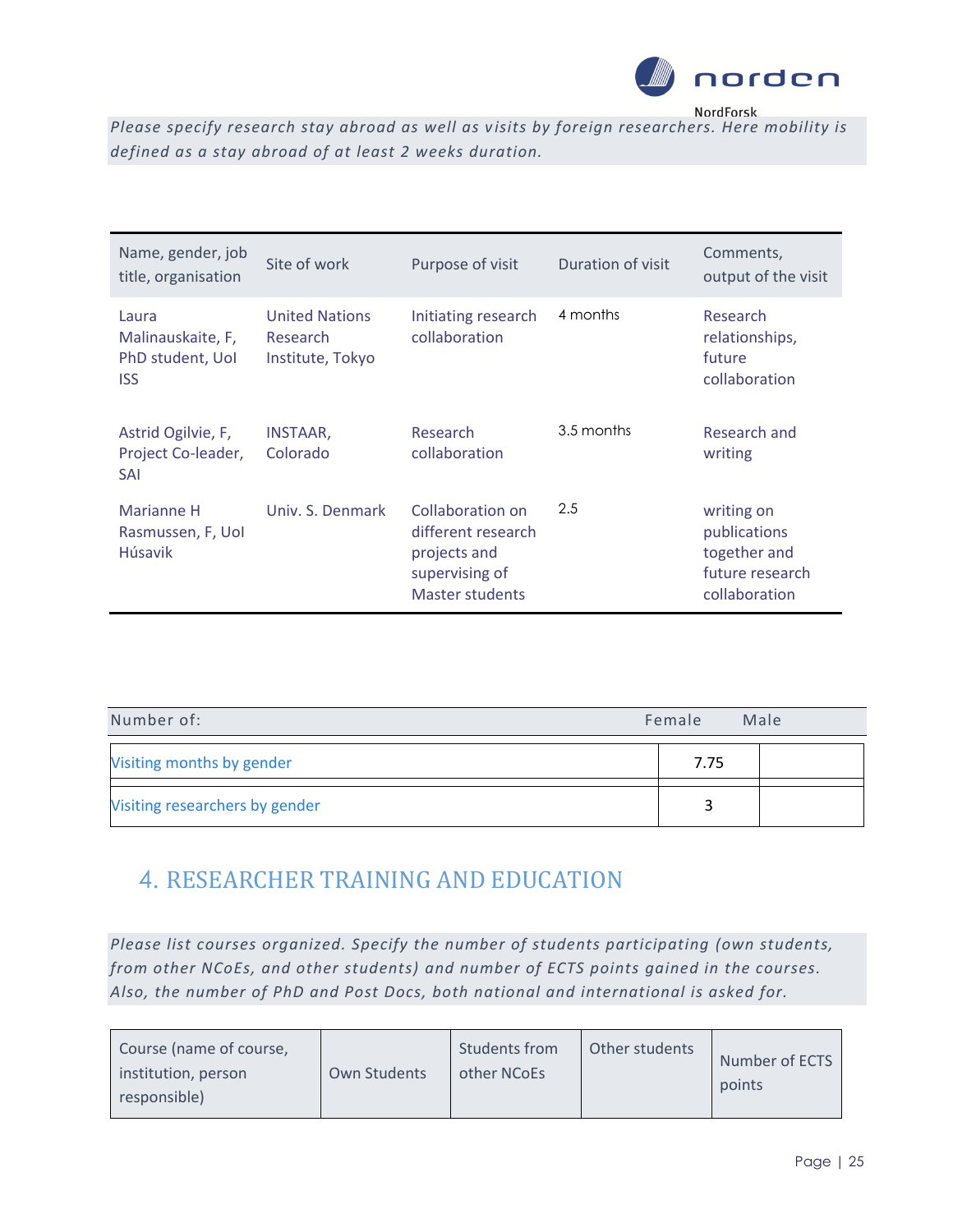

**NordForck** 

|                                                                                | Female | Male | Female | Male | Female | Male | <b>NOTATOLSK</b><br>Female | Male |
|--------------------------------------------------------------------------------|--------|------|--------|------|--------|------|----------------------------|------|
| Marine Mammal field<br>course (University of<br>Iceland, Marianne<br>Rasmussen |        |      | υ      | 0    | 14     | 4    | 90                         | 24   |

#### **How many PhDs and Post Docs are recruited nationally and how many are recruited internationally?**

|                                                  | Female | Male |
|--------------------------------------------------|--------|------|
| Number of PhD students recruited nationally      |        |      |
| Number of PhD students recruited internationally |        |      |
| Number of Post Docs recruited nationally         |        |      |
| Number of Post Docs recruited internationally    |        |      |

#### **Specify the number of PhD degrees achieved at the Centre in reporting period.**

|                               | Female | Male |
|-------------------------------|--------|------|
| Number of PhD degree achieved |        | 0    |

*Give a short description of any cooperation on research education and training, in particular cooperation between NCoEs within the TRI programme.*

ARCPATH has recruited two graduate students at the PhD level in Iceland. One at UoI and one at HRC. Post Doctoral candidates have also been recruited: one at UoI, two at NERSC and at UiB and two at SMHI. SAI is in the process of employing one Post Doc. All these efforts will help to strengthen the Nordic region's position within educational research in Europe. ARCPATH will organise two summer schools, one in 2018 in Norheimsund, Norway and one in 2019 in Iceland. ARCPATH will also be active in other summer schools e.g., the biennial Nansen-Zhu Summer School, and a unique graduate course in Human Ecology and Environmental Change in Iceland in August 2018 see [http://scn.akademia.is/.](http://scn.akademia.is/) ARCPATH is also collaborating with *Arctic Youth and Sustainable Futures* (led by non ARCPATH SAI members). This project investigates and conducts research on the needs, opportunities and aspirations of Arctic youth, to fill an identified gap in knowledge on the lives, ambitions, needs and challenges of youth – indigenous and non-indigenous – across the circumpolar Arctic. In cooperation with the CRESCENDO schools network (organized by the EU-H2020 project CRESCENDO): SMHI is engaged in a programme to strengthen knowledge on climate and climate change in schools: two ARCPATH-lectures have been given by Torben Koenigk to school classes (Kunskapsgymnasiet Norrköping) on Arctic climate and ocean circulation. Astrid Ogilvie was an invited lecturer for a graduate course on *Iceland and Greenland: Climate Change and the Arctic* organised by the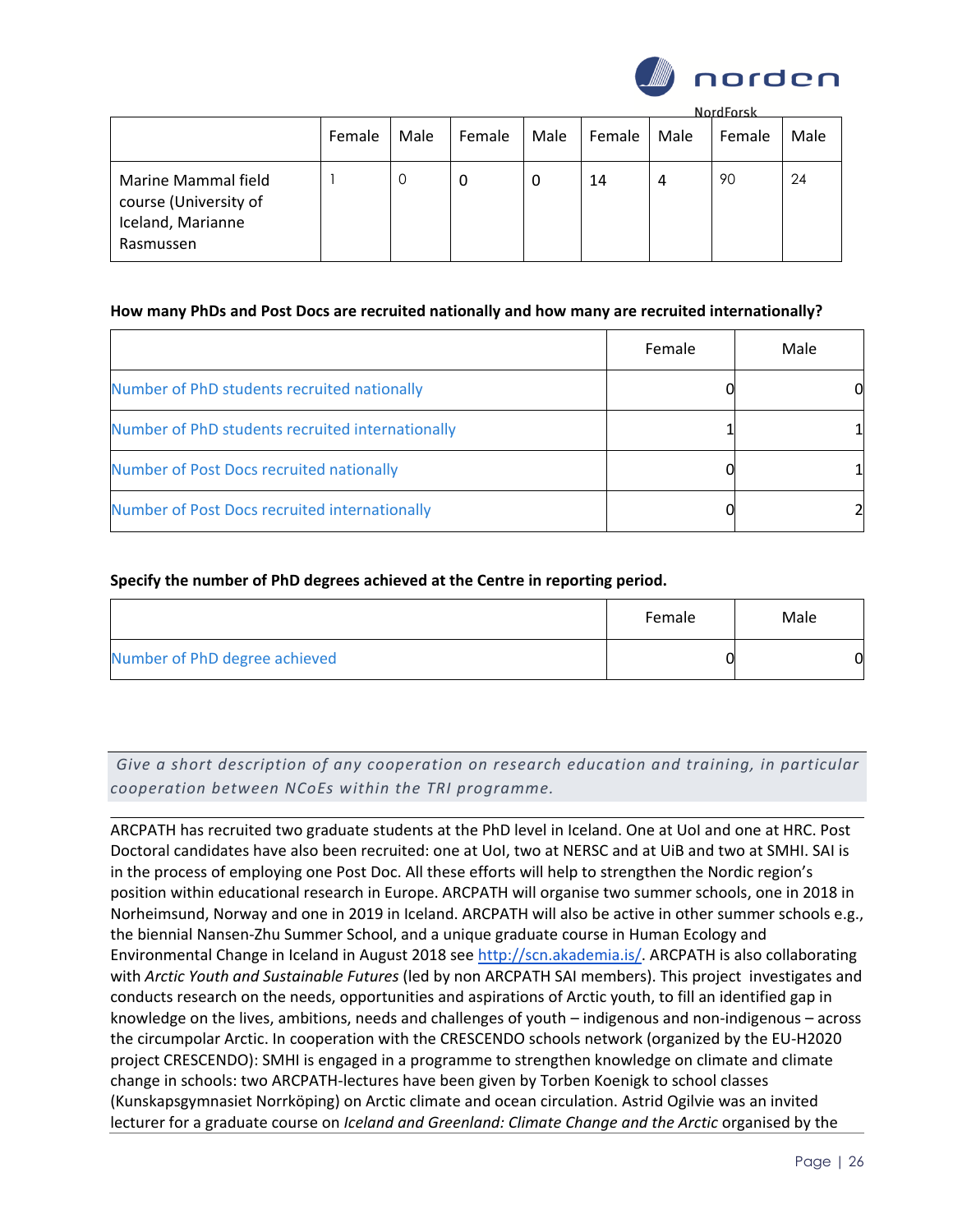

School for International Training (http://studyabroad.sit.edu/programs/semester/fall-2017/icc/) held in Akureyri and presented a total of 5 lectures on ARCPATH-related topics.

ARCPATH research is of great educational relevance in the Nordic countries, both because of the global significance of its Arctic research, and also because of its novel approach and focus that aims at providing policy relevant and robust knowledge that will directly benefit Arctic residents. Through the training of young scientists, ARCPATH will help secure the long-term capacity in this field in the Nordic regions.

# 5. MEETINGS AND NETWORKING

*Please describe briefly any major meetings, conferences or other events organised by the NCoE* 

A prestigious stakeholder event was the panel presented to the Arctic Circle conference held in Reykjavík in October 2018. The Arctic Circle meeting has become a highly acclaimed annual event drawing some 2,000 international delegates including politicians, business people, scientists, members of the public and other stakeholders. The focus included various aspects of ARCPATH and GREENICE research. Speakers were: Noel Keenlyside, Níels Einarsson, Astrid Ogilvie, Marianne Rasmussen, Leslie King, and Elizabeth Ogilvie, who presented her film "Out of Ice". The Moderator was Brynhildur Daviðsdóttir.

The annual meeting of ARCPATH was held in Reykjavík 16-18 October 2017 (in conjunction with the final meeting of the project "Impacts of Future Sea-Ice and Snow-Cover Changes on Climate, Green Growth and Society (GREENICE)" where presentations were made by both natural and social scientists with a specific emphasis on making their perspectives intelligible to each other.

The transatlantic MPA network meeting was held in Húsavík in October, where both Marianne Rasmussen and Níels Einarsson participated. This is an EU-funded network (https://transatlanticmpanetwork.eu/).

Many presentations have been given to international conferences. To give a few examples: Astrid Ogilvie gave an invited outreach presentation to the Denver Museum of Nature and Science on "North Atlantic Exploration and Climate" in March 2017. Leslie King, Astrid Ogilvie and Níels Einarsson gave a presentation on ARCPATH research at the Ninth International Congress of Arctic Social Sciences: People and Place (ICASS IX) in Umeå in Sweden in June 2017. Leslie King, Astrid Ogilvie and Níels Einarsson gave an ARCPATH presentation to the University of the Highlands and Islands Archaeology Conference in September 2017 in Orkney, Scotland

*Number of workshops with invited speakers, conferences and other academic events organised by the NCoE:*

workshops and the contract of the contract of the contract of the contract of the contract of the contract of the contract of the contract of the contract of the contract of the contract of the contract of the contract of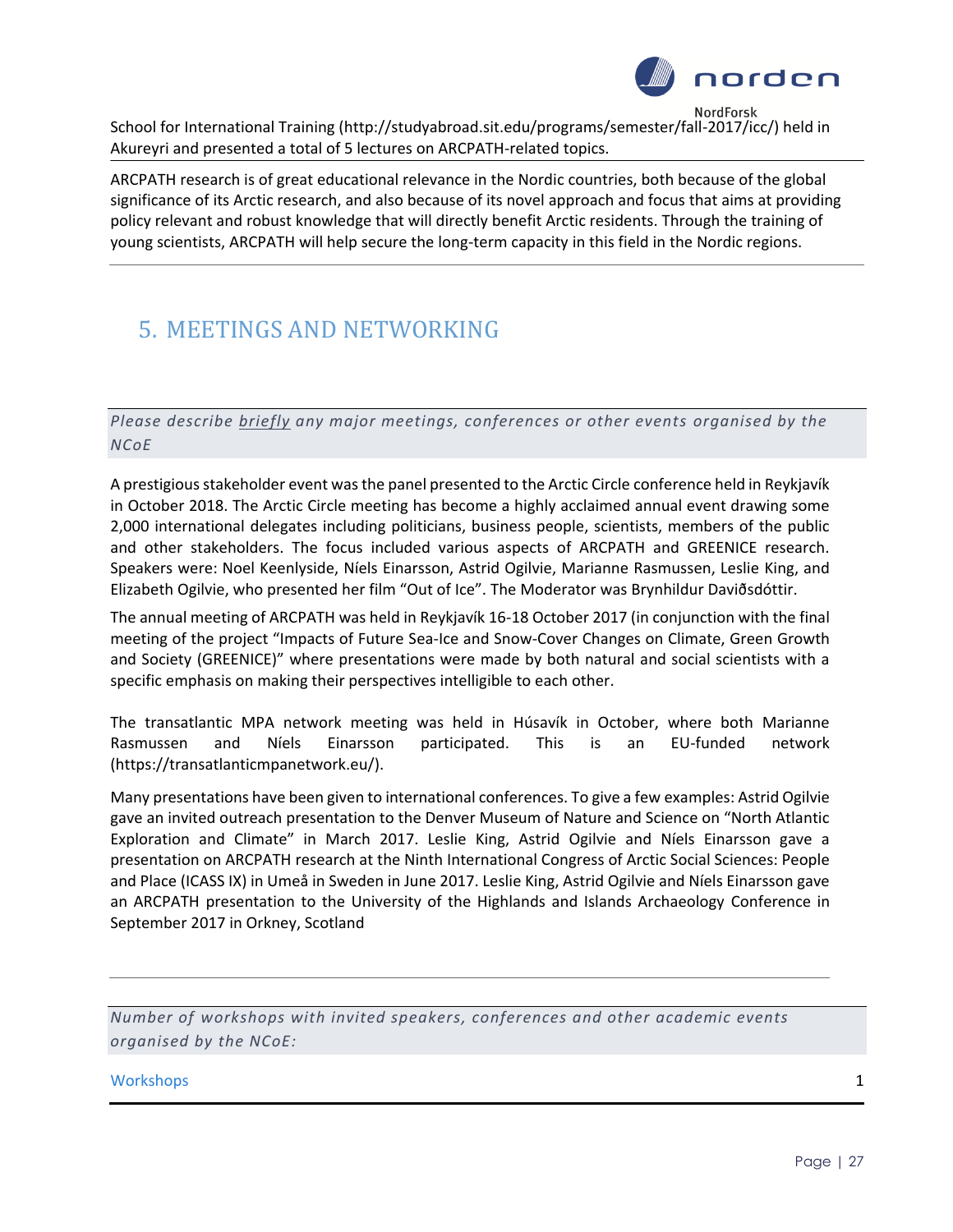**Conferences** 2012 **1** 

Other academic events 1



Total 33 and 33 and 34 and 35 and 35 and 35 and 35 and 35 and 35 and 35 and 35 and 35 and 35 and 35 and 35 and 35 and 36 and 36 and 36 and 36 and 36 and 36 and 36 and 36 and 36 and 36 and 36 and 36 and 36 and 36 and 36 and

# 6. INFRASTRUCTURE AND DATA POLICY

*Please give a short description of infrastructure use and needs, including coordination and organisation both within the NCoE and with international stakeholders. Please outline sharing of infrastructures. Please briefly describe schedule and the progress of open data policy within the NCoE.* 

During the second year of ARCPATH, the partners have continued to use their institutional and/or national infrastructures to compile climate and marine data for integrated analysis, assimilation into models and intercomparison with model projections. The same infrastructures are used to store the new datasets resulting from these analysis and modelling activities, in accordance with the data policies of their organisations.

ARCPATH will, as part of its Open Science pilot, establish a data catalogue offering open access to datasets generated in the project. This pilot will adhere to standard metadata and data formats for geo-scientific datasets, in line with recommendations from INSPIRE and EC. Work on assessing candidate tools for implementing the ARCPATH data catalogue has started, as described above (Part 1, Sec 4(c)). The catalogue will then be established and populated with metadata records describing the dataset generated by ARCPATH. These metadata will, among others, include description of parameters, units, accuracy, data licenses and links for data access.

# 7. GOVERNANCE

*Please describe briefly the governance of your Centre over the Programme period. Emphasis should be on joint Nordic management and its development in the Centre.*

ARCPATH is led by the Project Leader and Co-Leader. The management group consists of the Project Leader, Co-Leader and four other work-package leaders. Members are drawn from three different Nordic countries (Norway, Sweden and Iceland) and the gender balance is also addressed. The management group is responsible for promoting and facilitating cooperation between the partners in ARCPATH. Where necessary, decisions regarding the Centre will be taken according to a majority vote. An Advisory Board (AB) consisting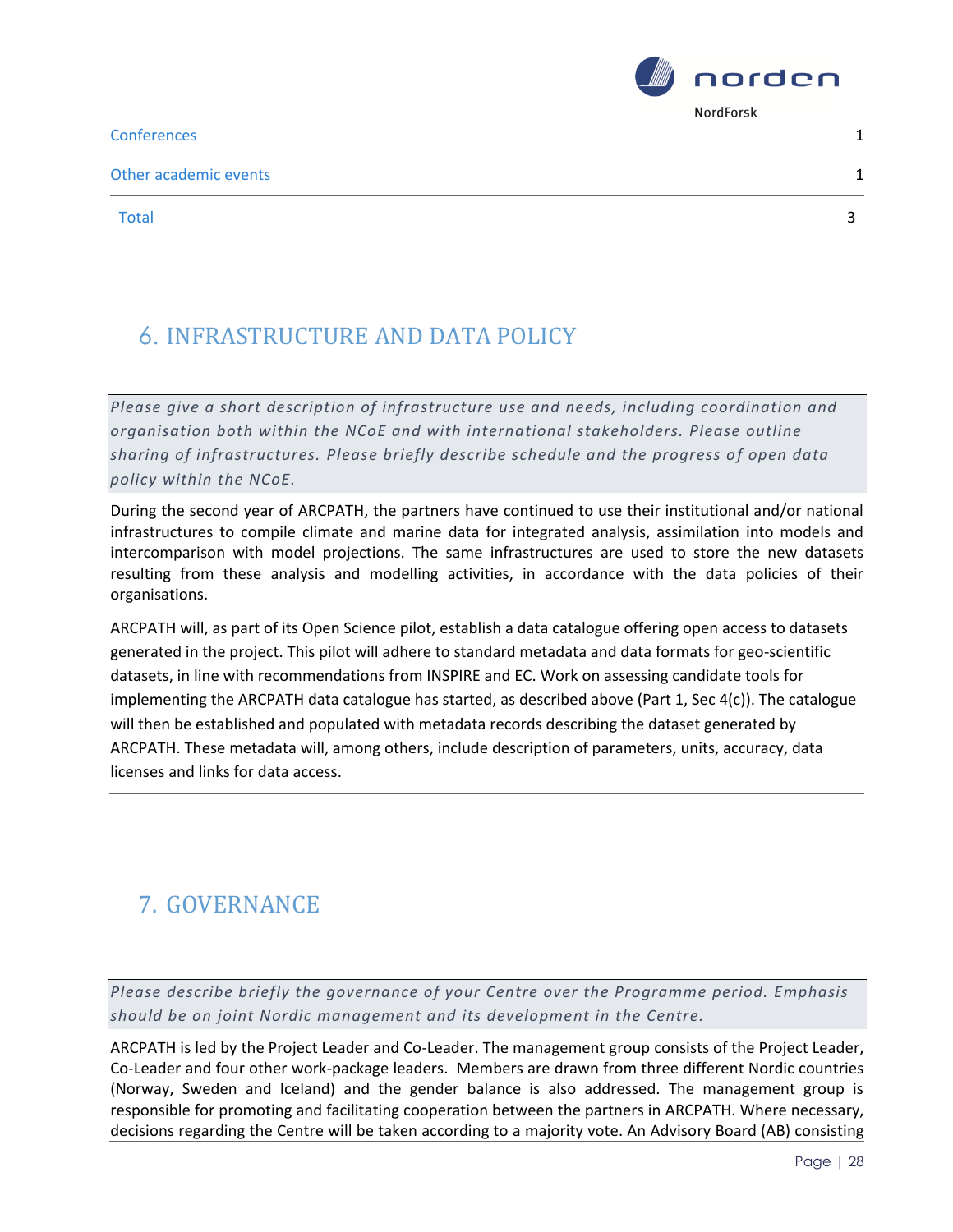

of highly-qualified colleagues from both natural and social science disciplines has been set up for ARCPATH. The role of the AB is to provide advice and support to better achieve project goals. The AB consists of: Professor Cecilia Bitz, University of Washington, USA; Dr Burkhardt Rockel, the Helmholtz-Zentrum Geesthacht Institute for Coastal Research; Professor Lawrence C. Hamilton, Professor of Sociology at the University of New Hampshire, USA; and Professor Michael Bravo, Fellow of Downing College, and Senior Lecturer, Department of Geography, University of Cambridge, and Head of the Circumpolar History and Public Policy Research Group at the Scott Polar Research Institute, Cambridge.

### 8. OUTPUT AND DISSEMINATION OF RESEARCH

*Report the output of the research, e.g. publications.* 

*Two tables are provided. The first table is for publications, reports and outreach activities with the main activities/collaboration funded by the NCoE. The second table is for publications, reports and outreach activities where the NCoE research has contributed. Also, report the number of Open Access publications.*

*Please attach a complete publication list (see attached format file Publication Report Format 2014)*

### Peer reviewed Publications / of which Open Access Kimmritz, M., F. Counillon, C. M. Bitz, F. Massonnet, I. Bethke, and Y. Gao, 2017. Optimising assimilation of sea ice concentration in an Earth system model with a multicategory sea ice model." Submitted to Tellus A. Wang, Yiguo, Noel Keenlyside, Stephanie Gleixner, Panxi Dai , Francois Counillon, Yongqi Gao, and Lea Svendsen. 2017, in preparation. Seasonal prediction skill of Norwegian Climate Prediction Model with initialisation of sea surface temperature]. Xie J, Counillon F., Bertino L. 2017. Impact of assimilating the merged product of sea ice thickness from Cryosat-2 and SMOS in the Arctic (in preparation for submission to *the Cryosphere*). 3/3 Non peer-reviewed Publications / of which Open Access 0 Reports the contract of the contract of the contract of the contract of the contract of the contract of the contract of the contract of the contract of the contract of the contract of the contract of the contract of the co Invited conference presentations 0 Conference presentations, oral / poster 0

**Outreach and Dissemination main activities/collaboration funded by the NCoE**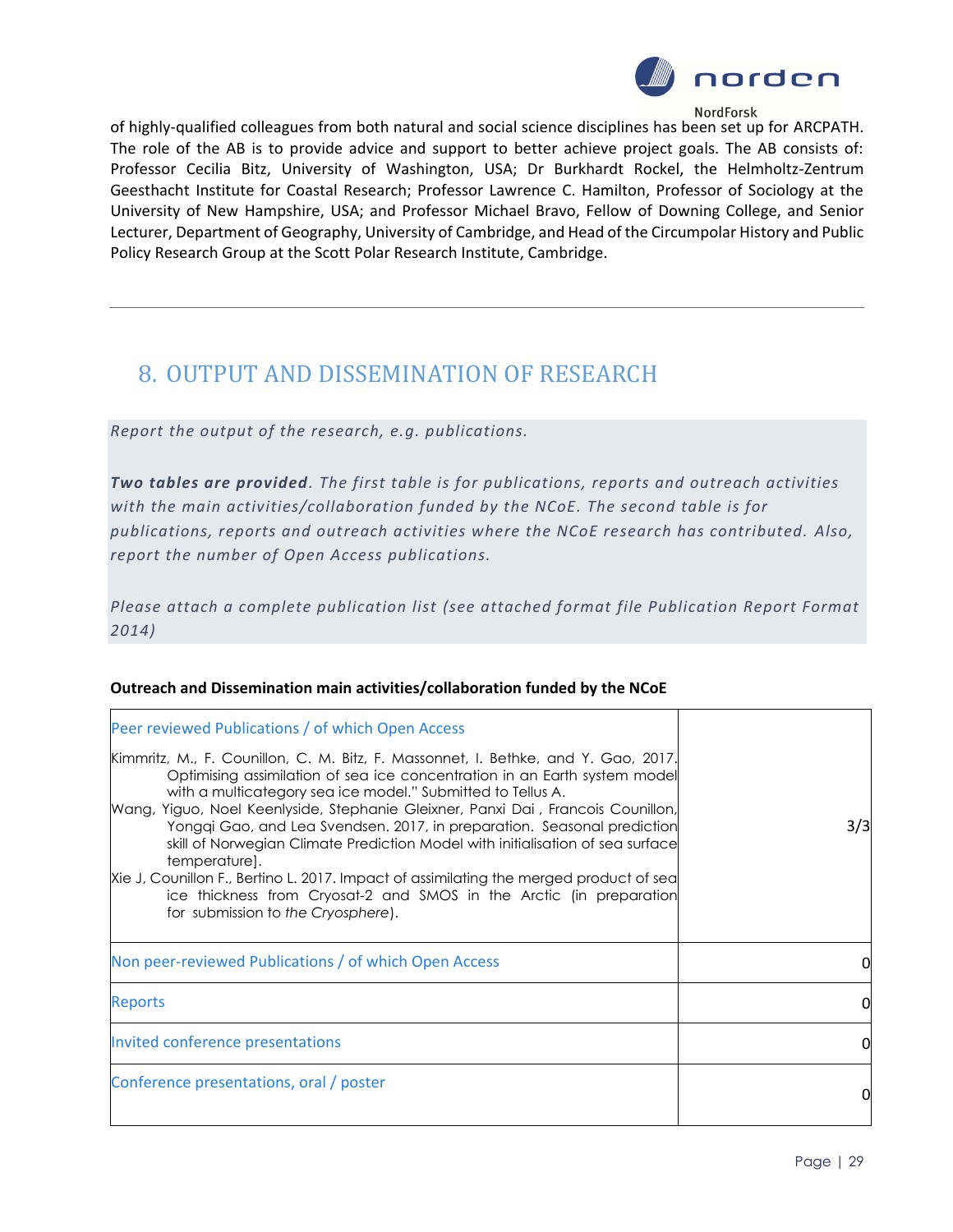

| Number of appearances in media                                                                                                                                                                                                                                                                                                                                                                                                                                                                                                                                                                            |  |
|-----------------------------------------------------------------------------------------------------------------------------------------------------------------------------------------------------------------------------------------------------------------------------------------------------------------------------------------------------------------------------------------------------------------------------------------------------------------------------------------------------------------------------------------------------------------------------------------------------------|--|
| Dr Einarsson appeared in an interview with Icelandic State Television, Channell One,<br>concerning rapid climatic change in the North Atlantic Arctic and impacts on<br>coastal communities on 17 January 2017.                                                                                                                                                                                                                                                                                                                                                                                           |  |
| He also appeared as the main interviewee in a documentary film "Whales, Science<br>and the Local Community in Húsavik, Iceland" by Miquel Such and John Grothier<br>that was premiered in Barcelona at the inauguration of the Autonomous University<br>of Barcelona Arctic Research Centre, 1. December_http://www.svs.is/static/files/cer-<br>arctic-inauguration-programme-flyer-22.11.17-ne.pdf<br>An upcoming television documentary on Arctic coastal communities and impacts<br>of marine resource governance systems with Dr Einarsson as advisor will be made by<br>la New Zealand team in 2018. |  |
| Outreach and dissemination to the public                                                                                                                                                                                                                                                                                                                                                                                                                                                                                                                                                                  |  |

### **Outreach and Dissemination where the NCoE has contributed**

| Peer reviewed Publications / of which Open Access                                                                                                                 |     |
|-------------------------------------------------------------------------------------------------------------------------------------------------------------------|-----|
| Barry, Tom, Hólmgrímur Helgason and Soffía Guðmundsdóttir. 2017. Arctic protected                                                                                 |     |
| areas in 2017: status and trends, Biodiversity, 18:4, 186-195, DOI:                                                                                               |     |
| 10.1080/14888386.2017.1390496https://www.tandfonline.com/doi/citedby/                                                                                             |     |
| 10.1080/14888386.2017.1390496?scroll=top&needAccess=true.                                                                                                         |     |
| Demarée, G.R. and Ogilvie, A.E.J. 2017. L'eruption du Lakagígar en Islande ou 'Annus                                                                              |     |
| Mirabilis 1783' Chronique d'une année extraordinaire (The eruption of                                                                                             |     |
| Lakagígar in Islande or 'Annus Mirabilis 1783' - Chronicle of an extraordinary                                                                                    |     |
| year), Sémata, Ciencias Sociais e Humanidades, 229: 239-260.                                                                                                      |     |
| Hartman, S., Ogilvie, A.E.J., Ingimundarson, J.H., Dugmore, A.J., Hambrecht, George,                                                                              |     |
| McGovern, T.H. 2017. Medieval Iceland, Greenland, and the New Human                                                                                               |     |
| Condition: A case study in integrated environmental humanities, Global and                                                                                        |     |
| $123 - 139.$<br>Planetary<br>Change<br>156,                                                                                                                       |     |
| https://doi.org/10.1016/j.gloplacha.2017.04.007                                                                                                                   |     |
| Hoogensen-Gjørv, G. 2017a. "Finding Gender in the Arctic: A Call to Intersectionality                                                                             |     |
| and Diverse Methods" in The Interconnected Arctic — UArctic Congress                                                                                              |     |
| Hannele<br>Latola,<br>Kirsti<br>and<br>Savela<br>Springer.<br>2016.<br>(eds).                                                                                     |     |
| https://link.springer.com/chapter/10.1007/978-3-319-57532-2_30                                                                                                    | 8/6 |
| Hoogensen-Gjørv, G. (2017b). "Tensions between Environmental, Economic, and                                                                                       |     |
| Energy Security in the Arctic" in Northern Sustainabilities: Understanding and                                                                                    |     |
| Addressing Change in a Circumpolar World. Gail Fondahl and Gary Wilson                                                                                            |     |
| Switzerland:<br>International<br>Publishing.<br>(eds).<br>Cham,<br>Springer                                                                                       |     |
| http://www.springer.com/gp/book/9783319461489                                                                                                                     |     |
| Lambert, E., A. Nummelin, P. Pemberton, M. Ilicak, Tracing the imprint of runoff                                                                                  |     |
| variability on Arctic water mass transformation, under revision in JGR                                                                                            |     |
| Oceans.                                                                                                                                                           |     |
| Ogilvie, A.E.J. 2017. A Brief Description of Sea Ice. In: Elizabeth Ogilvie, ed., Out of                                                                          |     |
| Ice, Black Dog Publishing, London, 88-90.                                                                                                                         |     |
| <u>Xie J, Bertino L, Counillon F, Lisæter KA, Sakov P. Quality assessment of the TOPAZ4</u><br>reanalysis in the Arctic over the period 1991-2013. Ocean Science. |     |
| 2017;13.https://www.nersc.no/biblio/quality-assessment-topaz4-reanalysis-                                                                                         |     |
| arctic-over-period-1991-2013 https://www.ocean-sci.net/13/123/2017/                                                                                               |     |
|                                                                                                                                                                   |     |
|                                                                                                                                                                   |     |
| 2018:                                                                                                                                                             |     |

Page | 30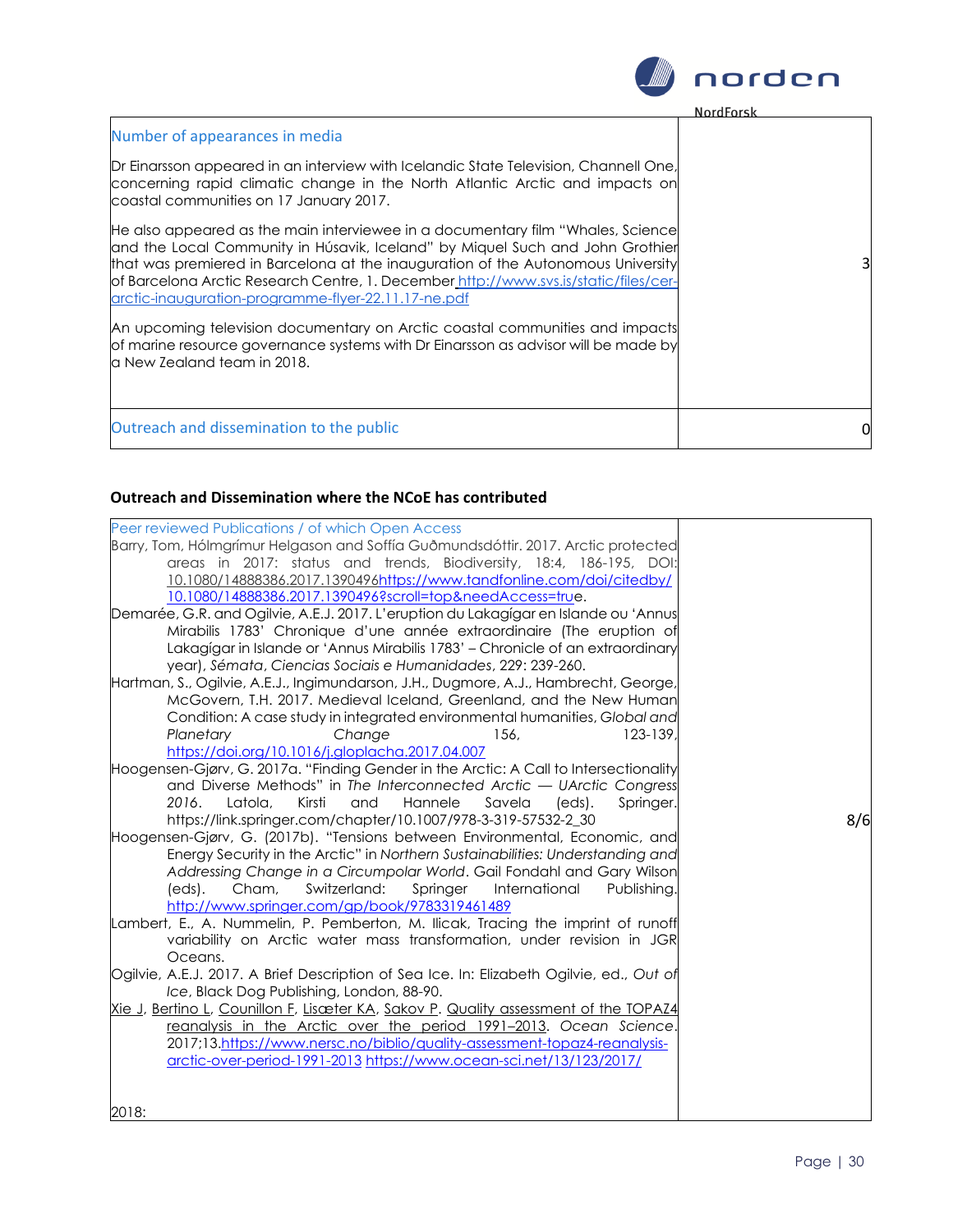

**NordForch** 

| Iceland. Pp. 10-27 in Appstate, C. (Ed.): Tourism Experiences and Animal<br>Consumption-Contested Values, Morality and Ethics. Routledge Ethics of<br>Tourism Series.ISBN 978-1-138-29161.<br>Non peer-reviewed Publications / of which Open Access<br><b>Reports</b><br>Invited conference presentations<br>Keenlyside, N. Challenges towards environmentally based ecosystem prediction,<br>Advances in Integrated Ocean<br>Research towards<br>Sustainable<br>Development, Kiel, Germany, 3.7. 2017. Keynote speaker.<br>Kimmritz, M., I. Bethke, F. Counillon, P. Dai, H. Langehaug, F. Li, N. Keenlyside, M.-L.<br>Shen, Y. Wang, Climate prediction with the Norwegian model NorCPM,<br>Nansen Zhu annual meeting, Beijing, China. 31 Oct 2017.<br>Kimmritz, M., F. Counillon, C.M. Bitz, F. Massonnet, I. Bethke, Y. Gao, Lecture on<br>optimising the assimilation of sea ice concentration in a fully coupled Earth<br>system model with a multicategory sea ice model, National Marine<br>Environmental Forecasting Center, Beijing, China. 30 Oct 2017<br>Kimmritz, M., Assimilation of sea ice within the Norwegian Climate Prediction Model,<br>Polar Prediction Workshop, Bremerhaven, Germany. 28 Mar 2017. Keynote<br>speaker.<br>Ogilvie, A.E.J. 2017. North Atlantic Exploration and Climate. 2 Invited Outreach<br>presentation to Denver Museum of Nature and Science re. exhibit Vikings:<br>Beyond the Legend. 21 February 2017.<br>Ogilvie, A.E.J. 2017. Reconstructing the Past Climate of Iceland Using Documentary<br>Sources. Invited lecture to School for International Training (SIT) Graduate<br>Student Group on: Iceland and Greenland: Climate Change and the Arctic,<br>Akureyri, 9 October 2017.<br>Ogilvie, A.E.J. 2017. Sagas and Science: Documentary Evidence of Changes in<br>Climate and Sea-Ice Incidence in Iceland from the Settlement to the Late<br>1800s. Invited lecture to the University of Iceland Centre for Medieval Studies<br>(Miðaldastofa), Reykjavík, 9 March 2017.<br>Ogilvie, A.E.J. 2017. Sagas and Science: Reconstructing the Past Climate of Iceland<br>Using Documentary Sources. Invited lecture to School for International<br>Training (SIT) Graduate Student Group on: Iceland and Greenland: Climate<br>Change and the Arctic, Akureyri, 15 March 2017.<br>Ogilvie, A.E.J. 2017. Cross-Disciplinary Investigations of the Long-Term Sustainability of<br>Human Ecodynamic Systems in Northeastern Iceland. Invited lecture to<br>School for International Training (SIT) Graduate Student Group on: Iceland<br>and Greenland: Climate Change and the Arctic, Akureyri, 16 March 2017.<br>Ogilvie, A.E.J. 2017. The ARCPATH Project and Changes in the Arctic. Invited lecture<br>to School for International Training (SIT) Graduate Student Group on: Iceland<br>and Greenland: Climate Change and the Arctic, Akureyri, 17 March 2017.<br>Wang, Yiguo, COST/CLIVAR Workshop on ocean reanalyses and inter-comparisons,<br>Toulouse, France (29-30 June 2017).<br>Wang, Y. International symposium on advances in S2D prediction, Beijing, China (18-<br>20 Sep 2017).<br>Wang, YWang, Y. International coupled data assimilation symposium, Qingdao,<br>China (5-8 Nov 2017).<br>Organisation of Meetings:<br>28-29 Sep 2017 Mini-Symposium "Modelling and Simulation of Sea Ice", ENUMATH,<br>2017, Voss, Norway. (Organised by M. Kimmritz and T. Richter).<br>16-18 October 2017. ARCPATH Annual and GREENICE final meeting, Reykjavik, |                                                                                          | <u>NordForsk</u> |
|---------------------------------------------------------------------------------------------------------------------------------------------------------------------------------------------------------------------------------------------------------------------------------------------------------------------------------------------------------------------------------------------------------------------------------------------------------------------------------------------------------------------------------------------------------------------------------------------------------------------------------------------------------------------------------------------------------------------------------------------------------------------------------------------------------------------------------------------------------------------------------------------------------------------------------------------------------------------------------------------------------------------------------------------------------------------------------------------------------------------------------------------------------------------------------------------------------------------------------------------------------------------------------------------------------------------------------------------------------------------------------------------------------------------------------------------------------------------------------------------------------------------------------------------------------------------------------------------------------------------------------------------------------------------------------------------------------------------------------------------------------------------------------------------------------------------------------------------------------------------------------------------------------------------------------------------------------------------------------------------------------------------------------------------------------------------------------------------------------------------------------------------------------------------------------------------------------------------------------------------------------------------------------------------------------------------------------------------------------------------------------------------------------------------------------------------------------------------------------------------------------------------------------------------------------------------------------------------------------------------------------------------------------------------------------------------------------------------------------------------------------------------------------------------------------------------------------------------------------------------------------------------------------------------------------------------------------------------------------------------------------------------------------------------------------------------------------------------------------------------------------------------------------------------------------------------------------------------------------------------------------------------------------------------------------------------------------------------------------------------------------------------------------------------------------------------------------------------------------------------------------------------|------------------------------------------------------------------------------------------|------------------|
|                                                                                                                                                                                                                                                                                                                                                                                                                                                                                                                                                                                                                                                                                                                                                                                                                                                                                                                                                                                                                                                                                                                                                                                                                                                                                                                                                                                                                                                                                                                                                                                                                                                                                                                                                                                                                                                                                                                                                                                                                                                                                                                                                                                                                                                                                                                                                                                                                                                                                                                                                                                                                                                                                                                                                                                                                                                                                                                                                                                                                                                                                                                                                                                                                                                                                                                                                                                                                                                                                                                     | Huijbens, E. and Einarsson, N. 2018. Feasting on friends: Whales, puffins and tourism in |                  |
|                                                                                                                                                                                                                                                                                                                                                                                                                                                                                                                                                                                                                                                                                                                                                                                                                                                                                                                                                                                                                                                                                                                                                                                                                                                                                                                                                                                                                                                                                                                                                                                                                                                                                                                                                                                                                                                                                                                                                                                                                                                                                                                                                                                                                                                                                                                                                                                                                                                                                                                                                                                                                                                                                                                                                                                                                                                                                                                                                                                                                                                                                                                                                                                                                                                                                                                                                                                                                                                                                                                     |                                                                                          | 0                |
|                                                                                                                                                                                                                                                                                                                                                                                                                                                                                                                                                                                                                                                                                                                                                                                                                                                                                                                                                                                                                                                                                                                                                                                                                                                                                                                                                                                                                                                                                                                                                                                                                                                                                                                                                                                                                                                                                                                                                                                                                                                                                                                                                                                                                                                                                                                                                                                                                                                                                                                                                                                                                                                                                                                                                                                                                                                                                                                                                                                                                                                                                                                                                                                                                                                                                                                                                                                                                                                                                                                     |                                                                                          | $\overline{0}$   |
|                                                                                                                                                                                                                                                                                                                                                                                                                                                                                                                                                                                                                                                                                                                                                                                                                                                                                                                                                                                                                                                                                                                                                                                                                                                                                                                                                                                                                                                                                                                                                                                                                                                                                                                                                                                                                                                                                                                                                                                                                                                                                                                                                                                                                                                                                                                                                                                                                                                                                                                                                                                                                                                                                                                                                                                                                                                                                                                                                                                                                                                                                                                                                                                                                                                                                                                                                                                                                                                                                                                     |                                                                                          |                  |
|                                                                                                                                                                                                                                                                                                                                                                                                                                                                                                                                                                                                                                                                                                                                                                                                                                                                                                                                                                                                                                                                                                                                                                                                                                                                                                                                                                                                                                                                                                                                                                                                                                                                                                                                                                                                                                                                                                                                                                                                                                                                                                                                                                                                                                                                                                                                                                                                                                                                                                                                                                                                                                                                                                                                                                                                                                                                                                                                                                                                                                                                                                                                                                                                                                                                                                                                                                                                                                                                                                                     |                                                                                          | 13               |
| Iceland. (Organised by Astrid Ogilvie, Níels Einarsson and Brynhildur Daviðsdóttir).                                                                                                                                                                                                                                                                                                                                                                                                                                                                                                                                                                                                                                                                                                                                                                                                                                                                                                                                                                                                                                                                                                                                                                                                                                                                                                                                                                                                                                                                                                                                                                                                                                                                                                                                                                                                                                                                                                                                                                                                                                                                                                                                                                                                                                                                                                                                                                                                                                                                                                                                                                                                                                                                                                                                                                                                                                                                                                                                                                                                                                                                                                                                                                                                                                                                                                                                                                                                                                |                                                                                          |                  |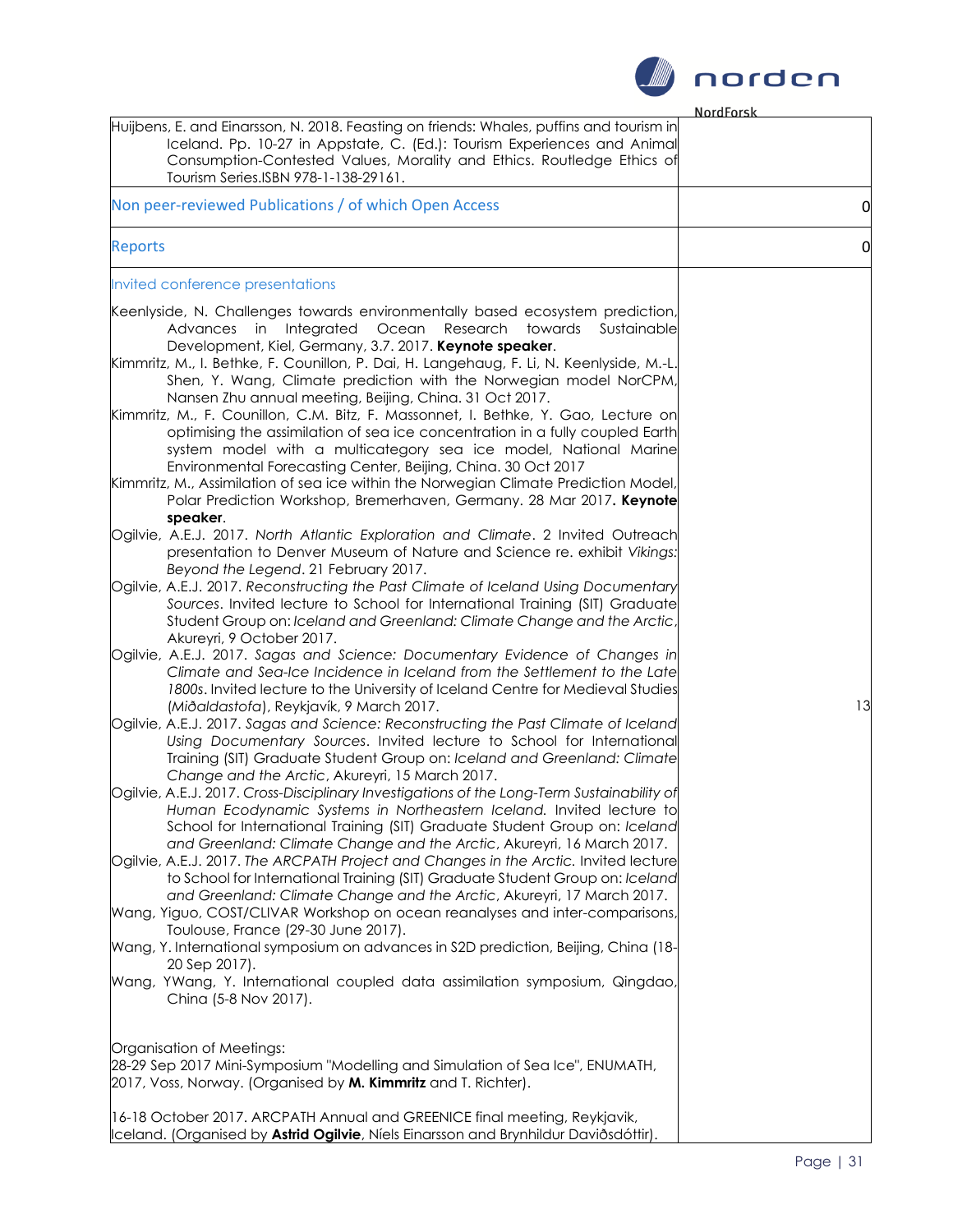

| 2018:                                                                                                                                                                                                                                                                                                                                                                                                                                   |    |
|-----------------------------------------------------------------------------------------------------------------------------------------------------------------------------------------------------------------------------------------------------------------------------------------------------------------------------------------------------------------------------------------------------------------------------------------|----|
| Koenigk T. Evaluating impacts of Arctic sea ice loss and variation on the northern<br>hemisphere. Arctic Frontiers Science 2018, Tromsø, Norway, 21-26 January<br>2018. Key note speaker.                                                                                                                                                                                                                                               |    |
| Kimmritz, M., F. Counillon, C.M. Bitz, F. Massonnet, I. Bethke, Y. Wang, Y. Gao, L.<br>Bertino, N. Keenlyside, Optimised assimilation of sea ice concentration and<br>implications for climate prediction, Workshop on observations and analysis<br>of sea-surface temperature and sea ice for NWP and Climate Applications<br>(ECMWF), Reading, UK. Jan 2018.                                                                          |    |
| Conference presentations, oral / poster                                                                                                                                                                                                                                                                                                                                                                                                 |    |
| ORAL if not stated otherwise<br>Barry, Tom. Policy, research and conservation areas in the Arctic: Relevance for<br>ARCPATH. ARCPATH annual meeting, Reykjavík, Iceland, 16 -18 October,<br>2017.                                                                                                                                                                                                                                       |    |
| Hoffman Cheung. Assessing the role of Arctic sea ice changes in future Northern<br>Hemisphere circulation changes. ARCPATH annual meeting, Reykjavík,<br>Iceland, 16-18 October, 2017                                                                                                                                                                                                                                                   |    |
| Christiansen, Bo. Analyses of the Long Historical Time Series of Iceland Sea Ice,<br>ARCPATH annual meeting, Reykjavík, Iceland, 16 -18 October, 2017<br>Cook, D., Ecosystem Services and Marine Mammals in the Arctic - New Research<br>Possibilities. ARCPATH annual meeting, Reykjavík, Iceland, 16 -18 October,<br>2017                                                                                                             |    |
| Einarsson, N. Coastal communities, climate and rapid socioecological change:<br>Reflections on ongoing ARCPATH research. ARCPATH annual meeting,<br>Reykjavík, Iceland, 16-18 October, 2017                                                                                                                                                                                                                                             |    |
| Einarsson, N. and Ogilvie, A.E.J. 2017. Sea Ice, Climate, and Resource Governance<br>in a Northern Community: The Case of Grímsey Island, Iceland, ARCPATH<br>Annual and GREENICE final meeting, University of Iceland, Reykjavík,<br>Iceland, 17 October 2017.                                                                                                                                                                         |    |
| Einarsson, Níels. Sea Changes in North Atlantic Arctic Coastal Communities.<br>ARCPATH Annual and GREENICE final meeting, University of Iceland,<br>Reykjavík, Iceland, 17 October 2017.                                                                                                                                                                                                                                                |    |
| Gunnarsonm Gunnar Már. Historical Reflections: A Geo-Historical Introduction to<br>Skjálfandi Bay, Iceland and Ittoqqortoormiit, Greenland. ARCPATH annual<br>meeting, Reykjavík, Iceland, 16-18 October, 2017                                                                                                                                                                                                                          | 35 |
| Huijbens, Edward including a 14 March Presentation for the DG Mare CBSS' Expert<br>Group on Maritime Policy (EGMP). Title: Cruise and Marine Tourism in Iceland;<br>15 March: Meeting with Icelandic Coast Guard security engineer at SAI;<br>Second Joint Arctic SAR Workshop & TTX, Reykjavík 5 & 6 April 2017; 3-4 April:<br>Cruising in Iceland Conference, İsafjörður. Marine traffic in Iceland,<br>challenges and opportunities. |    |
| Huijbens, E. Arctic Tourism in the Anthropocene: Relevance for ARCPATH. ARCPATH<br>annual meeting, Reykjavík, Iceland, 16-18 October, 2017                                                                                                                                                                                                                                                                                              |    |
| Keenlyside, Noel, et al., Impact of Arctic sea ice decline on recently observed<br>climate change: a coordinated multi-model study, JpGU-AGU Joint Meeting<br>2017, Japan, 24.5.2017.                                                                                                                                                                                                                                                   |    |
| Keenlyside, Noel. Global and Arctic Climate Predictions. Panel on Arctic Climate<br>Predictions: Pathways to Resilient, Sustainable Societies (ARCPATH) Arctic<br>Circle Assembly, Harpa, Reykjavík, Iceland, 14 October 2017.                                                                                                                                                                                                          |    |
| Kimmritz, M. and François Counillon. Recent Developments in NorCPM (Norwegian<br>Climate Prediction Model) for Enhancing Arctic Climate Prediction Skill.<br>ARCPATH annual meeting, Reykjavík, Iceland, 16-18 October, 2017                                                                                                                                                                                                            |    |
| Kimmritz, M., F. Counillon, C.M. Bitz, F. Massonnet, I. Bethke, Y. Gao, Data assimilation<br>of sea ice - investigating key strategies in an Earth system model with a multi-<br>category sea ice model, GOVST-VIII Science Day within the 8th Annual<br>meeting of the GODAE OceanView Science Team, Bergen, Norway. 09 Nov<br>2017                                                                                                    |    |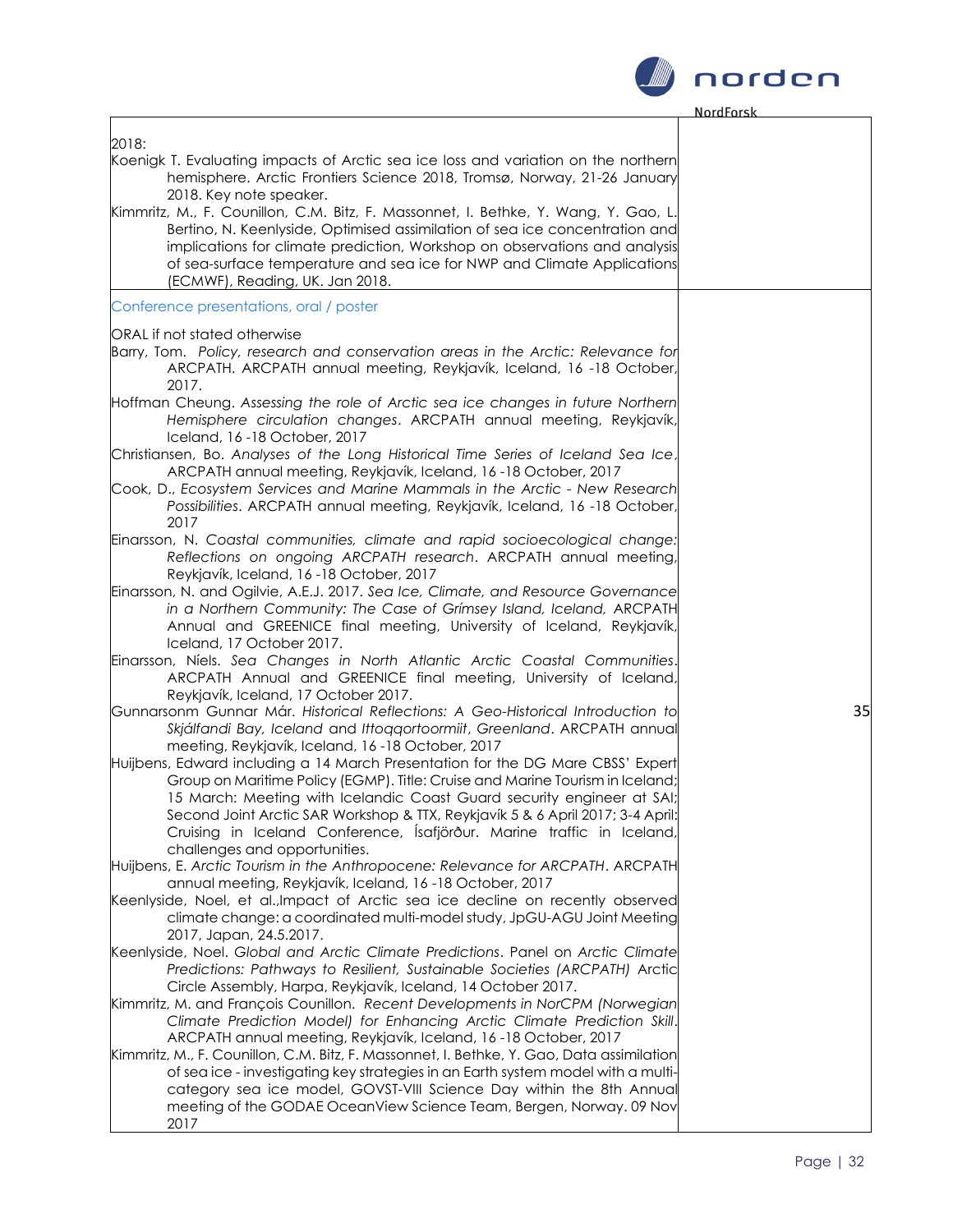

Kimmritz, M., F. Counillon, C.M. Bitz, F. Massonnet, I. Bethke, Y. Gao, Data assimilation of sea ice - investigating key strategies in an Earth system model with a multicategory sea ice model, GOVST-VIII Science Day within the 8th Annual meeting of the GODAE OceanView Science Team, Bergen, Norway. 09 Nov 2017. King, Leslie. *Interdisciplinary Projects: The Challenge of Synthesis*. Panel on *Arctic Climate Predictions: Pathways to Resilient, Sustainable Societies (ARCPATH)* Arctic Circle Assembly, Harpa, Reykjavík, Iceland, 14 October 2017. King, Leslie. *ARCPATH - An Interdisciplinary Project: The Challenge of Synthesis*. ARCPATH annual meeting, Reykjavík, Iceland, 16 -18 October, 2017 King, L., Ogilvie, A.E.J. and Einarsson, Níels. 2017. *Arctic Climate Predictions: Pathways to Resilient, Sustainable Societies (ARCPATH), ICASS IX, Umeå, Sweden, 10 June 2017.* King, L., Ogilvie, A.E.J. and Einarsson, Níels. 2017. *Pathways to Resilient and Sustainable Northern Societies: Looking to the Past and the Future, University of the Highlands and Islands Archaeology Institute Archaeology Conference: Our Islands, Our Past, Kirkwall, Orkney, 14-17 September 2017.* Koenigk, T. Impact of Arctic sea ice variations on winter temperature anomalies in northern hemisphere land areas. EGU-2017 General Assembly, Vienna, 26 April 2017. Koenigk, T. et al., The impact of Arctic sea ice on climate in lower latitudes. 20-year Rossby Centre, Norrköping, 13 Sep 2017: Koenigk, T. et al., Arctic-lower latitude linkages in observations, atmosphere models and coupled models. GREENICE-ARCPATH-meeting, Reykjavik. 16 Oct 2017. Malinauskaite, Laura gave a presentation about ARCPATH and her study subject at the United Nations University's Institute for the Advanced Study of Sustainability [\(https://ias.unu.edu/en/\)](https://ias.unu.edu/en/) in Tokyo, which was met with enthusiasm by environmental scientists from around the globe and confirmed the wide-spread interest in the Arctic.

Oddsdóttir. Embla Eir. *Best Available Technology - The Perception of Risk*. ARCPATH annual meeting, Reykjavík, Iceland, 16 -18 October, 2017

Ogilvie, A.E.J. 2017. *Documentary Records of Climate Change*, ARCPATH/GREENICE writing workshop, Bergen, 8-11 May 2017.

Ogilvie, A.E.J., Sigurðardóttir, Ragnhildur, Júlíusson, Árni Daníel, Hreinsson, Viðar and Hicks, Megan. 2017. *Climate, Environment and Adaptation in Northeastern Iceland A.D. 1750 to the Present*. *Session 5.3. Evaluation and Planning for Uncertain Times in a Rapidly Changing Environment*, *ICASS IX, Umeå, Sweden, 9 June 2017.*

Ogilvie, A.E.J. and Gao, Yongqi. 2017. *Arctic Climate Predictions: Pathways to Resilient, Sustainable Societies (ARCPATH), Nordforsk Joint Nordic Initiative on Arctic Research Annual Conference, Umeå, Sweden, 13-14 June 2017*.

Ogilvie, A.E.J. 2017. *Introduction to the ARCPATH and GREENICE Projects*: *Arctic Climate and Environmental Change and Human Eco-Dynamics*, Panel on *Arctic Climate Predictions: Pathways to Resilient, Sustainable Societies (ARCPATH)* Arctic Circle Assembly, Harpa, Reykjavík, Iceland, 14 October 2017.

Ogilvie, A.E.J. 2017. *Why Study Past Climates? The Historical Sea-Ice Record from Iceland*, ARCPATH annual meeting, Nordic House, Reykjavík, Iceland, 16 October, 2017.

Ogilvie, E. *Out of Ice: Sea Ice and Northern Communities*. Panel on *Arctic Climate Predictions: Pathways to Resilient, Sustainable Societies (ARCPATH)* Arctic Circle Assembly, Harpa, Reykjavík, Iceland, 14 October 2017.

Pemberton, P. *Progress Concerning the Ocean Downscaling Work*. ARCPATH annual meeting, Reykjavík, Iceland, 16 -18 October, 2017.

Rasmussen, M.. *Climate, Cetaceans, Tourism and Anthropogenic Noise*. Panel on *Arctic Climate Predictions: Pathways to Resilient, Sustainable Societies (ARCPATH)* Arctic Circle Assembly, Harpa, Reykjavík, Iceland, 14 October 2017.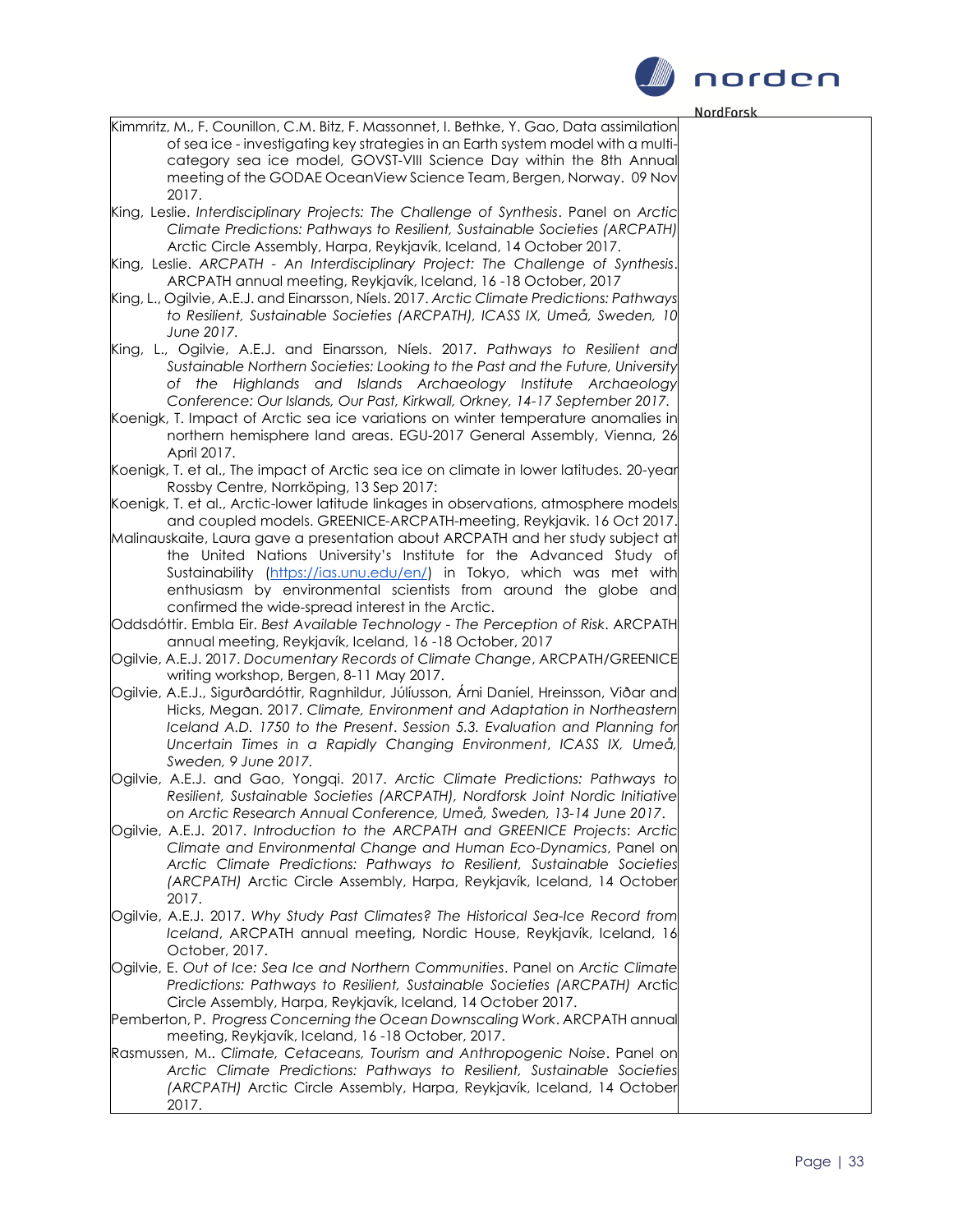

#### **NordForck**

|                                                                                                                                                                                                                                                                                                                                                                                                                                                                                                                                                        | . |
|--------------------------------------------------------------------------------------------------------------------------------------------------------------------------------------------------------------------------------------------------------------------------------------------------------------------------------------------------------------------------------------------------------------------------------------------------------------------------------------------------------------------------------------------------------|---|
| Rasmussen, M., Uol. Cetaceans, Climate Changes and Anthropogenic Noise.<br>ARCPATH annual meeting, Reykjavík, Iceland, 16-18 October, 2017.<br>Willson, M., Gender issues, fisheries governance and community resilience in North<br>Atlantic Arctic coastal communities, with a special focus on Iceland.<br>ARCPATH annual meeting, Reykjavík, Iceland, 16-18 October, 2017.<br>Yang, Shuting, et al. 2017. Development of the EC-Earth Decadal prediction system<br>in ARCPATH, ARCPATH and GREENICE joint meeting, Reykjavik, Oct. 16-18,<br>2017. |   |
| Number of appearances in media                                                                                                                                                                                                                                                                                                                                                                                                                                                                                                                         |   |
| 2018:                                                                                                                                                                                                                                                                                                                                                                                                                                                                                                                                                  |   |
| 1 March 2018: Sveriges Radio: On the potential linkage between Arctic ice loss and<br>cold weather in Sweden. T. Koenigk.                                                                                                                                                                                                                                                                                                                                                                                                                              |   |
| Outreach and dissemination to the public                                                                                                                                                                                                                                                                                                                                                                                                                                                                                                               |   |
| F. Counillon taught at the "Crash Course on Data Assimilation" (June 2017) -<br>Theoretical foundations and advanced applications with focus on ensemble<br>methods, Bergen, Norway.                                                                                                                                                                                                                                                                                                                                                                   | 2 |
| In cooperation with the CRESCENDO schools network (organized by the EU-H2020<br>project CRESCENDO) Torben Koenigk gave two lectures to school classes<br>(Kunskapsgymnasiet Norrköping) on Arctic climate and ocean circulation.                                                                                                                                                                                                                                                                                                                       |   |

*In addition to the scientific achievements, please provide information on possible results that may open opportunities for important industrial, soc ial or cultural dividends.*

This will be reported more in depth in the later stage of the project.

As an example, during the last 2-3 decades Arctic whale watching has grown enormously in popularity among visitors to Iceland and other Arctic and sub-Arctic regions, in line with the ever-increasing numbers of tourists coming to Iceland. Growth in jobs in the tourism industry, not least with regard to whale watching may enhance opportunities for women and make them more likely to stay in their communities. As a recreational and cultural activity, whale watching thus meshes with ecosystem dynamics and can be of great importance for regions struggling to develop and diversify their economy and social conditions.

# 9. PROGRESS PLAN FOR THE COMING YEAR

*Please describe your plans for the next year of the NCoE, as well as foreseen challenges, and how to address them. Please also provide information on any deviance from original plan and possible budget implications, if any. Finally, describe your Continuation Strategy (new plans for cooperation beyond the funding period).*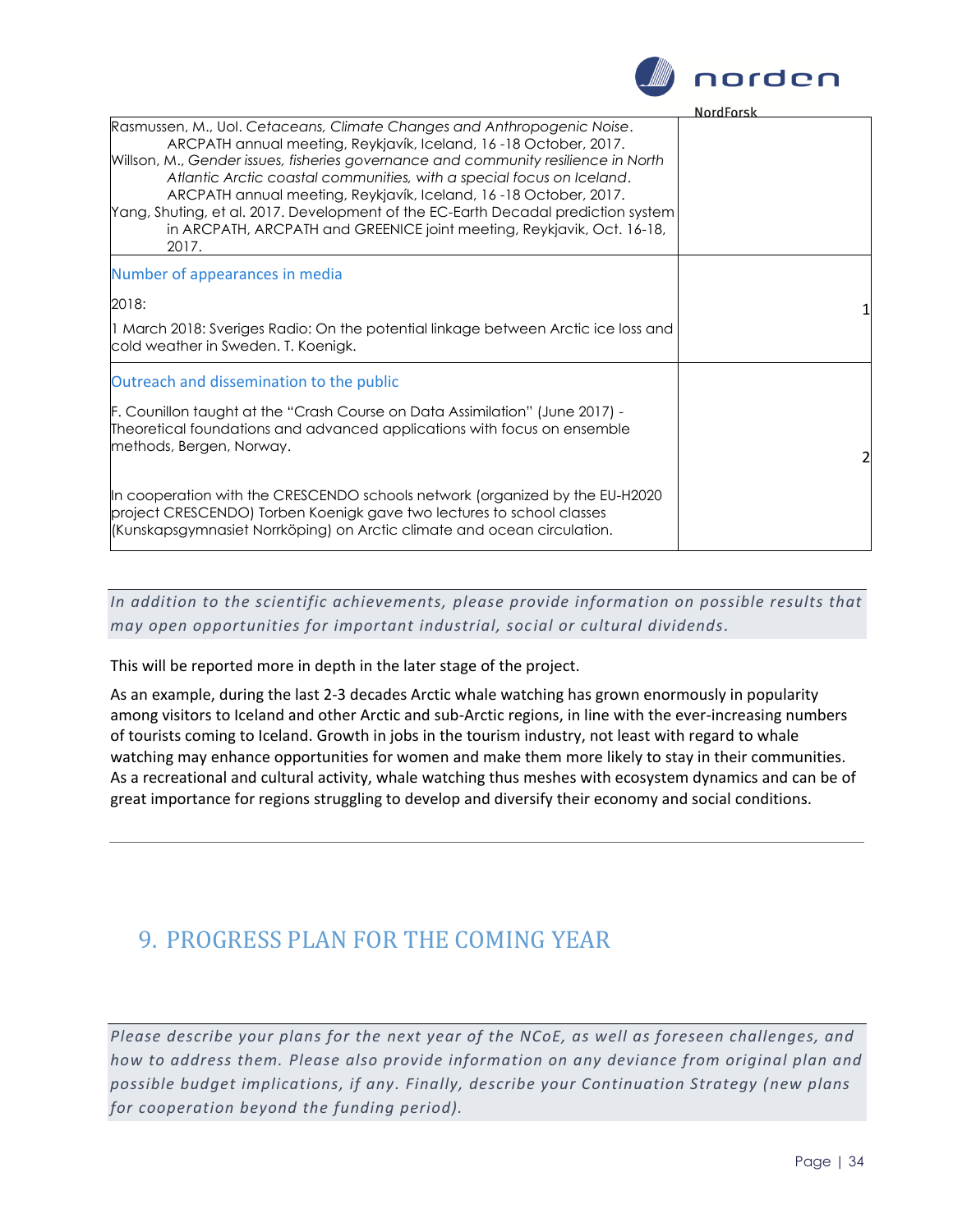

WP1 Analysis of historical climate and marine data: Tasks 1.1-1.6. Extended to Month 48.

WP2: Global climate prediction: Tasks 2.1-2.5: decadal hindcast prediction with NorCPM.

WP2: First decadal prediction data available for downscaling (Month 30).

WP3: Arctic climate prediction: Tasks 3.1-3.4.

WP3: First data from global and regional prediction made fully available to WP4-5 (Month 36.)

WP3: regional downscaling of atmosphere and ocean forced by NorCPM.

WP4: Climate, cetaceans, tourism: Tasks 4.1-4.7. (Extended to Month 48).

WP4: Reports on risk assessment and socio-ecological impacts on tourism, cetaceans, and coastal communities in the context of climate change (Month 36).

WP5: Governance, resource use, abrupt climate change: Tasks 5.1-5.7.

WP6: Synthesis. Ongoing, but will be emphasized last half of project duration.

WP7: Marine Mammal summer course, 3-12 June 2018, Húsavík, Iceland.

WP7: Summer school on climate teleconnections and predictions, Norheimsund, Norway, June 30-July 6.

WP7: ARCPATH annual meeting, September 2018.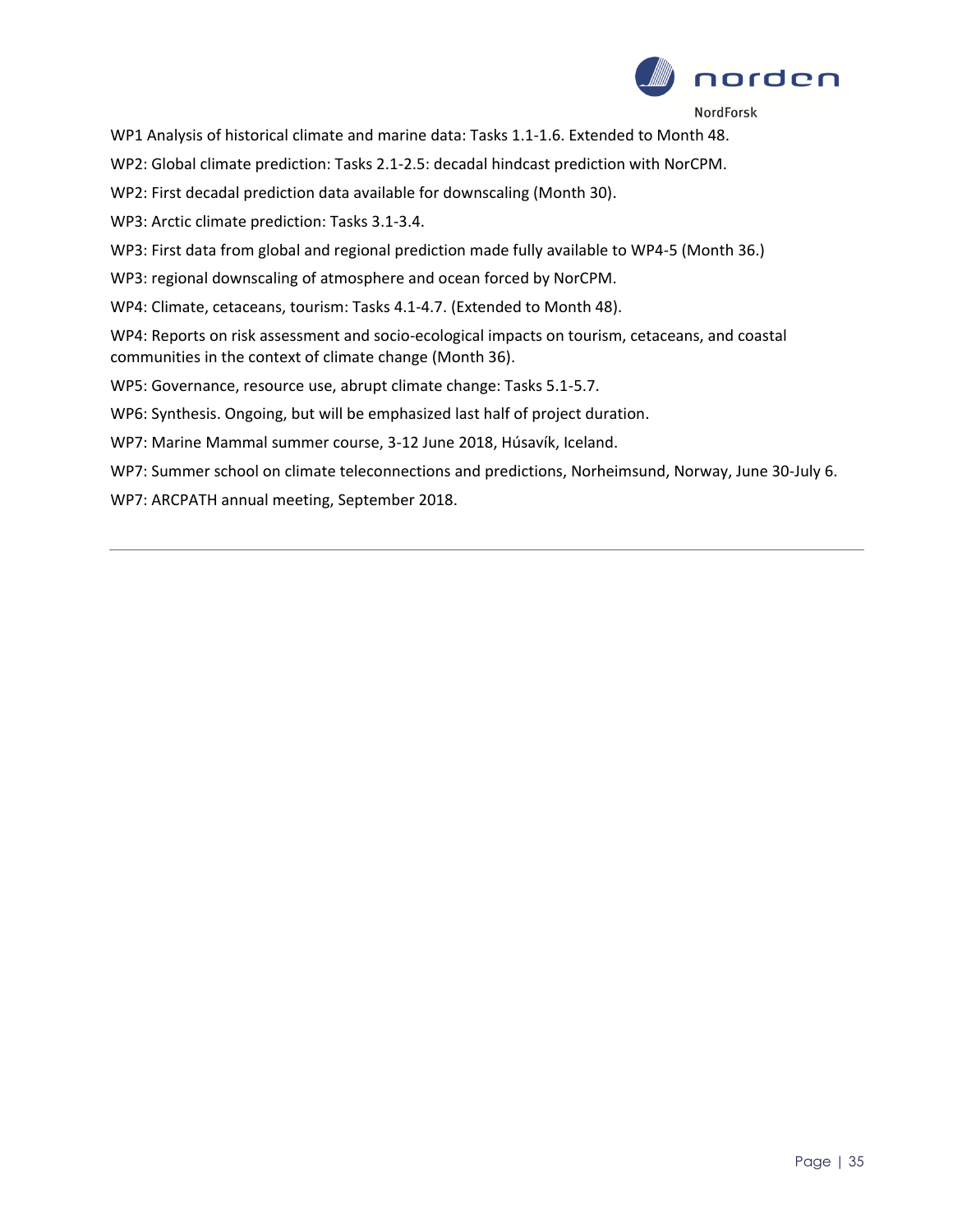

# 10. UNIQE ACHIEVEMENTS AND WHICH SCIENTIFIC CHALLENGES TO BE ADDRESSED

*In your view, what unique achievements have you achieved with the NCoE funding. What scientific challenges should be addressed in the near future?* 

- High resolution in EC-Earth improves the representation of deep water formation in the Labrador Sea.
- Regional atmosphere and ocean downscaling over the Nordic Seas region provide realistic results.
- Assimilation of sea-ice concentration in the ARCPATH dynamical prediction system efficiently constrains most of the sea ice and near-ocean variability in the Arctic.
- Changes in whale observations around Iceland can be linked to variations of the sea-surface temperature.
- There is a significant research gap in the pluralistic valuation of ecosystem services of cetaceans, yet their importance is likely to be significant to local communities.
- Increasing tourism is putting pressure on the sustainability of seascapes and socioecological systems in Iceland, East Greenland and northern Norway, calling for the design of nimble and adaptive governance arrangements.
- The introduction of market-based fisheries governance systems can be seen as having multiple social and economic externalities in fishing communities, linking local and global financial institutions and processes.
- An analysis of the sea-ice record for Iceland combining historical data and natural science methods has resulted in an excellent example of cross-disciplinary research.

Synthesis is particularly challenging for complex, large-scale inter- and transdisciplinary research projects such as ARCPATH which include different cultures, disciplines, languages, methods, and time-scales. We take a transdisciplinary approach to synthesis, engaging researchers, the public and policy-makers to promote the resilience and sustainability of Arctic communities and to develop new pathways to action

A synthesis committee has been constituted, made up of work package leaders as well as the management committee. Synthesis is an agenda item for all ARCPATH meetings and teleconferences.

We are planning an International Synthesis Conference at the end of the project that will bring together researchers, policy makers, civil society and (knowledge brokers to link them) to identify research findings, wrest meaning from them and clarify the policy and planning implications of the findings as well as knowledge gaps and needs for future research.